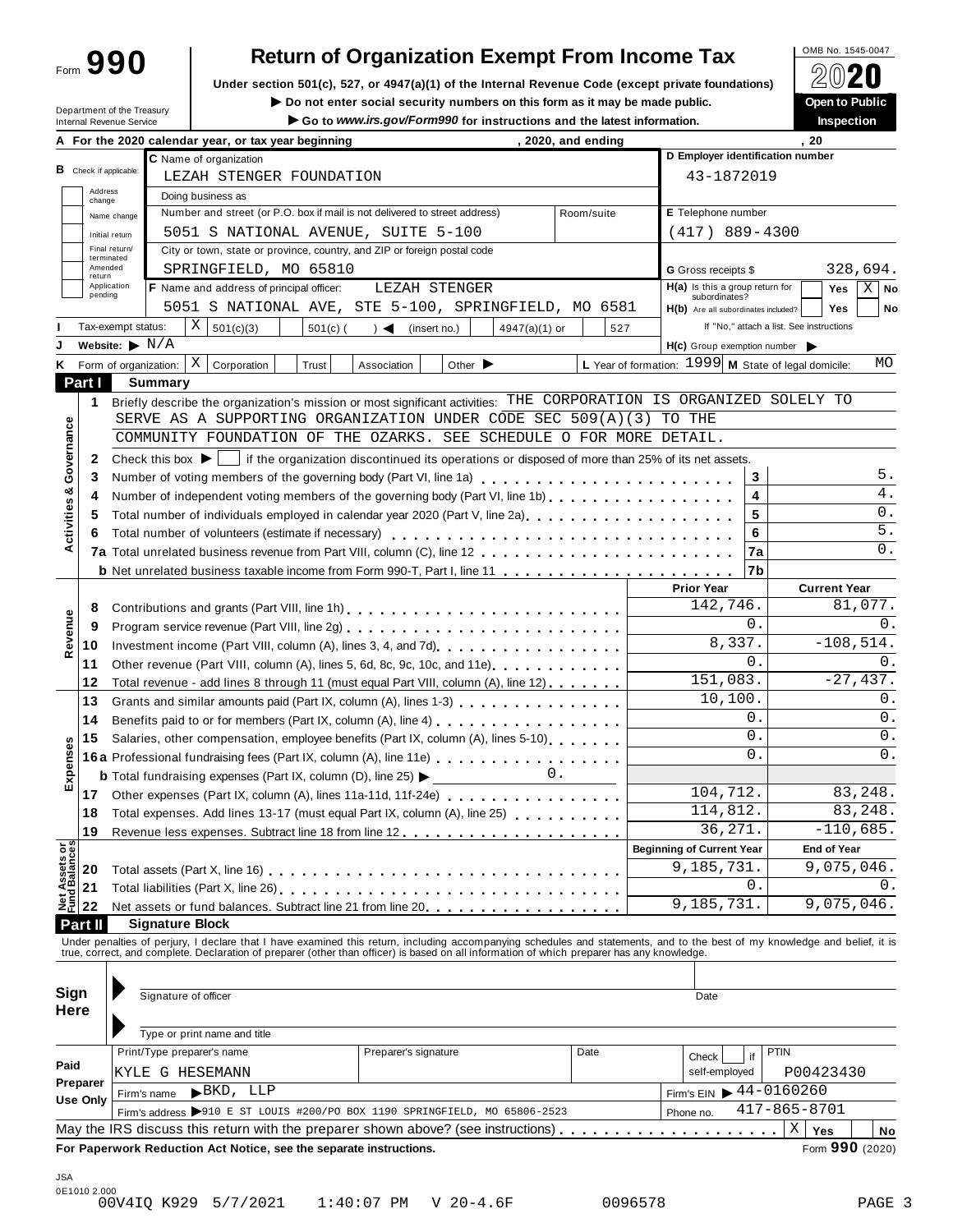|  | LEZAH STENGER FOUNDATION | 43-1872019 |
|--|--------------------------|------------|
|  |                          |            |

|            | Form 990 (2020)                                                                                                                                                               | Page 2                    |
|------------|-------------------------------------------------------------------------------------------------------------------------------------------------------------------------------|---------------------------|
|            | Part III<br><b>Statement of Program Service Accomplishments</b>                                                                                                               |                           |
| 1          | Briefly describe the organization's mission:                                                                                                                                  |                           |
|            | TO PROMOTE EDUCATION, AMATEUR ATHLETICS, AND VARIOUS OTHER CHARITABLE                                                                                                         |                           |
|            | CAUSES DESIGNED TO MEET THE NEEDS OF THE COMMUNITY.                                                                                                                           |                           |
|            |                                                                                                                                                                               |                           |
|            |                                                                                                                                                                               |                           |
|            | 2 Did the organization undertake any significant program services during the year which were not listed on the<br>If "Yes," describe these new services on Schedule O.        | $X \mid No$<br><b>Yes</b> |
|            | 3 Did the organization cease conducting, or make significant changes in how it conducts, any program                                                                          | $X \mid No$<br><b>Yes</b> |
| 4          | If "Yes," describe these changes on Schedule O.<br>Describe the organization's program service accomplishments for each of its three largest program services, as measured by |                           |
|            | expenses. Section $501(c)(3)$ and $501(c)(4)$ organizations are required to report the amount of grants and allocations to others,                                            |                           |
|            | the total expenses, and revenue, if any, for each program service reported.                                                                                                   |                           |
|            | $(Express $ $ 81,077.$ including grants of \$<br>) (Revenue \$<br>4a (Code:                                                                                                   |                           |
|            | FEES PAID TO ENABLE FOUNDATION TO OPERATE TO SERVE AS A SUPPORTING                                                                                                            |                           |
|            | ORGANIZATION UNDER CODE SEC 509(A)(3) TO THE COMMUNITY FOUNDATION                                                                                                             |                           |
|            | OF THE OZARKS, A NOT-FOR-PROFIT COMMUNITY TRUST.                                                                                                                              |                           |
|            |                                                                                                                                                                               |                           |
|            |                                                                                                                                                                               |                           |
|            |                                                                                                                                                                               |                           |
|            |                                                                                                                                                                               |                           |
|            |                                                                                                                                                                               |                           |
|            |                                                                                                                                                                               |                           |
|            | 4b (Code: ) (Expenses \$ including grants of \$ ) (Revenue \$                                                                                                                 |                           |
|            |                                                                                                                                                                               |                           |
|            |                                                                                                                                                                               |                           |
|            |                                                                                                                                                                               |                           |
|            |                                                                                                                                                                               |                           |
|            |                                                                                                                                                                               |                           |
|            |                                                                                                                                                                               |                           |
|            |                                                                                                                                                                               |                           |
|            |                                                                                                                                                                               |                           |
|            |                                                                                                                                                                               |                           |
|            | (Expenses \$ including grants of \$ ) (Revenue \$<br>4c (Code:                                                                                                                |                           |
|            |                                                                                                                                                                               |                           |
|            |                                                                                                                                                                               |                           |
|            |                                                                                                                                                                               |                           |
|            |                                                                                                                                                                               |                           |
|            |                                                                                                                                                                               |                           |
|            |                                                                                                                                                                               |                           |
|            |                                                                                                                                                                               |                           |
|            |                                                                                                                                                                               |                           |
|            |                                                                                                                                                                               |                           |
|            | 4d Other program services (Describe on Schedule O.)                                                                                                                           |                           |
|            | (Expenses \$<br>including grants of \$<br>) (Revenue \$                                                                                                                       |                           |
| <b>JSA</b> | 81,077.<br>4e Total program service expenses >                                                                                                                                |                           |
|            | 0E1020 1.000<br>00V4IQ K929 5/7/2021<br>$1:40:07$ PM<br>$V$ 20-4.6F<br>0096578                                                                                                | Form 990 (2020)<br>PAGE 4 |
|            |                                                                                                                                                                               |                           |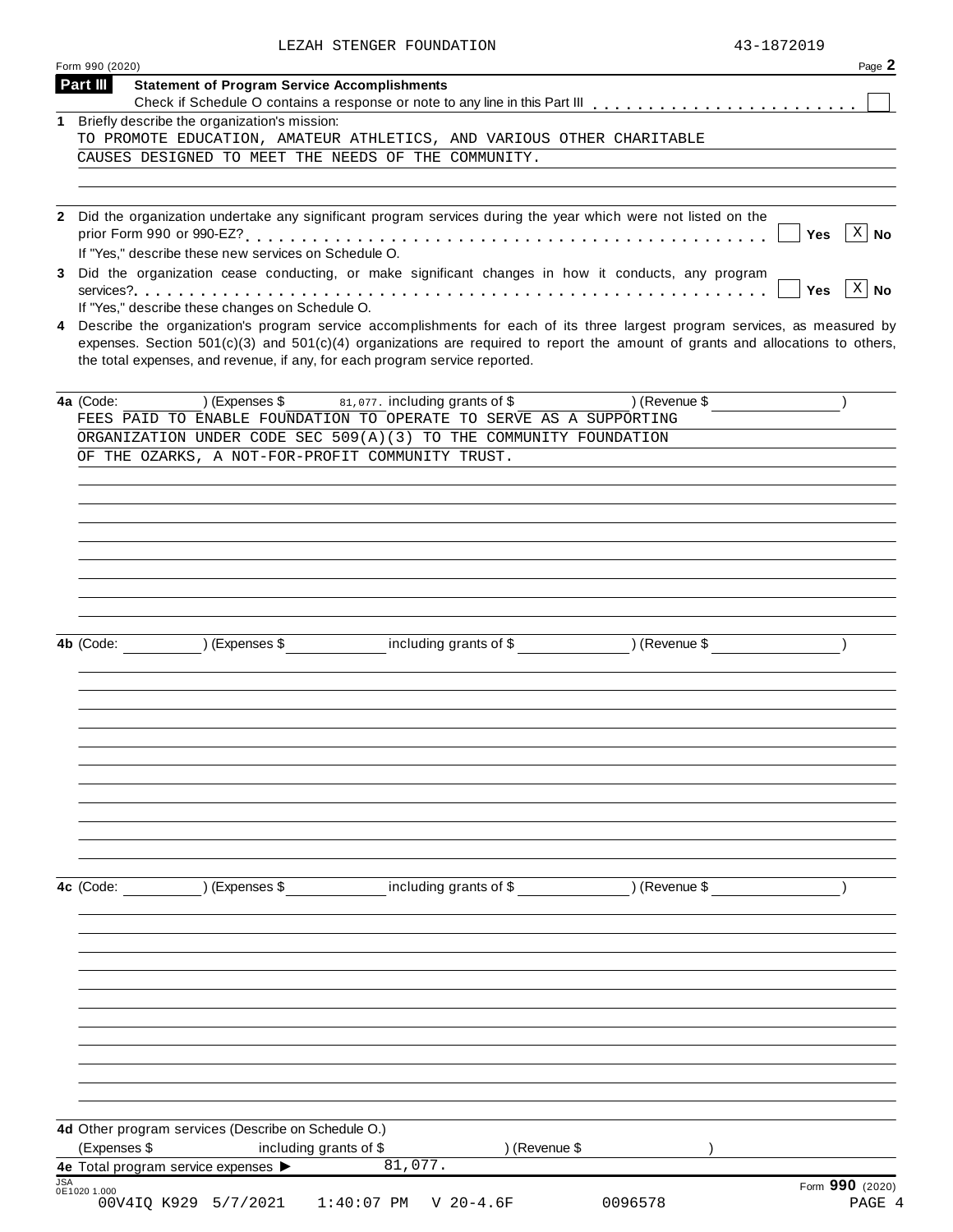**1** Is the organization described in section 501(c)(3) or 4947(a)(1) (other than a private foundation)? *If "Yes,"*

Is the organization required to complete *Schedule B, Schedule of Contributors* See instructions? m m m m m m m m m

*complete Schedule A* **1** m m m m m m m m m m m m m m m m m m m m m m m m m m m m m m m m m m m m m m m m m m m m m m m m m m

2 Is the organization required to complete Schedule B, Schedule of Contributors See instructions? .......

**Part IV Checklist of Required Schedules**

|    | Did the organization engage in direct or indirect political campaign activities on behalf of or in opposition to          |                 |   |                              |
|----|---------------------------------------------------------------------------------------------------------------------------|-----------------|---|------------------------------|
|    | candidates for public office? If "Yes," complete Schedule C, Part I.                                                      | $\mathbf{3}$    |   | X                            |
| 4  | Section 501(c)(3) organizations. Did the organization engage in lobbying activities, or have a section 501(h)             |                 |   |                              |
|    |                                                                                                                           | 4               |   | X                            |
| 5  | Is the organization a section $501(c)(4)$ , $501(c)(5)$ , or $501(c)(6)$ organization that receives membership dues,      |                 |   |                              |
|    | assessments, or similar amounts as defined in Revenue Procedure 98-19? If "Yes," complete Schedule C, Part III            | 5               |   | Χ                            |
| 6  | Did the organization maintain any donor advised funds or any similar funds or accounts for which donors                   |                 |   |                              |
|    | have the right to provide advice on the distribution or investment of amounts in such funds or accounts? If               |                 |   |                              |
|    |                                                                                                                           | 6               |   | X                            |
| 7  | Did the organization receive or hold a conservation easement, including easements to preserve open space,                 |                 |   |                              |
|    | the environment, historic land areas, or historic structures? If "Yes," complete Schedule D, Part II.                     | $\overline{7}$  |   | X                            |
| 8  | Did the organization maintain collections of works of art, historical treasures, or other similar assets? If "Yes,"       |                 |   |                              |
|    |                                                                                                                           | 8               |   | Χ                            |
| 9  | Did the organization report an amount in Part X, line 21, for escrow or custodial account liability, serve as a           |                 |   |                              |
|    | custodian for amounts not listed in Part X; or provide credit counseling, debt management, credit repair, or              |                 |   |                              |
|    |                                                                                                                           | 9               |   | Χ                            |
| 10 | Did the organization, directly or through a related organization, hold assets in donor-restricted endowments              |                 |   |                              |
|    |                                                                                                                           | 10              |   | Χ                            |
| 11 | If the organization's answer to any of the following questions is "Yes," then complete Schedule D, Parts VI,              |                 |   |                              |
|    | VII, VIII, IX, or X as applicable.                                                                                        |                 |   |                              |
|    | a Did the organization report an amount for land, buildings, and equipment in Part X, line 10? If "Yes,"                  |                 |   |                              |
|    |                                                                                                                           | 11a             | Χ |                              |
|    | <b>b</b> Did the organization report an amount for investments-other securities in Part X, line 12, that is 5% or more    |                 |   |                              |
|    | of its total assets reported in Part X, line 16? If "Yes," complete Schedule D, Part VII                                  | 11 <sub>b</sub> |   | X                            |
|    | c Did the organization report an amount for investments-program related in Part X, line 13, that is 5% or more            |                 |   |                              |
|    | of its total assets reported in Part X, line 16? If "Yes," complete Schedule D, Part VIII                                 | 11c             |   | X                            |
|    | d Did the organization report an amount for other assets in Part X, line 15, that is 5% or more of its total assets       |                 |   |                              |
|    |                                                                                                                           | 11d             |   | X<br>$\overline{X}$          |
|    | e Did the organization report an amount for other liabilities in Part X, line 25? If "Yes," complete Schedule D, Part X   | 11e             |   |                              |
|    | f Did the organization's separate or consolidated financial statements for the tax year include a footnote that addresses |                 |   |                              |
|    | the organization's liability for uncertain tax positions under FIN 48 (ASC 740)? If "Yes," complete Schedule D, Part X    | 11f             |   | X                            |
|    | 12a Did the organization obtain separate, independent audited financial statements for the tax year? If "Yes," complete   |                 |   |                              |
|    |                                                                                                                           | 12a             |   | Χ                            |
|    | <b>b</b> Was the organization included in consolidated, independent audited financial statements for the tax year? If     |                 |   |                              |
|    | "Yes," and if the organization answered "No" to line 12a, then completing Schedule D, Parts XI and XII is optional        | 12 <sub>b</sub> |   | Χ<br>$\overline{\mathbf{x}}$ |
| 13 | Is the organization a school described in section $170(b)(1)(A)(ii)$ ? If "Yes," complete Schedule E.                     | 13              |   | $\overline{X}$               |
|    | 14a Did the organization maintain an office, employees, or agents outside of the United States?                           | 14a             |   |                              |
|    | <b>b</b> Did the organization have aggregate revenues or expenses of more than \$10,000 from grantmaking,                 |                 |   |                              |
|    | fundraising, business, investment, and program service activities outside the United States, or aggregate                 |                 |   |                              |
|    | foreign investments valued at \$100,000 or more? If "Yes," complete Schedule F, Parts I and IV                            | 14b             |   | X                            |
| 15 | Did the organization report on Part IX, column (A), line 3, more than \$5,000 of grants or other assistance to or         |                 |   |                              |
|    |                                                                                                                           | 15              |   | X                            |
| 16 | Did the organization report on Part IX, column (A), line 3, more than \$5,000 of aggregate grants or other                |                 |   |                              |
|    | assistance to or for foreign individuals? If "Yes," complete Schedule F, Parts III and IV                                 | 16              |   | X                            |
| 17 | Did the organization report a total of more than \$15,000 of expenses for professional fundraising services on            |                 |   |                              |
|    | Part IX, column (A), lines 6 and 11e? If "Yes," complete Schedule G, Part I See instructions                              | 17              |   | X                            |
| 18 | Did the organization report more than \$15,000 total of fundraising event gross income and contributions on               |                 |   |                              |
|    |                                                                                                                           | 18              |   | X                            |
| 19 | Did the organization report more than \$15,000 of gross income from gaming activities on Part VIII, line 9a?              |                 |   |                              |
|    |                                                                                                                           | 19              |   | X                            |
|    | 20a Did the organization operate one or more hospital facilities? If "Yes," complete Schedule H                           | 20a             |   | X                            |
|    | <b>b</b> If "Yes" to line 20a, did the organization attach a copy of its audited financial statements to this return?     | 20 <sub>b</sub> |   |                              |
|    | Did the organization report more than \$5,000 of grants or other assistance to any domestic organization or               |                 |   | Χ                            |
| 21 | domestic government on Part IX, column (A), line 1? If "Yes," complete Schedule I, Parts I and II                         | 21              |   |                              |

**2**

**Yes No**

X X

**21**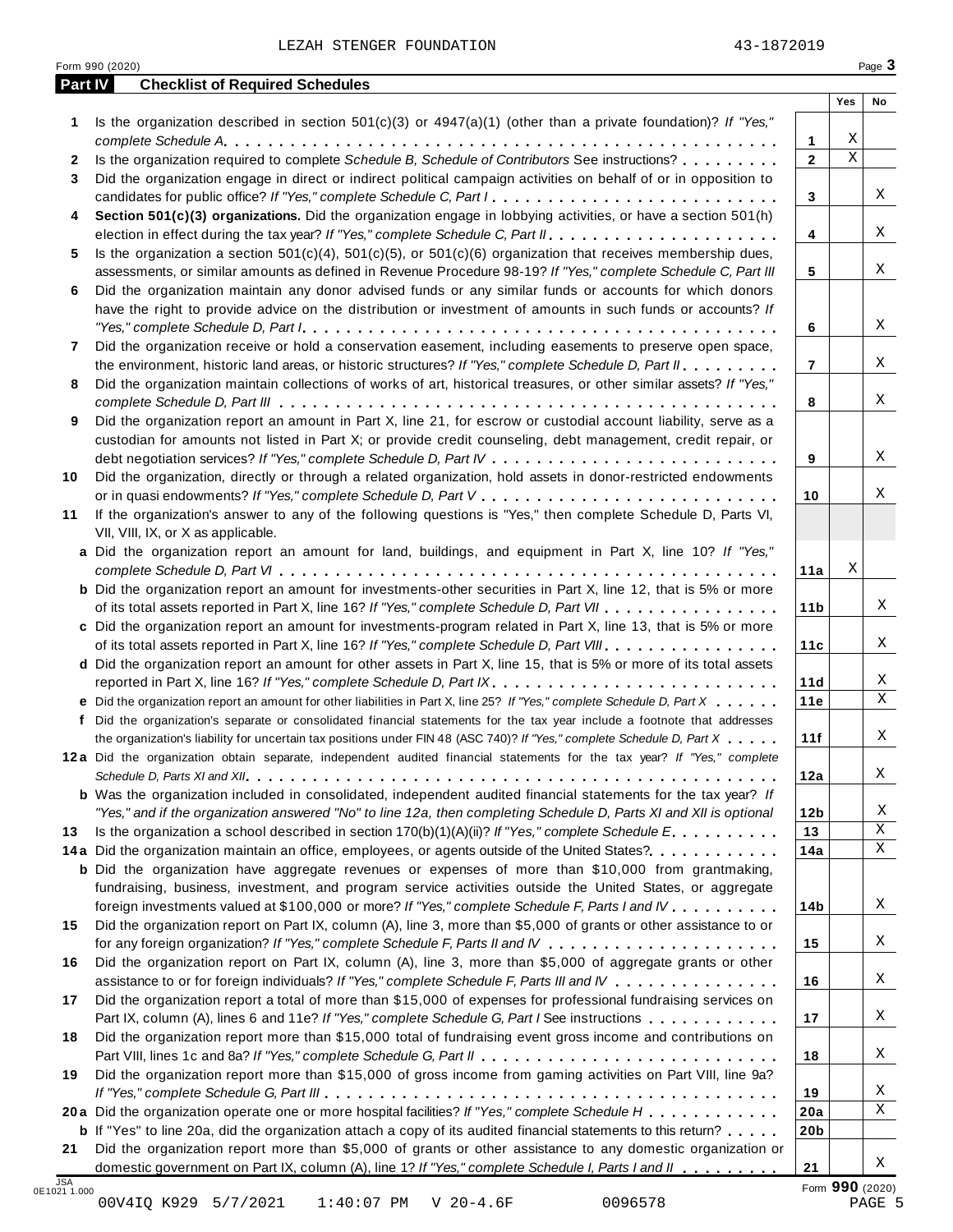| <b>Part IV</b> Checklist of Required Schedules (continued)<br>Yes<br>Did the organization report more than \$5,000 of grants or other assistance to or for domestic individuals on<br>Χ<br>Part IX, column (A), line 2? If "Yes," complete Schedule I, Parts I and III<br>22<br>Did the organization answer "Yes" to Part VII, Section A, line 3, 4, or 5 about compensation of the<br>organization's current and former officers, directors, trustees, key employees, and highest compensated<br>Χ<br>23<br>24a Did the organization have a tax-exempt bond issue with an outstanding principal amount of more than<br>\$100,000 as of the last day of the year, that was issued after December 31, 2002? If "Yes," answer lines 24b<br>through 24d and complete Schedule K. If "No," go to line 25a<br>∣24a<br><b>b</b> Did the organization invest any proceeds of tax-exempt bonds beyond a temporary period exception?<br>24 <sub>b</sub><br>c Did the organization maintain an escrow account other than a refunding escrow at any time during the year<br>24c<br>d Did the organization act as an "on behalf of" issuer for bonds outstanding at any time during the year?<br>24d<br>25a Section 501(c)(3), 501(c)(4), and 501(c)(29) organizations. Did the organization engage in an excess benefit<br>Χ<br>transaction with a disqualified person during the year? If "Yes," complete Schedule L, Part I<br>∣25a<br><b>b</b> Is the organization aware that it engaged in an excess benefit transaction with a disqualified person in a prior<br>year, and that the transaction has not been reported on any of the organization's prior Forms 990 or 990-EZ?<br>∣25b<br>Did the organization report any amount on Part X, line 5 or 22, for receivables from or payables to any current<br>or former officer, director, trustee, key employee, creator or founder, substantial contributor, or 35%<br>controlled entity or family member of any of these persons? If "Yes," complete Schedule L, Part II.<br>26<br>Did the organization provide a grant or other assistance to any current or former officer, director, trustee, key<br>employee, creator or founder, substantial contributor or employee thereof, a grant selection committee<br>member, or to a 35% controlled entity (including an employee thereof) or family member of any of these<br>27<br>Was the organization a party to a business transaction with one of the following parties (see Schedule L,<br>Part IV instructions, for applicable filing thresholds, conditions, and exceptions):<br>a A current or former officer, director, trustee, key employee, creator or founder, or substantial contributor? If<br>Χ<br>28a<br>Χ<br>b A family member of any individual described in line 28a? If "Yes," complete Schedule L, Part IV.<br>28 <sub>b</sub><br>c A 35% controlled entity of one or more individuals and/or organizations described in lines 28a or 28b? If<br>28c<br>Did the organization receive more than \$25,000 in non-cash contributions? If "Yes," complete Schedule M<br>29<br>Did the organization receive contributions of art, historical treasures, or other similar assets, or qualified<br>30<br>Did the organization liquidate, terminate, or dissolve and cease operations? If "Yes," complete Schedule N, Part I<br>31<br>Did the organization sell, exchange, dispose of, or transfer more than 25% of its net assets? If "Yes,"<br>32<br>Did the organization own 100% of an entity disregarded as separate from the organization under Regulations<br>sections 301.7701-2 and 301.7701-3? If "Yes," complete Schedule R, Part /<br>33<br>Was the organization related to any tax-exempt or taxable entity? If "Yes," complete Schedule R, Part II, III,<br>Χ<br>34<br>Χ<br>35a Did the organization have a controlled entity within the meaning of section 512(b)(13)?<br>35a<br><b>b</b> If "Yes" to line 35a, did the organization receive any payment from or engage in any transaction with a<br>controlled entity within the meaning of section 512(b)(13)? If "Yes," complete Schedule R, Part V, line 2<br>35 <sub>b</sub><br>Section 501(c)(3) organizations. Did the organization make any transfers to an exempt non-charitable<br>related organization? If "Yes," complete Schedule R, Part V, line 2.<br>36<br>Did the organization conduct more than 5% of its activities through an entity that is not a related organization<br>and that is treated as a partnership for federal income tax purposes? If "Yes," complete Schedule R, Part VI<br>37<br>Did the organization complete Schedule O and provide explanations in Schedule O for Part VI, lines 11b and<br>Χ<br>19? Note: All Form 990 filers are required to complete Schedule O.<br>38<br><b>Part V</b><br><b>Statements Regarding Other IRS Filings and Tax Compliance</b><br>Check if Schedule O contains a response or note to any line in this Part V<br><b>Yes</b><br>ı<br>1a Enter the number reported in Box 3 of Form 1096. Enter -0- if not applicable<br>1a<br>0.<br><b>b</b> Enter the number of Forms W-2G included in line 1a. Enter -0- if not applicable<br>1 <sub>b</sub><br>c Did the organization comply with backup withholding rules for reportable payments to vendors and<br>Χ<br>1c<br>Form 990 (2020)<br>0E1030 1.000<br>PAGE 6 |            | LEZAH STENGER FOUNDATION<br>Form 990 (2020)                    | 43-1872019 | Page 4 |
|----------------------------------------------------------------------------------------------------------------------------------------------------------------------------------------------------------------------------------------------------------------------------------------------------------------------------------------------------------------------------------------------------------------------------------------------------------------------------------------------------------------------------------------------------------------------------------------------------------------------------------------------------------------------------------------------------------------------------------------------------------------------------------------------------------------------------------------------------------------------------------------------------------------------------------------------------------------------------------------------------------------------------------------------------------------------------------------------------------------------------------------------------------------------------------------------------------------------------------------------------------------------------------------------------------------------------------------------------------------------------------------------------------------------------------------------------------------------------------------------------------------------------------------------------------------------------------------------------------------------------------------------------------------------------------------------------------------------------------------------------------------------------------------------------------------------------------------------------------------------------------------------------------------------------------------------------------------------------------------------------------------------------------------------------------------------------------------------------------------------------------------------------------------------------------------------------------------------------------------------------------------------------------------------------------------------------------------------------------------------------------------------------------------------------------------------------------------------------------------------------------------------------------------------------------------------------------------------------------------------------------------------------------------------------------------------------------------------------------------------------------------------------------------------------------------------------------------------------------------------------------------------------------------------------------------------------------------------------------------------------------------------------------------------------------------------------------------------------------------------------------------------------------------------------------------------------------------------------------------------------------------------------------------------------------------------------------------------------------------------------------------------------------------------------------------------------------------------------------------------------------------------------------------------------------------------------------------------------------------------------------------------------------------------------------------------------------------------------------------------------------------------------------------------------------------------------------------------------------------------------------------------------------------------------------------------------------------------------------------------------------------------------------------------------------------------------------------------------------------------------------------------------------------------------------------------------------------------------------------------------------------------------------------------------------------------------------------------------------------------------------------------------------------------------------------------------------------------------------------------------------------------------------------------------------------------------------------------------------------------------------------------------------------------------------------------------------------------------------------------------------------------------------------------------------------------------------------------------------------------------------------------------------------------------------------------------------------------------------------------------------------------------------------------------------------------------------------------------------------------------------------------------------------------------------------------------------------------------------------------------------------------------------------------------------------------------------------------------------|------------|----------------------------------------------------------------|------------|--------|
|                                                                                                                                                                                                                                                                                                                                                                                                                                                                                                                                                                                                                                                                                                                                                                                                                                                                                                                                                                                                                                                                                                                                                                                                                                                                                                                                                                                                                                                                                                                                                                                                                                                                                                                                                                                                                                                                                                                                                                                                                                                                                                                                                                                                                                                                                                                                                                                                                                                                                                                                                                                                                                                                                                                                                                                                                                                                                                                                                                                                                                                                                                                                                                                                                                                                                                                                                                                                                                                                                                                                                                                                                                                                                                                                                                                                                                                                                                                                                                                                                                                                                                                                                                                                                                                                                                                                                                                                                                                                                                                                                                                                                                                                                                                                                                                                                                                                                                                                                                                                                                                                                                                                                                                                                                                                                                                                                          |            |                                                                |            |        |
|                                                                                                                                                                                                                                                                                                                                                                                                                                                                                                                                                                                                                                                                                                                                                                                                                                                                                                                                                                                                                                                                                                                                                                                                                                                                                                                                                                                                                                                                                                                                                                                                                                                                                                                                                                                                                                                                                                                                                                                                                                                                                                                                                                                                                                                                                                                                                                                                                                                                                                                                                                                                                                                                                                                                                                                                                                                                                                                                                                                                                                                                                                                                                                                                                                                                                                                                                                                                                                                                                                                                                                                                                                                                                                                                                                                                                                                                                                                                                                                                                                                                                                                                                                                                                                                                                                                                                                                                                                                                                                                                                                                                                                                                                                                                                                                                                                                                                                                                                                                                                                                                                                                                                                                                                                                                                                                                                          |            |                                                                |            | No     |
|                                                                                                                                                                                                                                                                                                                                                                                                                                                                                                                                                                                                                                                                                                                                                                                                                                                                                                                                                                                                                                                                                                                                                                                                                                                                                                                                                                                                                                                                                                                                                                                                                                                                                                                                                                                                                                                                                                                                                                                                                                                                                                                                                                                                                                                                                                                                                                                                                                                                                                                                                                                                                                                                                                                                                                                                                                                                                                                                                                                                                                                                                                                                                                                                                                                                                                                                                                                                                                                                                                                                                                                                                                                                                                                                                                                                                                                                                                                                                                                                                                                                                                                                                                                                                                                                                                                                                                                                                                                                                                                                                                                                                                                                                                                                                                                                                                                                                                                                                                                                                                                                                                                                                                                                                                                                                                                                                          | 22         |                                                                |            |        |
|                                                                                                                                                                                                                                                                                                                                                                                                                                                                                                                                                                                                                                                                                                                                                                                                                                                                                                                                                                                                                                                                                                                                                                                                                                                                                                                                                                                                                                                                                                                                                                                                                                                                                                                                                                                                                                                                                                                                                                                                                                                                                                                                                                                                                                                                                                                                                                                                                                                                                                                                                                                                                                                                                                                                                                                                                                                                                                                                                                                                                                                                                                                                                                                                                                                                                                                                                                                                                                                                                                                                                                                                                                                                                                                                                                                                                                                                                                                                                                                                                                                                                                                                                                                                                                                                                                                                                                                                                                                                                                                                                                                                                                                                                                                                                                                                                                                                                                                                                                                                                                                                                                                                                                                                                                                                                                                                                          | 23         |                                                                |            |        |
|                                                                                                                                                                                                                                                                                                                                                                                                                                                                                                                                                                                                                                                                                                                                                                                                                                                                                                                                                                                                                                                                                                                                                                                                                                                                                                                                                                                                                                                                                                                                                                                                                                                                                                                                                                                                                                                                                                                                                                                                                                                                                                                                                                                                                                                                                                                                                                                                                                                                                                                                                                                                                                                                                                                                                                                                                                                                                                                                                                                                                                                                                                                                                                                                                                                                                                                                                                                                                                                                                                                                                                                                                                                                                                                                                                                                                                                                                                                                                                                                                                                                                                                                                                                                                                                                                                                                                                                                                                                                                                                                                                                                                                                                                                                                                                                                                                                                                                                                                                                                                                                                                                                                                                                                                                                                                                                                                          |            |                                                                |            |        |
|                                                                                                                                                                                                                                                                                                                                                                                                                                                                                                                                                                                                                                                                                                                                                                                                                                                                                                                                                                                                                                                                                                                                                                                                                                                                                                                                                                                                                                                                                                                                                                                                                                                                                                                                                                                                                                                                                                                                                                                                                                                                                                                                                                                                                                                                                                                                                                                                                                                                                                                                                                                                                                                                                                                                                                                                                                                                                                                                                                                                                                                                                                                                                                                                                                                                                                                                                                                                                                                                                                                                                                                                                                                                                                                                                                                                                                                                                                                                                                                                                                                                                                                                                                                                                                                                                                                                                                                                                                                                                                                                                                                                                                                                                                                                                                                                                                                                                                                                                                                                                                                                                                                                                                                                                                                                                                                                                          |            |                                                                |            |        |
|                                                                                                                                                                                                                                                                                                                                                                                                                                                                                                                                                                                                                                                                                                                                                                                                                                                                                                                                                                                                                                                                                                                                                                                                                                                                                                                                                                                                                                                                                                                                                                                                                                                                                                                                                                                                                                                                                                                                                                                                                                                                                                                                                                                                                                                                                                                                                                                                                                                                                                                                                                                                                                                                                                                                                                                                                                                                                                                                                                                                                                                                                                                                                                                                                                                                                                                                                                                                                                                                                                                                                                                                                                                                                                                                                                                                                                                                                                                                                                                                                                                                                                                                                                                                                                                                                                                                                                                                                                                                                                                                                                                                                                                                                                                                                                                                                                                                                                                                                                                                                                                                                                                                                                                                                                                                                                                                                          |            |                                                                |            |        |
|                                                                                                                                                                                                                                                                                                                                                                                                                                                                                                                                                                                                                                                                                                                                                                                                                                                                                                                                                                                                                                                                                                                                                                                                                                                                                                                                                                                                                                                                                                                                                                                                                                                                                                                                                                                                                                                                                                                                                                                                                                                                                                                                                                                                                                                                                                                                                                                                                                                                                                                                                                                                                                                                                                                                                                                                                                                                                                                                                                                                                                                                                                                                                                                                                                                                                                                                                                                                                                                                                                                                                                                                                                                                                                                                                                                                                                                                                                                                                                                                                                                                                                                                                                                                                                                                                                                                                                                                                                                                                                                                                                                                                                                                                                                                                                                                                                                                                                                                                                                                                                                                                                                                                                                                                                                                                                                                                          |            |                                                                |            |        |
|                                                                                                                                                                                                                                                                                                                                                                                                                                                                                                                                                                                                                                                                                                                                                                                                                                                                                                                                                                                                                                                                                                                                                                                                                                                                                                                                                                                                                                                                                                                                                                                                                                                                                                                                                                                                                                                                                                                                                                                                                                                                                                                                                                                                                                                                                                                                                                                                                                                                                                                                                                                                                                                                                                                                                                                                                                                                                                                                                                                                                                                                                                                                                                                                                                                                                                                                                                                                                                                                                                                                                                                                                                                                                                                                                                                                                                                                                                                                                                                                                                                                                                                                                                                                                                                                                                                                                                                                                                                                                                                                                                                                                                                                                                                                                                                                                                                                                                                                                                                                                                                                                                                                                                                                                                                                                                                                                          |            |                                                                |            | Χ      |
|                                                                                                                                                                                                                                                                                                                                                                                                                                                                                                                                                                                                                                                                                                                                                                                                                                                                                                                                                                                                                                                                                                                                                                                                                                                                                                                                                                                                                                                                                                                                                                                                                                                                                                                                                                                                                                                                                                                                                                                                                                                                                                                                                                                                                                                                                                                                                                                                                                                                                                                                                                                                                                                                                                                                                                                                                                                                                                                                                                                                                                                                                                                                                                                                                                                                                                                                                                                                                                                                                                                                                                                                                                                                                                                                                                                                                                                                                                                                                                                                                                                                                                                                                                                                                                                                                                                                                                                                                                                                                                                                                                                                                                                                                                                                                                                                                                                                                                                                                                                                                                                                                                                                                                                                                                                                                                                                                          |            |                                                                |            |        |
|                                                                                                                                                                                                                                                                                                                                                                                                                                                                                                                                                                                                                                                                                                                                                                                                                                                                                                                                                                                                                                                                                                                                                                                                                                                                                                                                                                                                                                                                                                                                                                                                                                                                                                                                                                                                                                                                                                                                                                                                                                                                                                                                                                                                                                                                                                                                                                                                                                                                                                                                                                                                                                                                                                                                                                                                                                                                                                                                                                                                                                                                                                                                                                                                                                                                                                                                                                                                                                                                                                                                                                                                                                                                                                                                                                                                                                                                                                                                                                                                                                                                                                                                                                                                                                                                                                                                                                                                                                                                                                                                                                                                                                                                                                                                                                                                                                                                                                                                                                                                                                                                                                                                                                                                                                                                                                                                                          |            |                                                                |            |        |
|                                                                                                                                                                                                                                                                                                                                                                                                                                                                                                                                                                                                                                                                                                                                                                                                                                                                                                                                                                                                                                                                                                                                                                                                                                                                                                                                                                                                                                                                                                                                                                                                                                                                                                                                                                                                                                                                                                                                                                                                                                                                                                                                                                                                                                                                                                                                                                                                                                                                                                                                                                                                                                                                                                                                                                                                                                                                                                                                                                                                                                                                                                                                                                                                                                                                                                                                                                                                                                                                                                                                                                                                                                                                                                                                                                                                                                                                                                                                                                                                                                                                                                                                                                                                                                                                                                                                                                                                                                                                                                                                                                                                                                                                                                                                                                                                                                                                                                                                                                                                                                                                                                                                                                                                                                                                                                                                                          |            |                                                                |            |        |
|                                                                                                                                                                                                                                                                                                                                                                                                                                                                                                                                                                                                                                                                                                                                                                                                                                                                                                                                                                                                                                                                                                                                                                                                                                                                                                                                                                                                                                                                                                                                                                                                                                                                                                                                                                                                                                                                                                                                                                                                                                                                                                                                                                                                                                                                                                                                                                                                                                                                                                                                                                                                                                                                                                                                                                                                                                                                                                                                                                                                                                                                                                                                                                                                                                                                                                                                                                                                                                                                                                                                                                                                                                                                                                                                                                                                                                                                                                                                                                                                                                                                                                                                                                                                                                                                                                                                                                                                                                                                                                                                                                                                                                                                                                                                                                                                                                                                                                                                                                                                                                                                                                                                                                                                                                                                                                                                                          |            |                                                                |            |        |
|                                                                                                                                                                                                                                                                                                                                                                                                                                                                                                                                                                                                                                                                                                                                                                                                                                                                                                                                                                                                                                                                                                                                                                                                                                                                                                                                                                                                                                                                                                                                                                                                                                                                                                                                                                                                                                                                                                                                                                                                                                                                                                                                                                                                                                                                                                                                                                                                                                                                                                                                                                                                                                                                                                                                                                                                                                                                                                                                                                                                                                                                                                                                                                                                                                                                                                                                                                                                                                                                                                                                                                                                                                                                                                                                                                                                                                                                                                                                                                                                                                                                                                                                                                                                                                                                                                                                                                                                                                                                                                                                                                                                                                                                                                                                                                                                                                                                                                                                                                                                                                                                                                                                                                                                                                                                                                                                                          |            |                                                                |            |        |
|                                                                                                                                                                                                                                                                                                                                                                                                                                                                                                                                                                                                                                                                                                                                                                                                                                                                                                                                                                                                                                                                                                                                                                                                                                                                                                                                                                                                                                                                                                                                                                                                                                                                                                                                                                                                                                                                                                                                                                                                                                                                                                                                                                                                                                                                                                                                                                                                                                                                                                                                                                                                                                                                                                                                                                                                                                                                                                                                                                                                                                                                                                                                                                                                                                                                                                                                                                                                                                                                                                                                                                                                                                                                                                                                                                                                                                                                                                                                                                                                                                                                                                                                                                                                                                                                                                                                                                                                                                                                                                                                                                                                                                                                                                                                                                                                                                                                                                                                                                                                                                                                                                                                                                                                                                                                                                                                                          |            |                                                                |            |        |
|                                                                                                                                                                                                                                                                                                                                                                                                                                                                                                                                                                                                                                                                                                                                                                                                                                                                                                                                                                                                                                                                                                                                                                                                                                                                                                                                                                                                                                                                                                                                                                                                                                                                                                                                                                                                                                                                                                                                                                                                                                                                                                                                                                                                                                                                                                                                                                                                                                                                                                                                                                                                                                                                                                                                                                                                                                                                                                                                                                                                                                                                                                                                                                                                                                                                                                                                                                                                                                                                                                                                                                                                                                                                                                                                                                                                                                                                                                                                                                                                                                                                                                                                                                                                                                                                                                                                                                                                                                                                                                                                                                                                                                                                                                                                                                                                                                                                                                                                                                                                                                                                                                                                                                                                                                                                                                                                                          |            |                                                                |            |        |
|                                                                                                                                                                                                                                                                                                                                                                                                                                                                                                                                                                                                                                                                                                                                                                                                                                                                                                                                                                                                                                                                                                                                                                                                                                                                                                                                                                                                                                                                                                                                                                                                                                                                                                                                                                                                                                                                                                                                                                                                                                                                                                                                                                                                                                                                                                                                                                                                                                                                                                                                                                                                                                                                                                                                                                                                                                                                                                                                                                                                                                                                                                                                                                                                                                                                                                                                                                                                                                                                                                                                                                                                                                                                                                                                                                                                                                                                                                                                                                                                                                                                                                                                                                                                                                                                                                                                                                                                                                                                                                                                                                                                                                                                                                                                                                                                                                                                                                                                                                                                                                                                                                                                                                                                                                                                                                                                                          |            |                                                                |            | Χ      |
|                                                                                                                                                                                                                                                                                                                                                                                                                                                                                                                                                                                                                                                                                                                                                                                                                                                                                                                                                                                                                                                                                                                                                                                                                                                                                                                                                                                                                                                                                                                                                                                                                                                                                                                                                                                                                                                                                                                                                                                                                                                                                                                                                                                                                                                                                                                                                                                                                                                                                                                                                                                                                                                                                                                                                                                                                                                                                                                                                                                                                                                                                                                                                                                                                                                                                                                                                                                                                                                                                                                                                                                                                                                                                                                                                                                                                                                                                                                                                                                                                                                                                                                                                                                                                                                                                                                                                                                                                                                                                                                                                                                                                                                                                                                                                                                                                                                                                                                                                                                                                                                                                                                                                                                                                                                                                                                                                          | 26         |                                                                |            |        |
|                                                                                                                                                                                                                                                                                                                                                                                                                                                                                                                                                                                                                                                                                                                                                                                                                                                                                                                                                                                                                                                                                                                                                                                                                                                                                                                                                                                                                                                                                                                                                                                                                                                                                                                                                                                                                                                                                                                                                                                                                                                                                                                                                                                                                                                                                                                                                                                                                                                                                                                                                                                                                                                                                                                                                                                                                                                                                                                                                                                                                                                                                                                                                                                                                                                                                                                                                                                                                                                                                                                                                                                                                                                                                                                                                                                                                                                                                                                                                                                                                                                                                                                                                                                                                                                                                                                                                                                                                                                                                                                                                                                                                                                                                                                                                                                                                                                                                                                                                                                                                                                                                                                                                                                                                                                                                                                                                          |            |                                                                |            |        |
|                                                                                                                                                                                                                                                                                                                                                                                                                                                                                                                                                                                                                                                                                                                                                                                                                                                                                                                                                                                                                                                                                                                                                                                                                                                                                                                                                                                                                                                                                                                                                                                                                                                                                                                                                                                                                                                                                                                                                                                                                                                                                                                                                                                                                                                                                                                                                                                                                                                                                                                                                                                                                                                                                                                                                                                                                                                                                                                                                                                                                                                                                                                                                                                                                                                                                                                                                                                                                                                                                                                                                                                                                                                                                                                                                                                                                                                                                                                                                                                                                                                                                                                                                                                                                                                                                                                                                                                                                                                                                                                                                                                                                                                                                                                                                                                                                                                                                                                                                                                                                                                                                                                                                                                                                                                                                                                                                          |            |                                                                |            | Χ      |
|                                                                                                                                                                                                                                                                                                                                                                                                                                                                                                                                                                                                                                                                                                                                                                                                                                                                                                                                                                                                                                                                                                                                                                                                                                                                                                                                                                                                                                                                                                                                                                                                                                                                                                                                                                                                                                                                                                                                                                                                                                                                                                                                                                                                                                                                                                                                                                                                                                                                                                                                                                                                                                                                                                                                                                                                                                                                                                                                                                                                                                                                                                                                                                                                                                                                                                                                                                                                                                                                                                                                                                                                                                                                                                                                                                                                                                                                                                                                                                                                                                                                                                                                                                                                                                                                                                                                                                                                                                                                                                                                                                                                                                                                                                                                                                                                                                                                                                                                                                                                                                                                                                                                                                                                                                                                                                                                                          | 27         |                                                                |            |        |
|                                                                                                                                                                                                                                                                                                                                                                                                                                                                                                                                                                                                                                                                                                                                                                                                                                                                                                                                                                                                                                                                                                                                                                                                                                                                                                                                                                                                                                                                                                                                                                                                                                                                                                                                                                                                                                                                                                                                                                                                                                                                                                                                                                                                                                                                                                                                                                                                                                                                                                                                                                                                                                                                                                                                                                                                                                                                                                                                                                                                                                                                                                                                                                                                                                                                                                                                                                                                                                                                                                                                                                                                                                                                                                                                                                                                                                                                                                                                                                                                                                                                                                                                                                                                                                                                                                                                                                                                                                                                                                                                                                                                                                                                                                                                                                                                                                                                                                                                                                                                                                                                                                                                                                                                                                                                                                                                                          |            |                                                                |            |        |
|                                                                                                                                                                                                                                                                                                                                                                                                                                                                                                                                                                                                                                                                                                                                                                                                                                                                                                                                                                                                                                                                                                                                                                                                                                                                                                                                                                                                                                                                                                                                                                                                                                                                                                                                                                                                                                                                                                                                                                                                                                                                                                                                                                                                                                                                                                                                                                                                                                                                                                                                                                                                                                                                                                                                                                                                                                                                                                                                                                                                                                                                                                                                                                                                                                                                                                                                                                                                                                                                                                                                                                                                                                                                                                                                                                                                                                                                                                                                                                                                                                                                                                                                                                                                                                                                                                                                                                                                                                                                                                                                                                                                                                                                                                                                                                                                                                                                                                                                                                                                                                                                                                                                                                                                                                                                                                                                                          |            |                                                                |            |        |
|                                                                                                                                                                                                                                                                                                                                                                                                                                                                                                                                                                                                                                                                                                                                                                                                                                                                                                                                                                                                                                                                                                                                                                                                                                                                                                                                                                                                                                                                                                                                                                                                                                                                                                                                                                                                                                                                                                                                                                                                                                                                                                                                                                                                                                                                                                                                                                                                                                                                                                                                                                                                                                                                                                                                                                                                                                                                                                                                                                                                                                                                                                                                                                                                                                                                                                                                                                                                                                                                                                                                                                                                                                                                                                                                                                                                                                                                                                                                                                                                                                                                                                                                                                                                                                                                                                                                                                                                                                                                                                                                                                                                                                                                                                                                                                                                                                                                                                                                                                                                                                                                                                                                                                                                                                                                                                                                                          |            |                                                                |            | Χ      |
|                                                                                                                                                                                                                                                                                                                                                                                                                                                                                                                                                                                                                                                                                                                                                                                                                                                                                                                                                                                                                                                                                                                                                                                                                                                                                                                                                                                                                                                                                                                                                                                                                                                                                                                                                                                                                                                                                                                                                                                                                                                                                                                                                                                                                                                                                                                                                                                                                                                                                                                                                                                                                                                                                                                                                                                                                                                                                                                                                                                                                                                                                                                                                                                                                                                                                                                                                                                                                                                                                                                                                                                                                                                                                                                                                                                                                                                                                                                                                                                                                                                                                                                                                                                                                                                                                                                                                                                                                                                                                                                                                                                                                                                                                                                                                                                                                                                                                                                                                                                                                                                                                                                                                                                                                                                                                                                                                          | 28         |                                                                |            |        |
|                                                                                                                                                                                                                                                                                                                                                                                                                                                                                                                                                                                                                                                                                                                                                                                                                                                                                                                                                                                                                                                                                                                                                                                                                                                                                                                                                                                                                                                                                                                                                                                                                                                                                                                                                                                                                                                                                                                                                                                                                                                                                                                                                                                                                                                                                                                                                                                                                                                                                                                                                                                                                                                                                                                                                                                                                                                                                                                                                                                                                                                                                                                                                                                                                                                                                                                                                                                                                                                                                                                                                                                                                                                                                                                                                                                                                                                                                                                                                                                                                                                                                                                                                                                                                                                                                                                                                                                                                                                                                                                                                                                                                                                                                                                                                                                                                                                                                                                                                                                                                                                                                                                                                                                                                                                                                                                                                          |            |                                                                |            |        |
|                                                                                                                                                                                                                                                                                                                                                                                                                                                                                                                                                                                                                                                                                                                                                                                                                                                                                                                                                                                                                                                                                                                                                                                                                                                                                                                                                                                                                                                                                                                                                                                                                                                                                                                                                                                                                                                                                                                                                                                                                                                                                                                                                                                                                                                                                                                                                                                                                                                                                                                                                                                                                                                                                                                                                                                                                                                                                                                                                                                                                                                                                                                                                                                                                                                                                                                                                                                                                                                                                                                                                                                                                                                                                                                                                                                                                                                                                                                                                                                                                                                                                                                                                                                                                                                                                                                                                                                                                                                                                                                                                                                                                                                                                                                                                                                                                                                                                                                                                                                                                                                                                                                                                                                                                                                                                                                                                          |            |                                                                |            |        |
|                                                                                                                                                                                                                                                                                                                                                                                                                                                                                                                                                                                                                                                                                                                                                                                                                                                                                                                                                                                                                                                                                                                                                                                                                                                                                                                                                                                                                                                                                                                                                                                                                                                                                                                                                                                                                                                                                                                                                                                                                                                                                                                                                                                                                                                                                                                                                                                                                                                                                                                                                                                                                                                                                                                                                                                                                                                                                                                                                                                                                                                                                                                                                                                                                                                                                                                                                                                                                                                                                                                                                                                                                                                                                                                                                                                                                                                                                                                                                                                                                                                                                                                                                                                                                                                                                                                                                                                                                                                                                                                                                                                                                                                                                                                                                                                                                                                                                                                                                                                                                                                                                                                                                                                                                                                                                                                                                          |            |                                                                |            |        |
|                                                                                                                                                                                                                                                                                                                                                                                                                                                                                                                                                                                                                                                                                                                                                                                                                                                                                                                                                                                                                                                                                                                                                                                                                                                                                                                                                                                                                                                                                                                                                                                                                                                                                                                                                                                                                                                                                                                                                                                                                                                                                                                                                                                                                                                                                                                                                                                                                                                                                                                                                                                                                                                                                                                                                                                                                                                                                                                                                                                                                                                                                                                                                                                                                                                                                                                                                                                                                                                                                                                                                                                                                                                                                                                                                                                                                                                                                                                                                                                                                                                                                                                                                                                                                                                                                                                                                                                                                                                                                                                                                                                                                                                                                                                                                                                                                                                                                                                                                                                                                                                                                                                                                                                                                                                                                                                                                          |            |                                                                |            |        |
|                                                                                                                                                                                                                                                                                                                                                                                                                                                                                                                                                                                                                                                                                                                                                                                                                                                                                                                                                                                                                                                                                                                                                                                                                                                                                                                                                                                                                                                                                                                                                                                                                                                                                                                                                                                                                                                                                                                                                                                                                                                                                                                                                                                                                                                                                                                                                                                                                                                                                                                                                                                                                                                                                                                                                                                                                                                                                                                                                                                                                                                                                                                                                                                                                                                                                                                                                                                                                                                                                                                                                                                                                                                                                                                                                                                                                                                                                                                                                                                                                                                                                                                                                                                                                                                                                                                                                                                                                                                                                                                                                                                                                                                                                                                                                                                                                                                                                                                                                                                                                                                                                                                                                                                                                                                                                                                                                          |            |                                                                |            | Χ      |
|                                                                                                                                                                                                                                                                                                                                                                                                                                                                                                                                                                                                                                                                                                                                                                                                                                                                                                                                                                                                                                                                                                                                                                                                                                                                                                                                                                                                                                                                                                                                                                                                                                                                                                                                                                                                                                                                                                                                                                                                                                                                                                                                                                                                                                                                                                                                                                                                                                                                                                                                                                                                                                                                                                                                                                                                                                                                                                                                                                                                                                                                                                                                                                                                                                                                                                                                                                                                                                                                                                                                                                                                                                                                                                                                                                                                                                                                                                                                                                                                                                                                                                                                                                                                                                                                                                                                                                                                                                                                                                                                                                                                                                                                                                                                                                                                                                                                                                                                                                                                                                                                                                                                                                                                                                                                                                                                                          | 29         |                                                                |            | Χ      |
|                                                                                                                                                                                                                                                                                                                                                                                                                                                                                                                                                                                                                                                                                                                                                                                                                                                                                                                                                                                                                                                                                                                                                                                                                                                                                                                                                                                                                                                                                                                                                                                                                                                                                                                                                                                                                                                                                                                                                                                                                                                                                                                                                                                                                                                                                                                                                                                                                                                                                                                                                                                                                                                                                                                                                                                                                                                                                                                                                                                                                                                                                                                                                                                                                                                                                                                                                                                                                                                                                                                                                                                                                                                                                                                                                                                                                                                                                                                                                                                                                                                                                                                                                                                                                                                                                                                                                                                                                                                                                                                                                                                                                                                                                                                                                                                                                                                                                                                                                                                                                                                                                                                                                                                                                                                                                                                                                          | 30         |                                                                |            |        |
|                                                                                                                                                                                                                                                                                                                                                                                                                                                                                                                                                                                                                                                                                                                                                                                                                                                                                                                                                                                                                                                                                                                                                                                                                                                                                                                                                                                                                                                                                                                                                                                                                                                                                                                                                                                                                                                                                                                                                                                                                                                                                                                                                                                                                                                                                                                                                                                                                                                                                                                                                                                                                                                                                                                                                                                                                                                                                                                                                                                                                                                                                                                                                                                                                                                                                                                                                                                                                                                                                                                                                                                                                                                                                                                                                                                                                                                                                                                                                                                                                                                                                                                                                                                                                                                                                                                                                                                                                                                                                                                                                                                                                                                                                                                                                                                                                                                                                                                                                                                                                                                                                                                                                                                                                                                                                                                                                          |            |                                                                |            | Χ      |
|                                                                                                                                                                                                                                                                                                                                                                                                                                                                                                                                                                                                                                                                                                                                                                                                                                                                                                                                                                                                                                                                                                                                                                                                                                                                                                                                                                                                                                                                                                                                                                                                                                                                                                                                                                                                                                                                                                                                                                                                                                                                                                                                                                                                                                                                                                                                                                                                                                                                                                                                                                                                                                                                                                                                                                                                                                                                                                                                                                                                                                                                                                                                                                                                                                                                                                                                                                                                                                                                                                                                                                                                                                                                                                                                                                                                                                                                                                                                                                                                                                                                                                                                                                                                                                                                                                                                                                                                                                                                                                                                                                                                                                                                                                                                                                                                                                                                                                                                                                                                                                                                                                                                                                                                                                                                                                                                                          | 31         |                                                                |            | Χ      |
|                                                                                                                                                                                                                                                                                                                                                                                                                                                                                                                                                                                                                                                                                                                                                                                                                                                                                                                                                                                                                                                                                                                                                                                                                                                                                                                                                                                                                                                                                                                                                                                                                                                                                                                                                                                                                                                                                                                                                                                                                                                                                                                                                                                                                                                                                                                                                                                                                                                                                                                                                                                                                                                                                                                                                                                                                                                                                                                                                                                                                                                                                                                                                                                                                                                                                                                                                                                                                                                                                                                                                                                                                                                                                                                                                                                                                                                                                                                                                                                                                                                                                                                                                                                                                                                                                                                                                                                                                                                                                                                                                                                                                                                                                                                                                                                                                                                                                                                                                                                                                                                                                                                                                                                                                                                                                                                                                          | 32         |                                                                |            |        |
|                                                                                                                                                                                                                                                                                                                                                                                                                                                                                                                                                                                                                                                                                                                                                                                                                                                                                                                                                                                                                                                                                                                                                                                                                                                                                                                                                                                                                                                                                                                                                                                                                                                                                                                                                                                                                                                                                                                                                                                                                                                                                                                                                                                                                                                                                                                                                                                                                                                                                                                                                                                                                                                                                                                                                                                                                                                                                                                                                                                                                                                                                                                                                                                                                                                                                                                                                                                                                                                                                                                                                                                                                                                                                                                                                                                                                                                                                                                                                                                                                                                                                                                                                                                                                                                                                                                                                                                                                                                                                                                                                                                                                                                                                                                                                                                                                                                                                                                                                                                                                                                                                                                                                                                                                                                                                                                                                          |            |                                                                |            | Χ      |
|                                                                                                                                                                                                                                                                                                                                                                                                                                                                                                                                                                                                                                                                                                                                                                                                                                                                                                                                                                                                                                                                                                                                                                                                                                                                                                                                                                                                                                                                                                                                                                                                                                                                                                                                                                                                                                                                                                                                                                                                                                                                                                                                                                                                                                                                                                                                                                                                                                                                                                                                                                                                                                                                                                                                                                                                                                                                                                                                                                                                                                                                                                                                                                                                                                                                                                                                                                                                                                                                                                                                                                                                                                                                                                                                                                                                                                                                                                                                                                                                                                                                                                                                                                                                                                                                                                                                                                                                                                                                                                                                                                                                                                                                                                                                                                                                                                                                                                                                                                                                                                                                                                                                                                                                                                                                                                                                                          | 33         |                                                                |            |        |
|                                                                                                                                                                                                                                                                                                                                                                                                                                                                                                                                                                                                                                                                                                                                                                                                                                                                                                                                                                                                                                                                                                                                                                                                                                                                                                                                                                                                                                                                                                                                                                                                                                                                                                                                                                                                                                                                                                                                                                                                                                                                                                                                                                                                                                                                                                                                                                                                                                                                                                                                                                                                                                                                                                                                                                                                                                                                                                                                                                                                                                                                                                                                                                                                                                                                                                                                                                                                                                                                                                                                                                                                                                                                                                                                                                                                                                                                                                                                                                                                                                                                                                                                                                                                                                                                                                                                                                                                                                                                                                                                                                                                                                                                                                                                                                                                                                                                                                                                                                                                                                                                                                                                                                                                                                                                                                                                                          |            |                                                                |            | Χ      |
|                                                                                                                                                                                                                                                                                                                                                                                                                                                                                                                                                                                                                                                                                                                                                                                                                                                                                                                                                                                                                                                                                                                                                                                                                                                                                                                                                                                                                                                                                                                                                                                                                                                                                                                                                                                                                                                                                                                                                                                                                                                                                                                                                                                                                                                                                                                                                                                                                                                                                                                                                                                                                                                                                                                                                                                                                                                                                                                                                                                                                                                                                                                                                                                                                                                                                                                                                                                                                                                                                                                                                                                                                                                                                                                                                                                                                                                                                                                                                                                                                                                                                                                                                                                                                                                                                                                                                                                                                                                                                                                                                                                                                                                                                                                                                                                                                                                                                                                                                                                                                                                                                                                                                                                                                                                                                                                                                          | 34         |                                                                |            |        |
|                                                                                                                                                                                                                                                                                                                                                                                                                                                                                                                                                                                                                                                                                                                                                                                                                                                                                                                                                                                                                                                                                                                                                                                                                                                                                                                                                                                                                                                                                                                                                                                                                                                                                                                                                                                                                                                                                                                                                                                                                                                                                                                                                                                                                                                                                                                                                                                                                                                                                                                                                                                                                                                                                                                                                                                                                                                                                                                                                                                                                                                                                                                                                                                                                                                                                                                                                                                                                                                                                                                                                                                                                                                                                                                                                                                                                                                                                                                                                                                                                                                                                                                                                                                                                                                                                                                                                                                                                                                                                                                                                                                                                                                                                                                                                                                                                                                                                                                                                                                                                                                                                                                                                                                                                                                                                                                                                          |            |                                                                |            |        |
|                                                                                                                                                                                                                                                                                                                                                                                                                                                                                                                                                                                                                                                                                                                                                                                                                                                                                                                                                                                                                                                                                                                                                                                                                                                                                                                                                                                                                                                                                                                                                                                                                                                                                                                                                                                                                                                                                                                                                                                                                                                                                                                                                                                                                                                                                                                                                                                                                                                                                                                                                                                                                                                                                                                                                                                                                                                                                                                                                                                                                                                                                                                                                                                                                                                                                                                                                                                                                                                                                                                                                                                                                                                                                                                                                                                                                                                                                                                                                                                                                                                                                                                                                                                                                                                                                                                                                                                                                                                                                                                                                                                                                                                                                                                                                                                                                                                                                                                                                                                                                                                                                                                                                                                                                                                                                                                                                          |            |                                                                |            |        |
|                                                                                                                                                                                                                                                                                                                                                                                                                                                                                                                                                                                                                                                                                                                                                                                                                                                                                                                                                                                                                                                                                                                                                                                                                                                                                                                                                                                                                                                                                                                                                                                                                                                                                                                                                                                                                                                                                                                                                                                                                                                                                                                                                                                                                                                                                                                                                                                                                                                                                                                                                                                                                                                                                                                                                                                                                                                                                                                                                                                                                                                                                                                                                                                                                                                                                                                                                                                                                                                                                                                                                                                                                                                                                                                                                                                                                                                                                                                                                                                                                                                                                                                                                                                                                                                                                                                                                                                                                                                                                                                                                                                                                                                                                                                                                                                                                                                                                                                                                                                                                                                                                                                                                                                                                                                                                                                                                          |            |                                                                |            |        |
|                                                                                                                                                                                                                                                                                                                                                                                                                                                                                                                                                                                                                                                                                                                                                                                                                                                                                                                                                                                                                                                                                                                                                                                                                                                                                                                                                                                                                                                                                                                                                                                                                                                                                                                                                                                                                                                                                                                                                                                                                                                                                                                                                                                                                                                                                                                                                                                                                                                                                                                                                                                                                                                                                                                                                                                                                                                                                                                                                                                                                                                                                                                                                                                                                                                                                                                                                                                                                                                                                                                                                                                                                                                                                                                                                                                                                                                                                                                                                                                                                                                                                                                                                                                                                                                                                                                                                                                                                                                                                                                                                                                                                                                                                                                                                                                                                                                                                                                                                                                                                                                                                                                                                                                                                                                                                                                                                          | 36         |                                                                |            |        |
|                                                                                                                                                                                                                                                                                                                                                                                                                                                                                                                                                                                                                                                                                                                                                                                                                                                                                                                                                                                                                                                                                                                                                                                                                                                                                                                                                                                                                                                                                                                                                                                                                                                                                                                                                                                                                                                                                                                                                                                                                                                                                                                                                                                                                                                                                                                                                                                                                                                                                                                                                                                                                                                                                                                                                                                                                                                                                                                                                                                                                                                                                                                                                                                                                                                                                                                                                                                                                                                                                                                                                                                                                                                                                                                                                                                                                                                                                                                                                                                                                                                                                                                                                                                                                                                                                                                                                                                                                                                                                                                                                                                                                                                                                                                                                                                                                                                                                                                                                                                                                                                                                                                                                                                                                                                                                                                                                          |            |                                                                |            | Χ      |
|                                                                                                                                                                                                                                                                                                                                                                                                                                                                                                                                                                                                                                                                                                                                                                                                                                                                                                                                                                                                                                                                                                                                                                                                                                                                                                                                                                                                                                                                                                                                                                                                                                                                                                                                                                                                                                                                                                                                                                                                                                                                                                                                                                                                                                                                                                                                                                                                                                                                                                                                                                                                                                                                                                                                                                                                                                                                                                                                                                                                                                                                                                                                                                                                                                                                                                                                                                                                                                                                                                                                                                                                                                                                                                                                                                                                                                                                                                                                                                                                                                                                                                                                                                                                                                                                                                                                                                                                                                                                                                                                                                                                                                                                                                                                                                                                                                                                                                                                                                                                                                                                                                                                                                                                                                                                                                                                                          | 37         |                                                                |            |        |
|                                                                                                                                                                                                                                                                                                                                                                                                                                                                                                                                                                                                                                                                                                                                                                                                                                                                                                                                                                                                                                                                                                                                                                                                                                                                                                                                                                                                                                                                                                                                                                                                                                                                                                                                                                                                                                                                                                                                                                                                                                                                                                                                                                                                                                                                                                                                                                                                                                                                                                                                                                                                                                                                                                                                                                                                                                                                                                                                                                                                                                                                                                                                                                                                                                                                                                                                                                                                                                                                                                                                                                                                                                                                                                                                                                                                                                                                                                                                                                                                                                                                                                                                                                                                                                                                                                                                                                                                                                                                                                                                                                                                                                                                                                                                                                                                                                                                                                                                                                                                                                                                                                                                                                                                                                                                                                                                                          |            |                                                                |            | Χ      |
|                                                                                                                                                                                                                                                                                                                                                                                                                                                                                                                                                                                                                                                                                                                                                                                                                                                                                                                                                                                                                                                                                                                                                                                                                                                                                                                                                                                                                                                                                                                                                                                                                                                                                                                                                                                                                                                                                                                                                                                                                                                                                                                                                                                                                                                                                                                                                                                                                                                                                                                                                                                                                                                                                                                                                                                                                                                                                                                                                                                                                                                                                                                                                                                                                                                                                                                                                                                                                                                                                                                                                                                                                                                                                                                                                                                                                                                                                                                                                                                                                                                                                                                                                                                                                                                                                                                                                                                                                                                                                                                                                                                                                                                                                                                                                                                                                                                                                                                                                                                                                                                                                                                                                                                                                                                                                                                                                          | 38         |                                                                |            |        |
|                                                                                                                                                                                                                                                                                                                                                                                                                                                                                                                                                                                                                                                                                                                                                                                                                                                                                                                                                                                                                                                                                                                                                                                                                                                                                                                                                                                                                                                                                                                                                                                                                                                                                                                                                                                                                                                                                                                                                                                                                                                                                                                                                                                                                                                                                                                                                                                                                                                                                                                                                                                                                                                                                                                                                                                                                                                                                                                                                                                                                                                                                                                                                                                                                                                                                                                                                                                                                                                                                                                                                                                                                                                                                                                                                                                                                                                                                                                                                                                                                                                                                                                                                                                                                                                                                                                                                                                                                                                                                                                                                                                                                                                                                                                                                                                                                                                                                                                                                                                                                                                                                                                                                                                                                                                                                                                                                          |            |                                                                |            |        |
|                                                                                                                                                                                                                                                                                                                                                                                                                                                                                                                                                                                                                                                                                                                                                                                                                                                                                                                                                                                                                                                                                                                                                                                                                                                                                                                                                                                                                                                                                                                                                                                                                                                                                                                                                                                                                                                                                                                                                                                                                                                                                                                                                                                                                                                                                                                                                                                                                                                                                                                                                                                                                                                                                                                                                                                                                                                                                                                                                                                                                                                                                                                                                                                                                                                                                                                                                                                                                                                                                                                                                                                                                                                                                                                                                                                                                                                                                                                                                                                                                                                                                                                                                                                                                                                                                                                                                                                                                                                                                                                                                                                                                                                                                                                                                                                                                                                                                                                                                                                                                                                                                                                                                                                                                                                                                                                                                          |            |                                                                |            |        |
|                                                                                                                                                                                                                                                                                                                                                                                                                                                                                                                                                                                                                                                                                                                                                                                                                                                                                                                                                                                                                                                                                                                                                                                                                                                                                                                                                                                                                                                                                                                                                                                                                                                                                                                                                                                                                                                                                                                                                                                                                                                                                                                                                                                                                                                                                                                                                                                                                                                                                                                                                                                                                                                                                                                                                                                                                                                                                                                                                                                                                                                                                                                                                                                                                                                                                                                                                                                                                                                                                                                                                                                                                                                                                                                                                                                                                                                                                                                                                                                                                                                                                                                                                                                                                                                                                                                                                                                                                                                                                                                                                                                                                                                                                                                                                                                                                                                                                                                                                                                                                                                                                                                                                                                                                                                                                                                                                          |            |                                                                |            |        |
|                                                                                                                                                                                                                                                                                                                                                                                                                                                                                                                                                                                                                                                                                                                                                                                                                                                                                                                                                                                                                                                                                                                                                                                                                                                                                                                                                                                                                                                                                                                                                                                                                                                                                                                                                                                                                                                                                                                                                                                                                                                                                                                                                                                                                                                                                                                                                                                                                                                                                                                                                                                                                                                                                                                                                                                                                                                                                                                                                                                                                                                                                                                                                                                                                                                                                                                                                                                                                                                                                                                                                                                                                                                                                                                                                                                                                                                                                                                                                                                                                                                                                                                                                                                                                                                                                                                                                                                                                                                                                                                                                                                                                                                                                                                                                                                                                                                                                                                                                                                                                                                                                                                                                                                                                                                                                                                                                          |            |                                                                |            | No     |
|                                                                                                                                                                                                                                                                                                                                                                                                                                                                                                                                                                                                                                                                                                                                                                                                                                                                                                                                                                                                                                                                                                                                                                                                                                                                                                                                                                                                                                                                                                                                                                                                                                                                                                                                                                                                                                                                                                                                                                                                                                                                                                                                                                                                                                                                                                                                                                                                                                                                                                                                                                                                                                                                                                                                                                                                                                                                                                                                                                                                                                                                                                                                                                                                                                                                                                                                                                                                                                                                                                                                                                                                                                                                                                                                                                                                                                                                                                                                                                                                                                                                                                                                                                                                                                                                                                                                                                                                                                                                                                                                                                                                                                                                                                                                                                                                                                                                                                                                                                                                                                                                                                                                                                                                                                                                                                                                                          |            |                                                                |            |        |
|                                                                                                                                                                                                                                                                                                                                                                                                                                                                                                                                                                                                                                                                                                                                                                                                                                                                                                                                                                                                                                                                                                                                                                                                                                                                                                                                                                                                                                                                                                                                                                                                                                                                                                                                                                                                                                                                                                                                                                                                                                                                                                                                                                                                                                                                                                                                                                                                                                                                                                                                                                                                                                                                                                                                                                                                                                                                                                                                                                                                                                                                                                                                                                                                                                                                                                                                                                                                                                                                                                                                                                                                                                                                                                                                                                                                                                                                                                                                                                                                                                                                                                                                                                                                                                                                                                                                                                                                                                                                                                                                                                                                                                                                                                                                                                                                                                                                                                                                                                                                                                                                                                                                                                                                                                                                                                                                                          |            |                                                                |            |        |
|                                                                                                                                                                                                                                                                                                                                                                                                                                                                                                                                                                                                                                                                                                                                                                                                                                                                                                                                                                                                                                                                                                                                                                                                                                                                                                                                                                                                                                                                                                                                                                                                                                                                                                                                                                                                                                                                                                                                                                                                                                                                                                                                                                                                                                                                                                                                                                                                                                                                                                                                                                                                                                                                                                                                                                                                                                                                                                                                                                                                                                                                                                                                                                                                                                                                                                                                                                                                                                                                                                                                                                                                                                                                                                                                                                                                                                                                                                                                                                                                                                                                                                                                                                                                                                                                                                                                                                                                                                                                                                                                                                                                                                                                                                                                                                                                                                                                                                                                                                                                                                                                                                                                                                                                                                                                                                                                                          |            |                                                                |            |        |
|                                                                                                                                                                                                                                                                                                                                                                                                                                                                                                                                                                                                                                                                                                                                                                                                                                                                                                                                                                                                                                                                                                                                                                                                                                                                                                                                                                                                                                                                                                                                                                                                                                                                                                                                                                                                                                                                                                                                                                                                                                                                                                                                                                                                                                                                                                                                                                                                                                                                                                                                                                                                                                                                                                                                                                                                                                                                                                                                                                                                                                                                                                                                                                                                                                                                                                                                                                                                                                                                                                                                                                                                                                                                                                                                                                                                                                                                                                                                                                                                                                                                                                                                                                                                                                                                                                                                                                                                                                                                                                                                                                                                                                                                                                                                                                                                                                                                                                                                                                                                                                                                                                                                                                                                                                                                                                                                                          | <b>JSA</b> |                                                                |            |        |
|                                                                                                                                                                                                                                                                                                                                                                                                                                                                                                                                                                                                                                                                                                                                                                                                                                                                                                                                                                                                                                                                                                                                                                                                                                                                                                                                                                                                                                                                                                                                                                                                                                                                                                                                                                                                                                                                                                                                                                                                                                                                                                                                                                                                                                                                                                                                                                                                                                                                                                                                                                                                                                                                                                                                                                                                                                                                                                                                                                                                                                                                                                                                                                                                                                                                                                                                                                                                                                                                                                                                                                                                                                                                                                                                                                                                                                                                                                                                                                                                                                                                                                                                                                                                                                                                                                                                                                                                                                                                                                                                                                                                                                                                                                                                                                                                                                                                                                                                                                                                                                                                                                                                                                                                                                                                                                                                                          |            | 0096578<br>00V4IQ K929 5/7/2021<br>$1:40:07$ PM<br>$V$ 20-4.6F |            |        |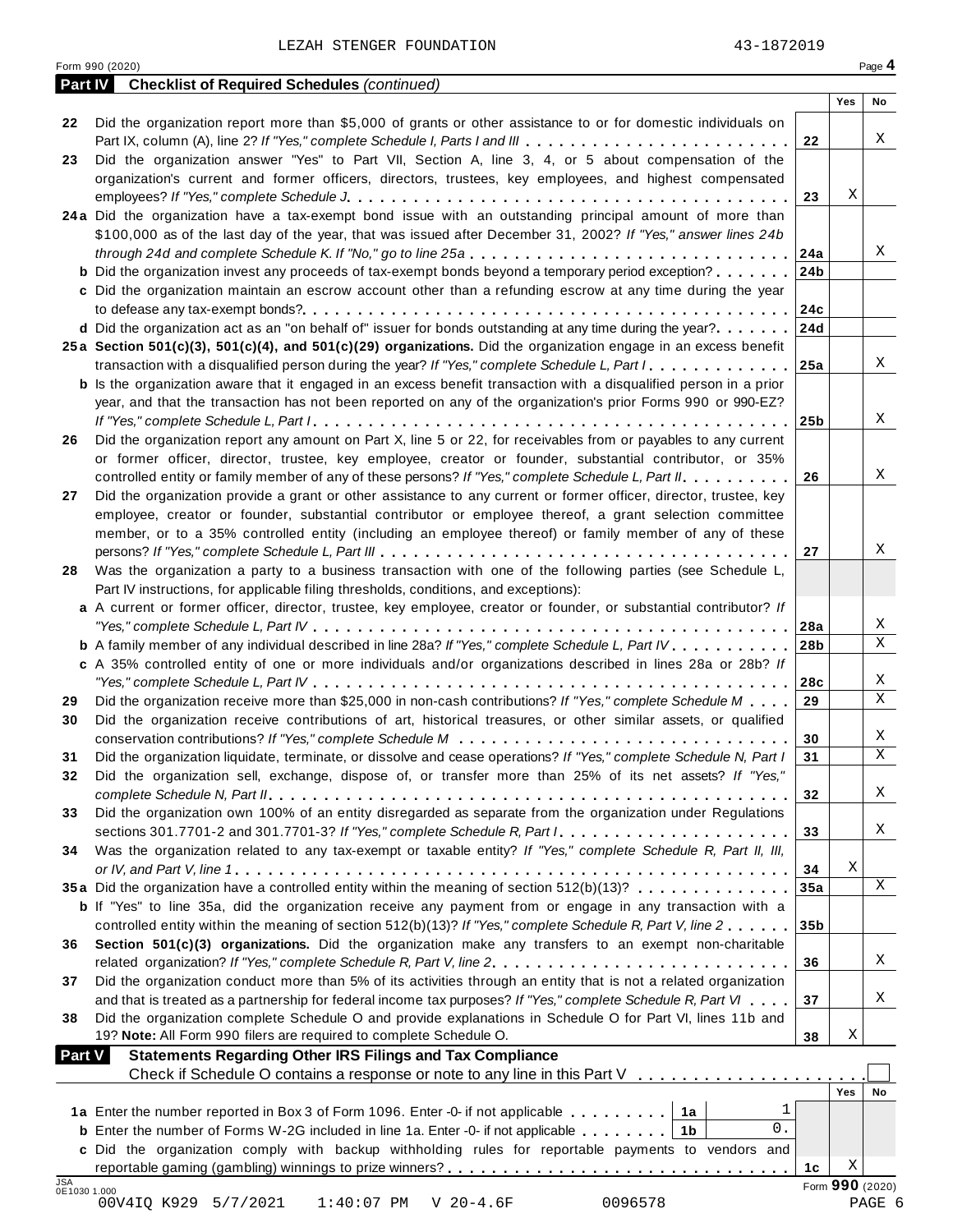|               | 43-1872019<br>LEZAH STENGER FOUNDATION                                                                                                                       |                |     |          |
|---------------|--------------------------------------------------------------------------------------------------------------------------------------------------------------|----------------|-----|----------|
|               | Form 990 (2020)                                                                                                                                              |                |     | Page $5$ |
| <b>Part V</b> | Statements Regarding Other IRS Filings and Tax Compliance (continued)                                                                                        |                |     |          |
|               |                                                                                                                                                              |                | Yes | No       |
|               | 2a Enter the number of employees reported on Form W-3, Transmittal of Wage and Tax                                                                           |                |     |          |
|               | 0.<br>Statements, filed for the calendar year ending with or within the year covered by this return. 2a                                                      |                |     |          |
|               | <b>b</b> If at least one is reported on line 2a, did the organization file all required federal employment tax returns?                                      | 2 <sub>b</sub> |     |          |
|               | Note: If the sum of lines 1a and 2a is greater than 250, you may be required to e-file (see instructions)                                                    |                |     |          |
|               | 3a Did the organization have unrelated business gross income of \$1,000 or more during the year?                                                             | 3a             |     | Χ        |
|               | <b>b</b> If "Yes," has it filed a Form 990-T for this year? If "No" to line 3b, provide an explanation on Schedule O                                         | 3b             |     |          |
|               | 4a At any time during the calendar year, did the organization have an interest in, or a signature or other authority over,                                   |                |     |          |
|               | a financial account in a foreign country (such as a bank account, securities account, or other financial account)?                                           | 4a             |     | Χ        |
|               | <b>b</b> If "Yes," enter the name of the foreign country $\blacktriangleright$                                                                               |                |     |          |
|               | See instructions for filing requirements for FinCEN Form 114, Report of Foreign Bank and Financial Accounts (FBAR).                                          |                |     |          |
|               | 5a Was the organization a party to a prohibited tax shelter transaction at any time during the tax year?                                                     | 5a             |     | Χ        |
|               | <b>b</b> Did any taxable party notify the organization that it was or is a party to a prohibited tax shelter transaction?                                    | 5b             |     | X        |
|               |                                                                                                                                                              | 5c             |     |          |
|               | 6a Does the organization have annual gross receipts that are normally greater than \$100,000, and did the                                                    |                |     |          |
|               | organization solicit any contributions that were not tax deductible as charitable contributions?                                                             | 6a             |     | Χ        |
|               | <b>b</b> If "Yes," did the organization include with every solicitation an express statement that such contributions or                                      |                |     |          |
|               |                                                                                                                                                              | 6b             |     |          |
| 7             | Organizations that may receive deductible contributions under section 170(c).                                                                                |                |     |          |
|               | a Did the organization receive a payment in excess of \$75 made partly as a contribution and partly for goods                                                |                |     |          |
|               |                                                                                                                                                              | 7а             |     | Χ        |
|               | <b>b</b> If "Yes," did the organization notify the donor of the value of the goods or services provided?                                                     | 7b             |     |          |
|               | c Did the organization sell, exchange, or otherwise dispose of tangible personal property for which it was                                                   |                |     |          |
|               |                                                                                                                                                              | 7c             |     | Χ        |
|               |                                                                                                                                                              |                |     |          |
|               | e Did the organization receive any funds, directly or indirectly, to pay premiums on a personal benefit contract?                                            | 7е             |     | Χ        |
|               | f Did the organization, during the year, pay premiums, directly or indirectly, on a personal benefit contract?                                               | 7f             |     | Χ        |
|               | If the organization received a contribution of qualified intellectual property, did the organization file Form 8899 as required?                             | 7g             |     |          |
|               | h If the organization received a contribution of cars, boats, airplanes, or other vehicles, did the organization file a Form 1098-C?. .                      | 7h             |     |          |
| 8             | Sponsoring organizations maintaining donor advised funds. Did a donor advised fund maintained by the                                                         |                |     |          |
|               | sponsoring organization have excess business holdings at any time during the year?                                                                           | 8              |     |          |
| 9             | Sponsoring organizations maintaining donor advised funds.                                                                                                    |                |     |          |
|               | a Did the sponsoring organization make any taxable distributions under section 4966?                                                                         | 9a             |     |          |
|               | <b>b</b> Did the sponsoring organization make a distribution to a donor, donor advisor, or related person?                                                   | 9b             |     |          |
| 10            | Section 501(c)(7) organizations. Enter:                                                                                                                      |                |     |          |
|               | 10a<br>a Initiation fees and capital contributions included on Part VIII, line 12                                                                            |                |     |          |
|               | <b>b</b> Gross receipts, included on Form 990, Part VIII, line 12, for public use of club facilities $\ldots$ 10b                                            |                |     |          |
| 11            | Section 501(c)(12) organizations. Enter:                                                                                                                     |                |     |          |
|               | 11a                                                                                                                                                          |                |     |          |
|               | <b>b</b> Gross income from other sources (Do not net amounts due or paid to other sources                                                                    |                |     |          |
|               | 11b<br>against amounts due or received from them.)                                                                                                           |                |     |          |
|               | 12a Section 4947(a)(1) non-exempt charitable trusts. Is the organization filing Form 990 in lieu of Form 1041?                                               | 12a            |     |          |
|               | <b>b</b> If "Yes," enter the amount of tax-exempt interest received or accrued during the year  [12b                                                         |                |     |          |
|               | Section 501(c)(29) qualified nonprofit health insurance issuers.                                                                                             |                |     |          |
| 13            | a Is the organization licensed to issue qualified health plans in more than one state?                                                                       | 13а            |     |          |
|               |                                                                                                                                                              |                |     |          |
|               | Note: See the instructions for additional information the organization must report on Schedule O.                                                            |                |     |          |
|               | <b>b</b> Enter the amount of reserves the organization is required to maintain by the states in which<br> 13b                                                |                |     |          |
|               | the organization is licensed to issue qualified health plans                                                                                                 |                |     |          |
|               | 13с                                                                                                                                                          | 14a            |     | Χ        |
|               | 14a Did the organization receive any payments for indoor tanning services during the tax year?                                                               |                |     |          |
|               | b If "Yes," has it filed a Form 720 to report these payments? If "No," provide an explanation on Schedule O                                                  | 14b            |     |          |
| 15            | Is the organization subject to the section 4960 tax on payment(s) of more than \$1,000,000 in remuneration or                                                |                |     | Χ        |
|               |                                                                                                                                                              | 15             |     |          |
|               | If "Yes," see instructions and file Form 4720, Schedule N.                                                                                                   |                |     | Χ        |
| 16            | Is the organization an educational institution subject to the section 4968 excise tax on net investment income?<br>If "Yes," complete Form 4720, Schedule O. | 16             |     |          |

Form **990** (2020)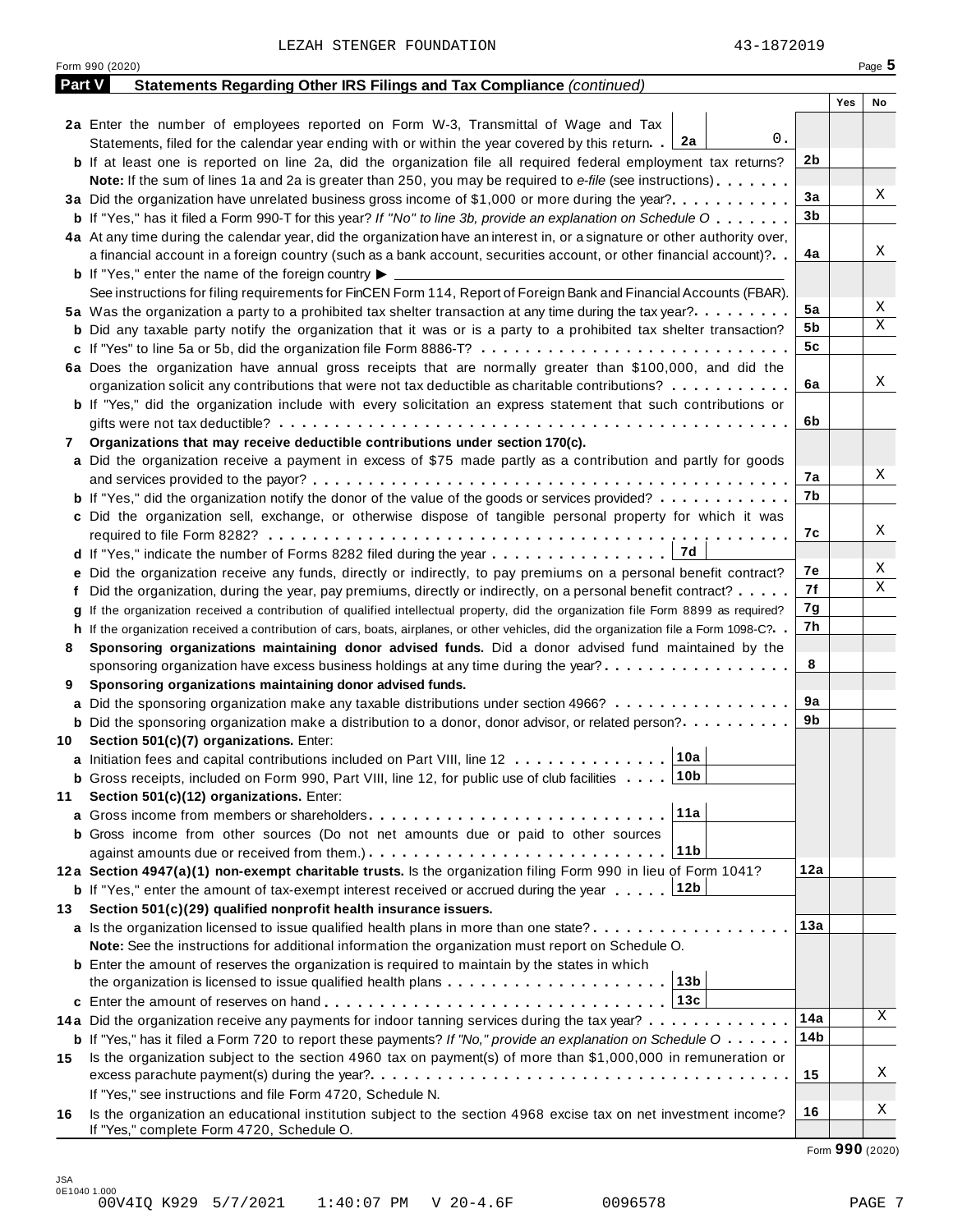| <b>Part VI</b>  | 43-1872019<br>LEZAH STENGER FOUNDATION<br>Form 990 (2020)                                                                                                                                                                                                                                                                                                                                                                         |                 |     | Page $6$ |
|-----------------|-----------------------------------------------------------------------------------------------------------------------------------------------------------------------------------------------------------------------------------------------------------------------------------------------------------------------------------------------------------------------------------------------------------------------------------|-----------------|-----|----------|
|                 | Governance, Management, and Disclosure For each "Yes" response to lines 2 through 7b below, and for a "No"                                                                                                                                                                                                                                                                                                                        |                 |     |          |
|                 | response to line 8a, 8b, or 10b below, describe the circumstances, processes, or changes on Schedule O. See instructions.                                                                                                                                                                                                                                                                                                         |                 |     |          |
|                 |                                                                                                                                                                                                                                                                                                                                                                                                                                   |                 |     | X        |
|                 | <b>Section A. Governing Body and Management</b>                                                                                                                                                                                                                                                                                                                                                                                   |                 |     |          |
|                 | 5                                                                                                                                                                                                                                                                                                                                                                                                                                 |                 | Yes | No       |
|                 | 1a<br>1a Enter the number of voting members of the governing body at the end of the tax year<br>If there are material differences in voting rights among members of the governing body, or<br>if the governing body delegated broad authority to an executive committee or similar<br>committée, explain on Schedule O.                                                                                                           |                 |     |          |
| b               | 4<br>1b<br>Enter the number of voting members included on line 1a, above, who are independent                                                                                                                                                                                                                                                                                                                                     |                 |     |          |
| 2               | Did any officer, director, trustee, or key employee have a family relationship or a business relationship with                                                                                                                                                                                                                                                                                                                    |                 |     |          |
|                 |                                                                                                                                                                                                                                                                                                                                                                                                                                   | 2               | Χ   |          |
| 3               | Did the organization delegate control over management duties customarily performed by or under the direct<br>supervision of officers, directors, trustees, or key employees to a management company or other person?                                                                                                                                                                                                              | 3               |     | Χ        |
| 4               | Did the organization make any significant changes to its governing documents since the prior Form 990 was filed?                                                                                                                                                                                                                                                                                                                  | 4               |     | X        |
| 5               | Did the organization become aware during the year of a significant diversion of the organization's assets?                                                                                                                                                                                                                                                                                                                        | 5               |     | Χ        |
| 6               |                                                                                                                                                                                                                                                                                                                                                                                                                                   | 6               |     | X        |
| 7a              | Did the organization have members, stockholders, or other persons who had the power to elect or appoint                                                                                                                                                                                                                                                                                                                           | 7a              | Χ   |          |
| b               | Are any governance decisions of the organization reserved to (or subject to approval by) members,                                                                                                                                                                                                                                                                                                                                 |                 |     |          |
|                 | stockholders, or persons other than the governing body? $\dots \dots \dots \dots \dots \dots \dots \dots \dots \dots \dots \dots$                                                                                                                                                                                                                                                                                                 | 7b              |     | Χ        |
| 8               | Did the organization contemporaneously document the meetings held or written actions undertaken during<br>the year by the following:                                                                                                                                                                                                                                                                                              |                 |     |          |
| а               |                                                                                                                                                                                                                                                                                                                                                                                                                                   | 8а              | Χ   |          |
| b               | Each committee with authority to act on behalf of the governing body?                                                                                                                                                                                                                                                                                                                                                             | 8b              |     | Χ        |
| 9               | Is there any officer, director, trustee, or key employee listed in Part VII, Section A, who cannot be reached at<br>the organization's mailing address? If "Yes," provide the names and addresses on Schedule O.                                                                                                                                                                                                                  | 9               |     | Χ        |
|                 | Section B. Policies (This Section B requests information about policies not required by the Internal Revenue Code.)                                                                                                                                                                                                                                                                                                               |                 |     |          |
|                 |                                                                                                                                                                                                                                                                                                                                                                                                                                   |                 | Yes | No       |
|                 | 10a Did the organization have local chapters, branches, or affiliates?                                                                                                                                                                                                                                                                                                                                                            | 10a             |     | Χ        |
| b               | If "Yes," did the organization have written policies and procedures governing the activities of such chapters,                                                                                                                                                                                                                                                                                                                    |                 |     |          |
|                 | affiliates, and branches to ensure their operations are consistent with the organization's exempt purposes?                                                                                                                                                                                                                                                                                                                       | 10 <sub>b</sub> |     |          |
|                 | 11a Has the organization provided a complete copy of this Form 990 to all members of its governing body before filing the form?                                                                                                                                                                                                                                                                                                   | 11a             | Χ   |          |
|                 | <b>b</b> Describe in Schedule O the process, if any, used by the organization to review this Form 990.                                                                                                                                                                                                                                                                                                                            |                 |     | Χ        |
|                 | 12a Did the organization have a written conflict of interest policy? If "No," go to line 13                                                                                                                                                                                                                                                                                                                                       | 12a             |     |          |
|                 | <b>b</b> Were officers, directors, or trustees, and key employees required to disclose annually interests that could give                                                                                                                                                                                                                                                                                                         | 12 <sub>b</sub> |     |          |
| c               | Did the organization regularly and consistently monitor and enforce compliance with the policy? If "Yes,"                                                                                                                                                                                                                                                                                                                         |                 |     |          |
|                 |                                                                                                                                                                                                                                                                                                                                                                                                                                   | 12c             |     | Χ        |
| 13              | Did the organization have a written whistleblower policy?                                                                                                                                                                                                                                                                                                                                                                         | 13<br>14        |     | Χ        |
| 14<br>15        | Did the organization have a written document retention and destruction policy?<br>Did the process for determining compensation of the following persons include a review and approval by                                                                                                                                                                                                                                          |                 |     |          |
|                 | independent persons, comparability data, and contemporaneous substantiation of the deliberation and decision?                                                                                                                                                                                                                                                                                                                     |                 |     | Χ        |
|                 | The organization's CEO, Executive Director, or top management official                                                                                                                                                                                                                                                                                                                                                            | 15a<br>15b      |     | Χ        |
| а               | If "Yes" to line 15a or 15b, describe the process in Schedule O (see instructions).                                                                                                                                                                                                                                                                                                                                               |                 |     |          |
| b               |                                                                                                                                                                                                                                                                                                                                                                                                                                   |                 |     |          |
|                 | Did the organization invest in, contribute assets to, or participate in a joint venture or similar arrangement                                                                                                                                                                                                                                                                                                                    | 16a             | Χ   |          |
| b               | If "Yes," did the organization follow a written policy or procedure requiring the organization to evaluate its                                                                                                                                                                                                                                                                                                                    |                 |     |          |
|                 | participation in joint venture arrangements under applicable federal tax law, and take steps to safeguard the<br>organization's exempt status with respect to such arrangements?                                                                                                                                                                                                                                                  | 16b             | X   |          |
|                 | <b>Section C. Disclosure</b>                                                                                                                                                                                                                                                                                                                                                                                                      |                 |     |          |
|                 | List the states with which a copy of this Form 990 is required to be filed $\blacktriangleright$                                                                                                                                                                                                                                                                                                                                  |                 |     |          |
| 16a<br>17<br>18 | Section 6104 requires an organization to make its Forms 1023 (1024 or 1024-A, if applicable), 990, and 990-T (Section 501(c)<br>(3)s only) available for public inspection. Indicate how you made these available. Check all that apply.<br>$ X $ Upon request<br>Own website<br>Another's website<br>Other (explain on Schedule O)                                                                                               |                 |     |          |
| 19              | Describe on Schedule O whether (and if so, how) the organization made its governing documents, conflict of interest policy,<br>and financial statements available to the public during the tax year.<br>State the name, address, and telephone number of the person who possesses the organization's books and records $\blacktriangleright$<br>LEZAH STENGER 5051 S NATIONAL AVE, SUITE 5-100 SPRINGFIELD, MO 65810 417-889-4300 |                 |     |          |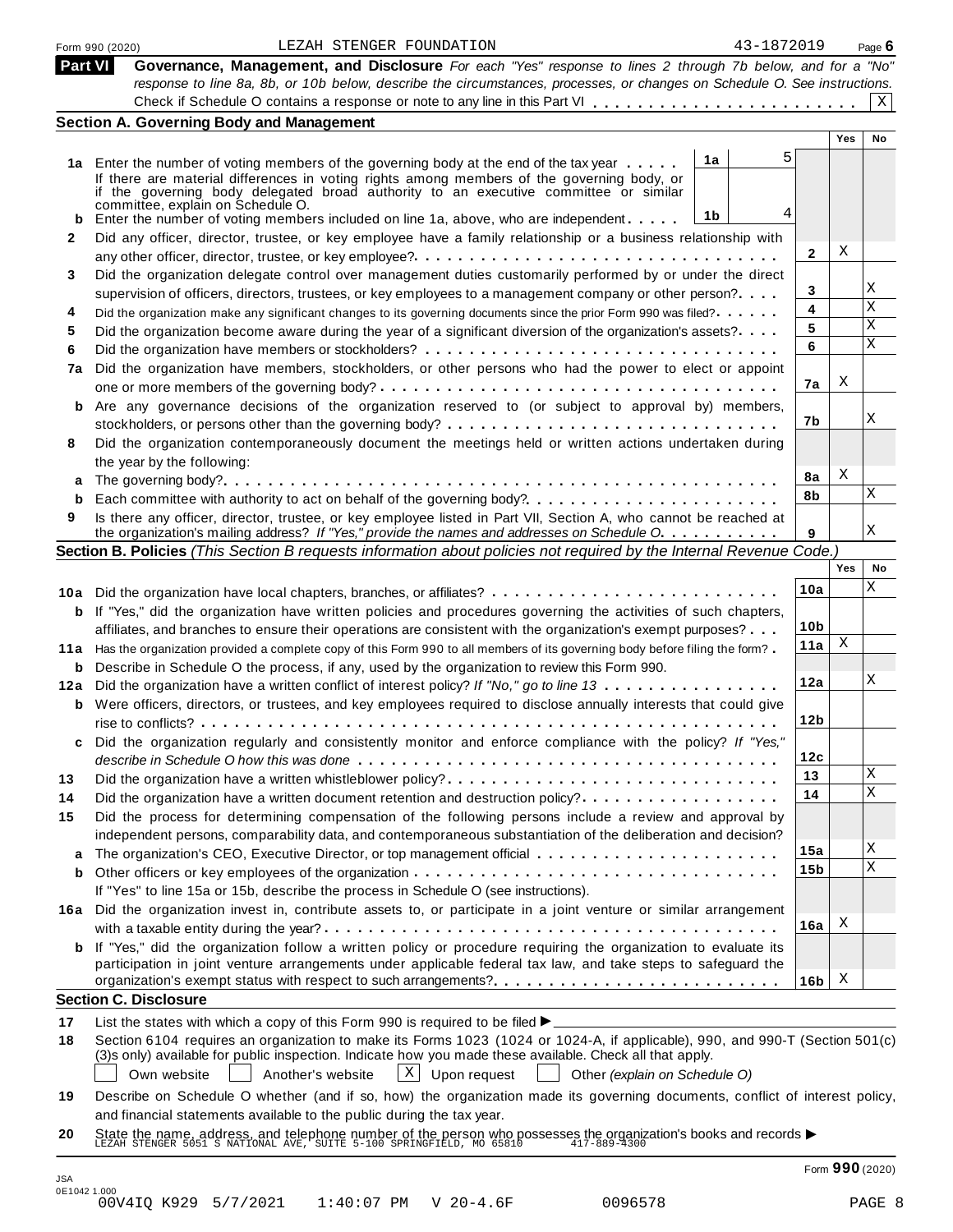| Form 990 (2020) |                                                                                                                                             |  | LEZAH STENGER FOUNDATION |  |  | 43-1872019 | Page 7 |
|-----------------|---------------------------------------------------------------------------------------------------------------------------------------------|--|--------------------------|--|--|------------|--------|
|                 | Part VII Compensation of Officers, Directors, Trustees, Key Employees, Highest Compensated Employees, and<br><b>Independent Contractors</b> |  |                          |  |  |            |        |
|                 |                                                                                                                                             |  |                          |  |  |            |        |
|                 | Section A. Officers, Directors, Trustees, Key Employees, and Highest Compensated Employees                                                  |  |                          |  |  |            |        |
|                 | da Asasalah data tahu da ali sasasa sasiisad ha hard. Basan sasasasantas ta daa salasdas isaa sadka iikhta miha                             |  |                          |  |  |            |        |

**1a** Complete this table for all persons required to be listed. Report compensation for the calendar year ending with or within the organization's tax year.

anization's lax year.<br>● List all of the organization's **current** officers, directors, trustees (whether individuals or organizations), regardless of amount of<br>nnensation Enter -0- in columns (D) (E) and (E) if no compensa compensation. Enter -0- in columns (D), (E), and (F) if no compensation was paid.

• List all of the organization's current key employees, if any. See instructions for definition of "key employee."

■ List all of the organization's current key employees, if any. See instructions for definition of "key employee."<br>■ List the organization's five current highest compensated employees (other than an officer, director, tru who received reportable compensation (Box 5 of Form W-2 and/or Box 7 of Form 1099-MISC) of more than \$100,000 from the

organization and any related organizations.<br>• List all of the organization's **former** officers, key employees, and highest compensated employees who received more than<br>\$1.00.000 of reportable componention from the erganiza \$100,000 of reportable compensation from the organization and any related organizations.

% List all of the organization's **former directors or trustees** that received, in the capacity as a former director or trustee of the organization, more than \$10,000 of reportable compensation from the organization and any related organizations. See instructions for the order in which to list the persons above.

Check this box if neither the organization nor any related organization compensated any current officer, director, or trustee.

| (A)<br>Name and title    | (B)<br>Average<br>hours<br>per week<br>(list any<br>hours for<br>related<br>organizations<br>below<br>dotted line) | Individual trustee<br>or director | Institutional trustee | Position<br>Officer | (C)<br>Key employee | (do not check more than one<br>box, unless person is both an<br>officer and a director/trustee)<br>Highest compensated<br>employee | Former | (D)<br>Reportable<br>compensation<br>from the<br>organization<br>(W-2/1099-MISC) | (E)<br>Reportable<br>compensation<br>from related<br>organizations<br>(W-2/1099-MISC) | (F)<br>Estimated amount<br>of other<br>compensation<br>from the<br>organization and<br>related organizations |
|--------------------------|--------------------------------------------------------------------------------------------------------------------|-----------------------------------|-----------------------|---------------------|---------------------|------------------------------------------------------------------------------------------------------------------------------------|--------|----------------------------------------------------------------------------------|---------------------------------------------------------------------------------------|--------------------------------------------------------------------------------------------------------------|
| (1) BRIAN FOGLE          | 1.00                                                                                                               |                                   |                       |                     |                     |                                                                                                                                    |        |                                                                                  |                                                                                       |                                                                                                              |
| <b>DIRECTOR</b>          | 50.00                                                                                                              | $\mathbf X$                       |                       |                     |                     |                                                                                                                                    |        | $\mathsf 0$                                                                      | 175,736.                                                                              | 32,259.                                                                                                      |
| (2) LEZAH STENGER        | 1.00                                                                                                               |                                   |                       |                     |                     |                                                                                                                                    |        |                                                                                  |                                                                                       |                                                                                                              |
| PRESIDENT                | $0$ .                                                                                                              | $\mathbf X$                       |                       | Χ                   |                     |                                                                                                                                    |        | $\mathsf 0$                                                                      | $\mathbf{0}$ .                                                                        | $0$ .                                                                                                        |
| (3) STEPHANIE MONTGOMERY | 1.00                                                                                                               |                                   |                       |                     |                     |                                                                                                                                    |        |                                                                                  |                                                                                       |                                                                                                              |
| SECRETARY/TREASURER      | 0.                                                                                                                 | X                                 |                       | Χ                   |                     |                                                                                                                                    |        | 0                                                                                | $\mathsf{O}$                                                                          | $0$ .                                                                                                        |
| (4) CRISTA HOGAN         | 1.00                                                                                                               |                                   |                       |                     |                     |                                                                                                                                    |        |                                                                                  |                                                                                       |                                                                                                              |
| <b>DIRECTOR</b>          | 0.                                                                                                                 | $\mathbf X$                       |                       |                     |                     |                                                                                                                                    |        | 0                                                                                | $\mathbf 0$ .                                                                         | $0$ .                                                                                                        |
| (5) MOREY MECHLIN        | 1.00                                                                                                               |                                   |                       |                     |                     |                                                                                                                                    |        |                                                                                  |                                                                                       |                                                                                                              |
| <b>DIRECTOR</b>          | 0.                                                                                                                 | X                                 |                       |                     |                     |                                                                                                                                    |        | $\mathsf{O}\xspace$                                                              | 0                                                                                     | $\mathsf{0}$ .                                                                                               |
| (6)                      |                                                                                                                    |                                   |                       |                     |                     |                                                                                                                                    |        |                                                                                  |                                                                                       |                                                                                                              |
| (7)                      |                                                                                                                    |                                   |                       |                     |                     |                                                                                                                                    |        |                                                                                  |                                                                                       |                                                                                                              |
| (8)                      |                                                                                                                    |                                   |                       |                     |                     |                                                                                                                                    |        |                                                                                  |                                                                                       |                                                                                                              |
| (9)                      |                                                                                                                    |                                   |                       |                     |                     |                                                                                                                                    |        |                                                                                  |                                                                                       |                                                                                                              |
| (10)                     |                                                                                                                    |                                   |                       |                     |                     |                                                                                                                                    |        |                                                                                  |                                                                                       |                                                                                                              |
| (11)                     |                                                                                                                    |                                   |                       |                     |                     |                                                                                                                                    |        |                                                                                  |                                                                                       |                                                                                                              |
| (12)                     |                                                                                                                    |                                   |                       |                     |                     |                                                                                                                                    |        |                                                                                  |                                                                                       |                                                                                                              |
| (13)                     |                                                                                                                    |                                   |                       |                     |                     |                                                                                                                                    |        |                                                                                  |                                                                                       |                                                                                                              |
| (14)                     |                                                                                                                    |                                   |                       |                     |                     |                                                                                                                                    |        |                                                                                  |                                                                                       |                                                                                                              |

Form **990** (2020)

JSA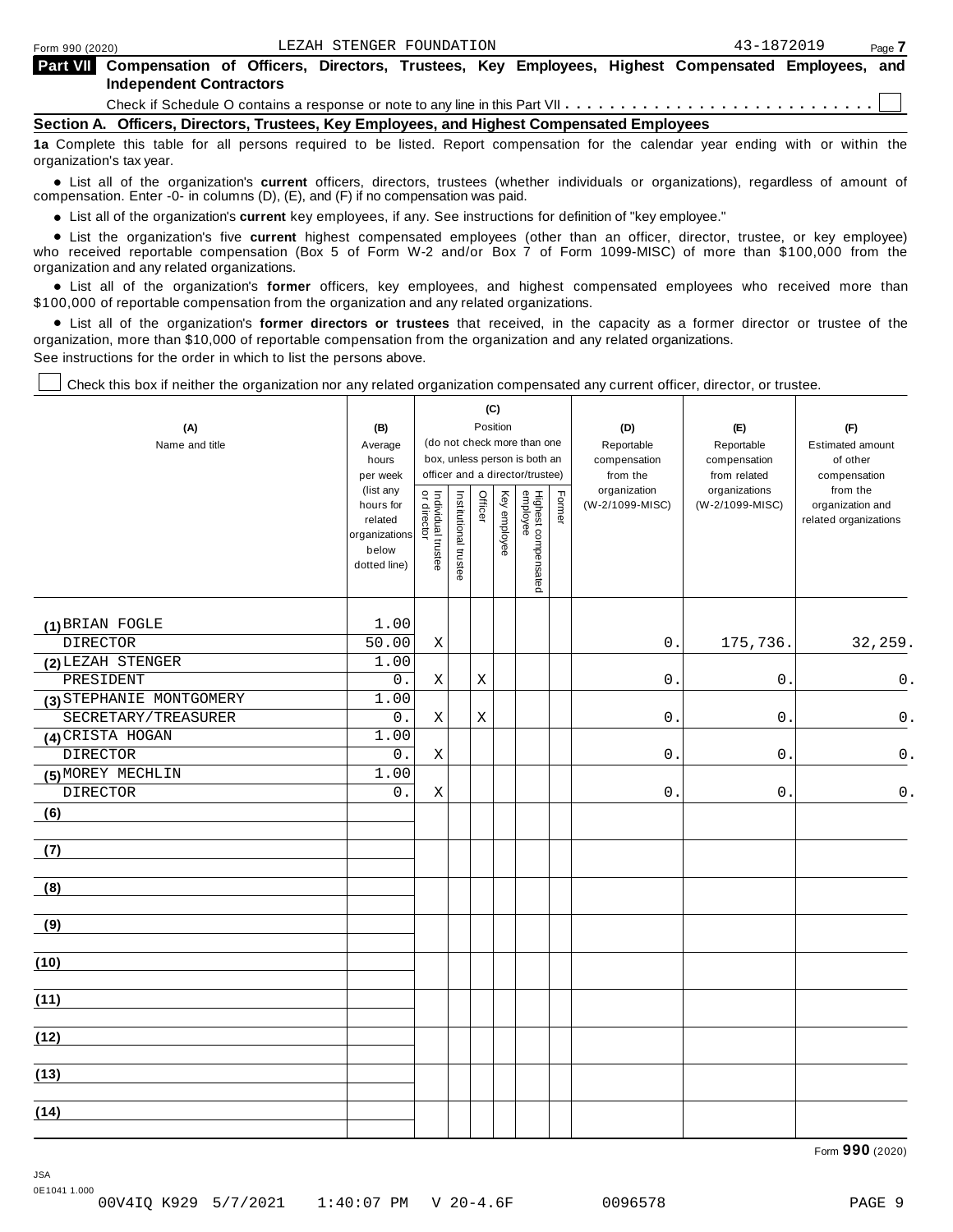#### LEZAH STENGER FOUNDATION  $43-1872019$

| <b>Part VII</b><br>Section A. Officers, Directors, Trustees, Key Employees, and Highest Compensated Employees (continued)                                                                                                                                                |                                                            |                                   |                       |                 |              |                                                                                                 |        |                                                  |                                                                    |   |                                                        |                                                          |            |
|--------------------------------------------------------------------------------------------------------------------------------------------------------------------------------------------------------------------------------------------------------------------------|------------------------------------------------------------|-----------------------------------|-----------------------|-----------------|--------------|-------------------------------------------------------------------------------------------------|--------|--------------------------------------------------|--------------------------------------------------------------------|---|--------------------------------------------------------|----------------------------------------------------------|------------|
| (A)<br>Name and title                                                                                                                                                                                                                                                    | (B)<br>Average<br>hours per<br>week (list any<br>hours for |                                   |                       | (C)<br>Position |              | (do not check more than one<br>box, unless person is both an<br>officer and a director/trustee) |        | (D)<br>Reportable<br>compensation<br>from<br>the | (E)<br>Reportable<br>compensation from<br>related<br>organizations |   | (F)<br>Estimated<br>amount of<br>other<br>compensation |                                                          |            |
|                                                                                                                                                                                                                                                                          | related<br>organizations<br>below dotted<br>line)          | Individual trustee<br>or director | Institutional trustee | Officer         | Key employee | Highest compensated<br>employee                                                                 | Former | organization<br>(W-2/1099-MISC)                  | (W-2/1099-MISC)                                                    |   |                                                        | from the<br>organization<br>and related<br>organizations |            |
|                                                                                                                                                                                                                                                                          |                                                            |                                   |                       |                 |              |                                                                                                 |        |                                                  |                                                                    |   |                                                        |                                                          |            |
|                                                                                                                                                                                                                                                                          |                                                            |                                   |                       |                 |              |                                                                                                 |        |                                                  |                                                                    |   |                                                        |                                                          |            |
|                                                                                                                                                                                                                                                                          |                                                            |                                   |                       |                 |              |                                                                                                 |        |                                                  |                                                                    |   |                                                        |                                                          |            |
|                                                                                                                                                                                                                                                                          |                                                            |                                   |                       |                 |              |                                                                                                 |        |                                                  |                                                                    |   |                                                        |                                                          |            |
|                                                                                                                                                                                                                                                                          |                                                            |                                   |                       |                 |              |                                                                                                 |        |                                                  |                                                                    |   |                                                        |                                                          |            |
|                                                                                                                                                                                                                                                                          |                                                            |                                   |                       |                 |              |                                                                                                 |        |                                                  |                                                                    |   |                                                        |                                                          |            |
|                                                                                                                                                                                                                                                                          |                                                            |                                   |                       |                 |              |                                                                                                 |        |                                                  |                                                                    |   |                                                        |                                                          |            |
|                                                                                                                                                                                                                                                                          |                                                            |                                   |                       |                 |              |                                                                                                 |        |                                                  |                                                                    |   |                                                        |                                                          |            |
|                                                                                                                                                                                                                                                                          |                                                            |                                   |                       |                 |              |                                                                                                 |        |                                                  |                                                                    |   |                                                        |                                                          |            |
|                                                                                                                                                                                                                                                                          |                                                            |                                   |                       |                 |              |                                                                                                 |        |                                                  |                                                                    |   |                                                        |                                                          |            |
|                                                                                                                                                                                                                                                                          |                                                            |                                   |                       |                 |              |                                                                                                 |        |                                                  |                                                                    |   |                                                        |                                                          |            |
| 1b Sub-total                                                                                                                                                                                                                                                             |                                                            |                                   |                       |                 |              |                                                                                                 |        | 0.<br>0.                                         | 175,736.                                                           | 0 |                                                        | 32,259.                                                  | $\Omega$ . |
| c Total from continuation sheets to Part VII, Section A                                                                                                                                                                                                                  |                                                            |                                   |                       |                 |              |                                                                                                 |        | 0.                                               | 175,736.                                                           |   |                                                        | 32,259.                                                  |            |
| 2 Total number of individuals (including but not limited to those listed above) who received more than \$100,000 of<br>reportable compensation from the organization ▶                                                                                                   |                                                            | 0.                                |                       |                 |              |                                                                                                 |        |                                                  |                                                                    |   |                                                        |                                                          |            |
| 3 Did the organization list any former officer, director, or trustee, key employee, or highest compensated                                                                                                                                                               |                                                            |                                   |                       |                 |              |                                                                                                 |        |                                                  |                                                                    |   |                                                        | Yes                                                      | No         |
| employee on line 1a? If "Yes," complete Schedule J for such individual                                                                                                                                                                                                   |                                                            |                                   |                       |                 |              |                                                                                                 |        |                                                  |                                                                    |   | 3                                                      |                                                          | Χ          |
| 4 For any individual listed on line 1a, is the sum of reportable compensation and other compensation from the<br>organization and related organizations greater than \$150,000? If "Yes," complete Schedule J for such                                                   |                                                            |                                   |                       |                 |              |                                                                                                 |        |                                                  |                                                                    |   |                                                        |                                                          |            |
| Did any person listed on line 1a receive or accrue compensation from any unrelated organization or individual<br>5.                                                                                                                                                      |                                                            |                                   |                       |                 |              |                                                                                                 |        |                                                  |                                                                    |   | 4                                                      | Χ                                                        |            |
| for services rendered to the organization? If "Yes," complete Schedule J for such person<br><b>Section B. Independent Contractors</b>                                                                                                                                    |                                                            |                                   |                       |                 |              |                                                                                                 |        |                                                  |                                                                    |   | 5                                                      |                                                          | Χ          |
| Complete this table for your five highest compensated independent contractors that received more than \$100,000 of<br>$\mathbf 1$<br>compensation from the organization. Report compensation for the calendar year ending with or within the organization's tax<br>year. |                                                            |                                   |                       |                 |              |                                                                                                 |        |                                                  |                                                                    |   |                                                        |                                                          |            |
| (A)<br>Name and business address                                                                                                                                                                                                                                         |                                                            |                                   |                       |                 |              |                                                                                                 |        | (B)<br>Description of services                   |                                                                    |   | (C)<br>Compensation                                    |                                                          |            |
|                                                                                                                                                                                                                                                                          |                                                            |                                   |                       |                 |              |                                                                                                 |        |                                                  |                                                                    |   |                                                        |                                                          |            |
|                                                                                                                                                                                                                                                                          |                                                            |                                   |                       |                 |              |                                                                                                 |        |                                                  |                                                                    |   |                                                        |                                                          |            |
|                                                                                                                                                                                                                                                                          |                                                            |                                   |                       |                 |              |                                                                                                 |        |                                                  |                                                                    |   |                                                        |                                                          |            |
|                                                                                                                                                                                                                                                                          |                                                            |                                   |                       |                 |              |                                                                                                 |        |                                                  |                                                                    |   |                                                        |                                                          |            |

**2** Total number of independent contractors (including but not limited to those listed above) who received more than \$100,000 in compensation from the organization  $\triangleright$  0.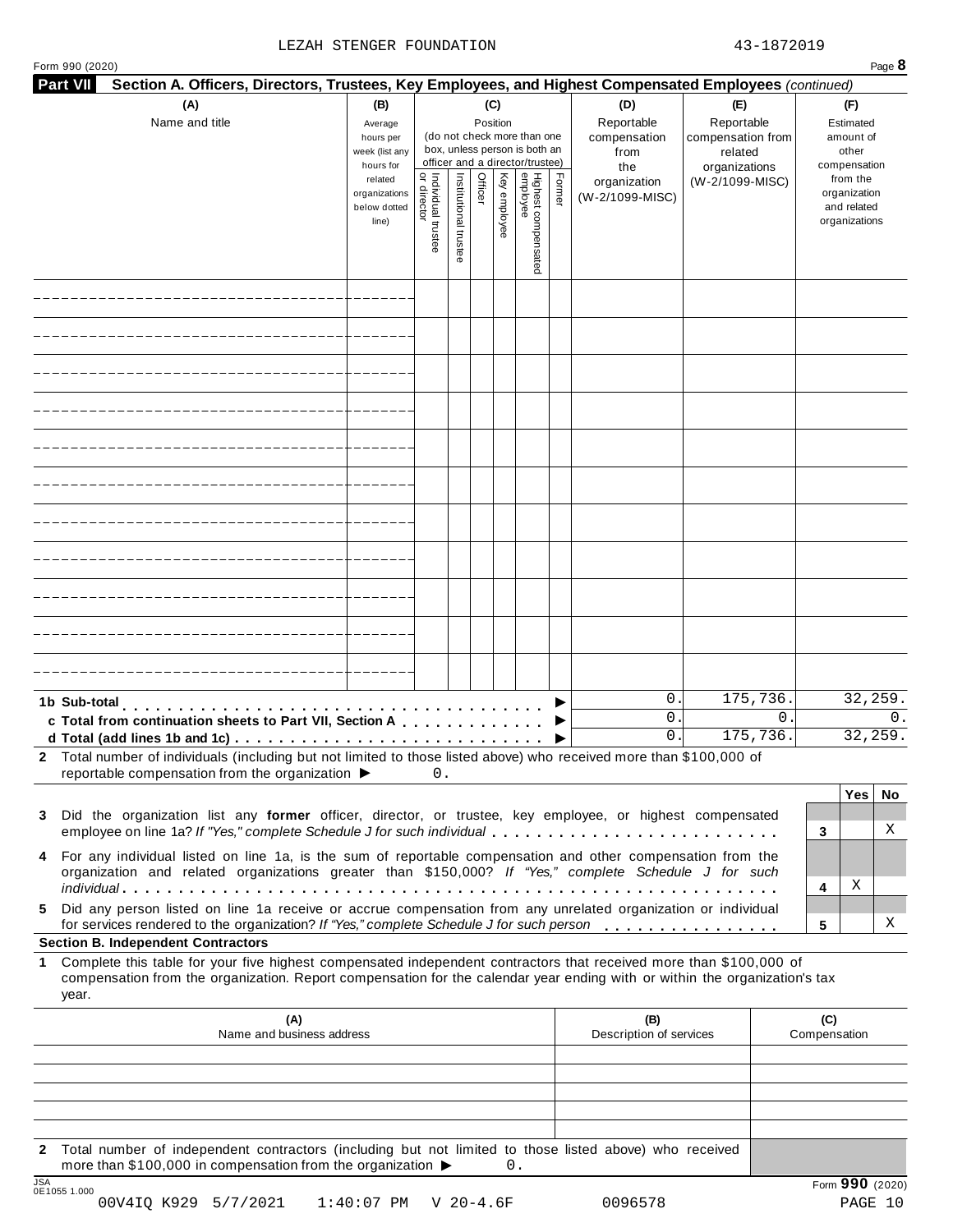### Form 990 (2020) Page **9** LEZAH STENGER FOUNDATION 43-1872019 **Part VIII Statement of Revenue**

|                                                           | Form 990 (2020) |                                                                                                                                                                                                                                                                   | LEZAH STENGER FOUNDATION |                      |                                              | 43-1872019                                      | Page 9                                                        |
|-----------------------------------------------------------|-----------------|-------------------------------------------------------------------------------------------------------------------------------------------------------------------------------------------------------------------------------------------------------------------|--------------------------|----------------------|----------------------------------------------|-------------------------------------------------|---------------------------------------------------------------|
|                                                           | Part VIII       | <b>Statement of Revenue</b>                                                                                                                                                                                                                                       |                          |                      |                                              |                                                 |                                                               |
|                                                           |                 |                                                                                                                                                                                                                                                                   |                          | (A)<br>Total revenue | (B)<br>Related or exempt<br>function revenue | $\overline{C}$<br>Unrelated<br>business revenue | (D)<br>Revenue excluded<br>from tax under<br>sections 512-514 |
|                                                           | 1a              | Federated campaigns <b>Federated</b><br>1a                                                                                                                                                                                                                        |                          |                      |                                              |                                                 |                                                               |
| Contributions, Gifts, Grants<br>and Other Similar Amounts | $\mathbf b$     | Membership dues <b>All Accords</b> Membership dues<br>1b                                                                                                                                                                                                          |                          |                      |                                              |                                                 |                                                               |
|                                                           | с               | Fundraising events <b>Example 2</b> is a set of the set of the set of the set of the set of the set of the set of the set of the set of the set of the set of the set of the set of the set of the set of the set of the set of the<br>1с                         |                          |                      |                                              |                                                 |                                                               |
|                                                           | d               | Related organizations <b>contains</b> and the Related organizations and all the Relations of the Relations of the Relations of the Relations of the Relations of the Relations of the Relations of the Relations of the Relations o<br>1d                         |                          |                      |                                              |                                                 |                                                               |
|                                                           | е               | Government grants (contributions)<br>1е                                                                                                                                                                                                                           |                          |                      |                                              |                                                 |                                                               |
|                                                           | f               | All other contributions, gifts, grants,                                                                                                                                                                                                                           |                          |                      |                                              |                                                 |                                                               |
|                                                           |                 | and similar amounts not included above<br>1f<br>Noncash contributions included in                                                                                                                                                                                 | 81,077.                  |                      |                                              |                                                 |                                                               |
|                                                           | g               |                                                                                                                                                                                                                                                                   |                          |                      |                                              |                                                 |                                                               |
|                                                           |                 |                                                                                                                                                                                                                                                                   |                          | 81,077.              |                                              |                                                 |                                                               |
|                                                           |                 |                                                                                                                                                                                                                                                                   | <b>Business Code</b>     |                      |                                              |                                                 |                                                               |
|                                                           | 2a              |                                                                                                                                                                                                                                                                   |                          |                      |                                              |                                                 |                                                               |
|                                                           | b               |                                                                                                                                                                                                                                                                   |                          |                      |                                              |                                                 |                                                               |
|                                                           | c               |                                                                                                                                                                                                                                                                   |                          |                      |                                              |                                                 |                                                               |
|                                                           | d               | <u> 1980 - Jan Stein Berlin, mars and de Brasilia (b. 19</u>                                                                                                                                                                                                      |                          |                      |                                              |                                                 |                                                               |
| Program Service<br>Revenue                                | е               |                                                                                                                                                                                                                                                                   |                          |                      |                                              |                                                 |                                                               |
|                                                           | f<br>g          | All other program service revenue                                                                                                                                                                                                                                 |                          | 0.                   |                                              |                                                 |                                                               |
|                                                           | 3               | Investment income (including dividends, interest, and                                                                                                                                                                                                             |                          |                      |                                              |                                                 |                                                               |
|                                                           |                 |                                                                                                                                                                                                                                                                   |                          | 7,617.               |                                              |                                                 | 7,617.                                                        |
|                                                           | 4               | Income from investment of tax-exempt bond proceeds $\blacktriangleright$                                                                                                                                                                                          |                          | 0.                   |                                              |                                                 |                                                               |
|                                                           | 5               |                                                                                                                                                                                                                                                                   |                          | $\mathbf{0}$ .       |                                              |                                                 |                                                               |
|                                                           |                 | (i) Real                                                                                                                                                                                                                                                          | (ii) Personal            |                      |                                              |                                                 |                                                               |
|                                                           | 6a              | Gross rents <b>Called</b><br>6a                                                                                                                                                                                                                                   |                          |                      |                                              |                                                 |                                                               |
|                                                           | b               | Less: rental expenses<br>6b                                                                                                                                                                                                                                       |                          |                      |                                              |                                                 |                                                               |
|                                                           | c               | Rental income or (loss)<br>6с                                                                                                                                                                                                                                     |                          | 0.                   |                                              |                                                 |                                                               |
|                                                           | d<br>7a         | Net rental income or (loss) ▶<br>(i) Securities<br>Gross amount from                                                                                                                                                                                              | (ii) Other               |                      |                                              |                                                 |                                                               |
|                                                           |                 | sales<br>of<br>assets                                                                                                                                                                                                                                             |                          |                      |                                              |                                                 |                                                               |
|                                                           |                 | other than inventory<br>7а                                                                                                                                                                                                                                        | 240,000.                 |                      |                                              |                                                 |                                                               |
|                                                           | b               | Less: cost or other basis                                                                                                                                                                                                                                         |                          |                      |                                              |                                                 |                                                               |
|                                                           |                 | 29.<br>and sales expenses<br>7b                                                                                                                                                                                                                                   | 356,102.                 |                      |                                              |                                                 |                                                               |
|                                                           | c               | $-29.$<br>7с<br>Gain or (loss) [1999]                                                                                                                                                                                                                             | $-116, 102.$             |                      |                                              |                                                 |                                                               |
| Other Revenue                                             | d               | Net gain or (loss)                                                                                                                                                                                                                                                |                          | $-116, 131.$         |                                              |                                                 | $-116, 131.$                                                  |
|                                                           | 8а              | Gross<br>income from fundraising                                                                                                                                                                                                                                  |                          |                      |                                              |                                                 |                                                               |
|                                                           |                 | events (not including \$                                                                                                                                                                                                                                          |                          |                      |                                              |                                                 |                                                               |
|                                                           |                 | of contributions reported on line<br>8а                                                                                                                                                                                                                           | 0.                       |                      |                                              |                                                 |                                                               |
|                                                           | b               | 1c). See Part IV, line 18<br>8b<br>Less: direct expenses extending the state of the state of the state of the state of the state of the state of the state of the state of the state of the state of the state of the state of the state of the state of the stat | 0.                       |                      |                                              |                                                 |                                                               |
|                                                           | c               | Net income or (loss) from fundraising events ▶                                                                                                                                                                                                                    |                          | 0.                   |                                              |                                                 |                                                               |
|                                                           | 9а              | Gross<br>income<br>from<br>gaming                                                                                                                                                                                                                                 |                          |                      |                                              |                                                 |                                                               |
|                                                           |                 | activities. See Part IV, line 19<br>9а                                                                                                                                                                                                                            | 0.                       |                      |                                              |                                                 |                                                               |
|                                                           | b               | 9b<br>Less: direct expenses                                                                                                                                                                                                                                       | 0.                       |                      |                                              |                                                 |                                                               |
|                                                           | c               | Net income or (loss) from gaming activities                                                                                                                                                                                                                       |                          | 0.                   |                                              |                                                 |                                                               |
|                                                           | 10a             | Gross<br>sales of inventory,<br>less                                                                                                                                                                                                                              | 0.                       |                      |                                              |                                                 |                                                               |
|                                                           |                 | returns and allowances<br>10a<br>10 <sub>b</sub>                                                                                                                                                                                                                  | 0.                       |                      |                                              |                                                 |                                                               |
|                                                           | b<br>c          | Less: cost of goods sold<br>Net income or (loss) from sales of inventory extending the set of the sales of inventory                                                                                                                                              |                          | 0.                   |                                              |                                                 |                                                               |
|                                                           |                 |                                                                                                                                                                                                                                                                   | <b>Business Code</b>     |                      |                                              |                                                 |                                                               |
|                                                           | 11a             |                                                                                                                                                                                                                                                                   |                          |                      |                                              |                                                 |                                                               |
| Revenue                                                   | b               | <u> 1989 - Johann Stein, marwolaethau a bhann an t-Amhair an t-Amhair an t-Amhair an t-Amhair an t-Amhair an t-A</u>                                                                                                                                              |                          |                      |                                              |                                                 |                                                               |
|                                                           | c               |                                                                                                                                                                                                                                                                   |                          |                      |                                              |                                                 |                                                               |
| Miscellaneous                                             | d               | All other revenue                                                                                                                                                                                                                                                 |                          |                      |                                              |                                                 |                                                               |
|                                                           | е               |                                                                                                                                                                                                                                                                   |                          | 0.                   |                                              |                                                 |                                                               |
| <b>JSA</b>                                                | 12              |                                                                                                                                                                                                                                                                   |                          | $-27,437.$           |                                              |                                                 | $-108,514.$<br>Form 990 (2020)                                |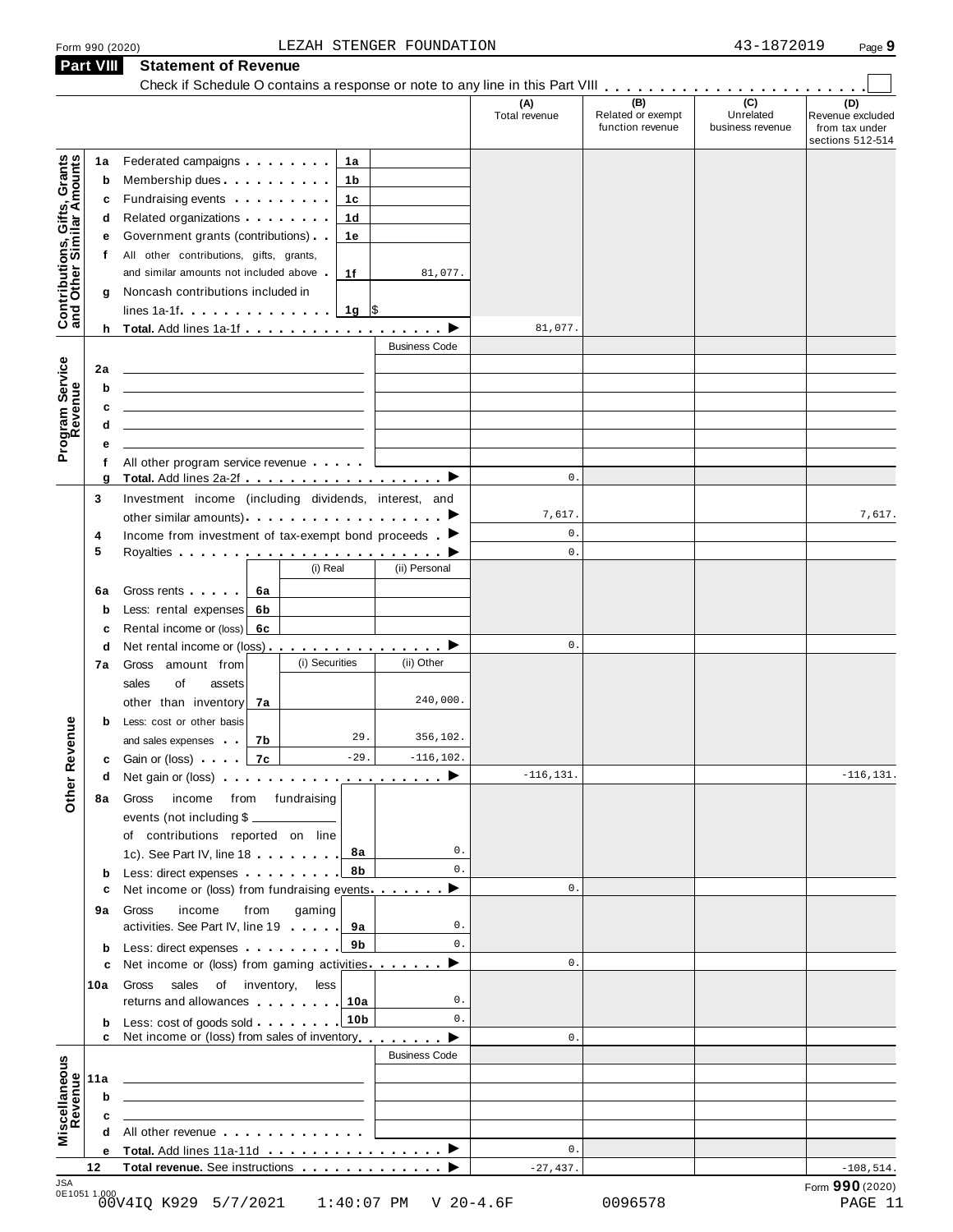#### Form 990 (2020) Page **10** LEZAH STENGER FOUNDATION 43-1872019

| Form 990 (2020)                                                                                                                                                                                                                | LEZAH STENGER FOUNDATION |                                    |                                           | 43-1872019<br>Page $10$        |
|--------------------------------------------------------------------------------------------------------------------------------------------------------------------------------------------------------------------------------|--------------------------|------------------------------------|-------------------------------------------|--------------------------------|
| <b>Part IX</b> Statement of Functional Expenses<br>Section 501(c)(3) and 501(c)(4) organizations must complete all columns. All other organizations must complete column (A).                                                  |                          |                                    |                                           |                                |
|                                                                                                                                                                                                                                |                          |                                    |                                           |                                |
| Do not include amounts reported on lines 6b, 7b,<br>8b, 9b, and 10b of Part VIII.                                                                                                                                              | (A)<br>Total expenses    | (B)<br>Program service<br>expenses | (C)<br>Management and<br>general expenses | (D)<br>Fundraising<br>expenses |
| 1 Grants and other assistance to domestic organizations                                                                                                                                                                        |                          |                                    |                                           |                                |
| and domestic governments. See Part IV, line 21                                                                                                                                                                                 | 0                        |                                    |                                           |                                |
| 2 Grants and other assistance to domestic<br>individuals. See Part IV, line 22                                                                                                                                                 | 0                        |                                    |                                           |                                |
| Grants and other assistance to foreign<br>3                                                                                                                                                                                    |                          |                                    |                                           |                                |
| foreign governments,<br>organizations,<br>and                                                                                                                                                                                  |                          |                                    |                                           |                                |
| foreign individuals. See Part IV, lines 15 and 16                                                                                                                                                                              | 0                        |                                    |                                           |                                |
| Benefits paid to or for members                                                                                                                                                                                                | $\Omega$                 |                                    |                                           |                                |
| Compensation of current officers, directors,<br>5                                                                                                                                                                              |                          |                                    |                                           |                                |
| trustees, and key employees                                                                                                                                                                                                    | 0                        |                                    |                                           |                                |
| Compensation not included above to disqualified<br>6                                                                                                                                                                           |                          |                                    |                                           |                                |
| persons (as defined under section 4958(f)(1)) and                                                                                                                                                                              |                          |                                    |                                           |                                |
| persons described in section 4958(c)(3)(B)                                                                                                                                                                                     | 0                        |                                    |                                           |                                |
| Other salaries and wages<br>7                                                                                                                                                                                                  | $\Omega$                 |                                    |                                           |                                |
| Pension plan accruals and contributions (include<br>8                                                                                                                                                                          |                          |                                    |                                           |                                |
| section 401(k) and 403(b) employer contributions)                                                                                                                                                                              | 0                        |                                    |                                           |                                |
| 9                                                                                                                                                                                                                              | $\mathbf 0$              |                                    |                                           |                                |
| 10                                                                                                                                                                                                                             | $\Omega$                 |                                    |                                           |                                |
| Fees for services (nonemployees):<br>11                                                                                                                                                                                        |                          |                                    |                                           |                                |
| a Management                                                                                                                                                                                                                   | 0                        |                                    |                                           |                                |
| b Legal experience in the set of the set of the set of the set of the set of the set of the set of the set of the set of the set of the set of the set of the set of the set of the set of the set of the set of the set of th | $\Omega$                 |                                    |                                           |                                |
|                                                                                                                                                                                                                                | 2,110                    |                                    | 2,110.                                    |                                |
| d Lobbying                                                                                                                                                                                                                     | 0                        |                                    |                                           |                                |
| e Professional fundraising services. See Part IV, line 17                                                                                                                                                                      | $\mathbf 0$              |                                    |                                           |                                |
| f Investment management fees                                                                                                                                                                                                   | $\Omega$                 |                                    |                                           |                                |
| 9 Other. (If line 11g amount exceeds 10% of line 25, column                                                                                                                                                                    |                          |                                    |                                           |                                |
| (A) amount, list line 11g expenses on Schedule O.)                                                                                                                                                                             | 0                        |                                    |                                           |                                |
| 12 Advertising and promotion                                                                                                                                                                                                   | $\mathbf 0$              |                                    |                                           |                                |
| 13 Office expenses                                                                                                                                                                                                             | 0                        |                                    |                                           |                                |
| Information technology.<br>14                                                                                                                                                                                                  | $0$ .                    |                                    |                                           |                                |
| 15                                                                                                                                                                                                                             | $\Omega$                 |                                    |                                           |                                |
| 16<br>Occupancy experience and a series are a series and a series of the series of the series of the series of the s                                                                                                           | 42,317.                  | 42,317.                            |                                           |                                |
| 17                                                                                                                                                                                                                             | $\Omega$                 |                                    |                                           |                                |
| Payments of travel or entertainment expenses<br>18                                                                                                                                                                             |                          |                                    |                                           |                                |
| for any federal, state, or local public officials                                                                                                                                                                              | 0                        |                                    |                                           |                                |
| Conferences, conventions, and meetings<br>19.                                                                                                                                                                                  | $\Omega$                 |                                    |                                           |                                |
| 20<br>Interest $\ldots$ , $\ldots$ , $\ldots$ , $\ldots$ , $\ldots$ , $\ldots$ , $\ldots$                                                                                                                                      | 37,210.                  | 37,210.                            |                                           |                                |
| Payments to affiliates <b>Exercise 2.1 Fig. 1.1 Fig. 1.1</b><br>21                                                                                                                                                             | 0                        |                                    |                                           |                                |
| Depreciation, depletion, and amortization<br>22                                                                                                                                                                                | 1,550.                   | 1,550.                             |                                           |                                |
| 23<br>Insurance                                                                                                                                                                                                                | $\Omega$                 |                                    |                                           |                                |
| Other expenses. Itemize expenses not covered<br>24                                                                                                                                                                             |                          |                                    |                                           |                                |
| above (List miscellaneous expenses on line 24e. If                                                                                                                                                                             |                          |                                    |                                           |                                |
| line 24e amount exceeds 10% of line 25, column                                                                                                                                                                                 |                          |                                    |                                           |                                |
| (A) amount, list line 24e expenses on Schedule O.)                                                                                                                                                                             |                          |                                    |                                           |                                |
| <b>ADMINISTRATIVE COSTS</b>                                                                                                                                                                                                    | 61                       |                                    | 61                                        |                                |
| <u> 1989 - Johann Barn, mars ann an t-Amhain an t-Amhain an t-Amhain an t-Amhain an t-Amhain an t-Amhain an t-A</u>                                                                                                            |                          |                                    |                                           |                                |
| <u> 1989 - Johann Harry Harry Harry Harry Harry Harry Harry Harry Harry Harry Harry Harry Harry Harry Harry Harry</u>                                                                                                          |                          |                                    |                                           |                                |
| d<br><u> 1989 - Johann Barn, amerikansk politiker (d. 1989)</u>                                                                                                                                                                |                          |                                    |                                           |                                |
| e All other expenses                                                                                                                                                                                                           |                          |                                    |                                           |                                |
| 25 Total functional expenses. Add lines 1 through 24e                                                                                                                                                                          | 83,248.                  | 81,077.                            | 2,171.                                    |                                |
| 26 Joint costs. Complete this line only if the<br>organization reported in column (B) joint costs                                                                                                                              |                          |                                    |                                           |                                |
| from a combined educational campaign and                                                                                                                                                                                       |                          |                                    |                                           |                                |
| fundraising solicitation. Check here<br>if                                                                                                                                                                                     |                          |                                    |                                           |                                |
| following SOP 98-2 (ASC 958-720)                                                                                                                                                                                               | 0                        |                                    |                                           | Form 990 (2020)                |

0E1052 1.000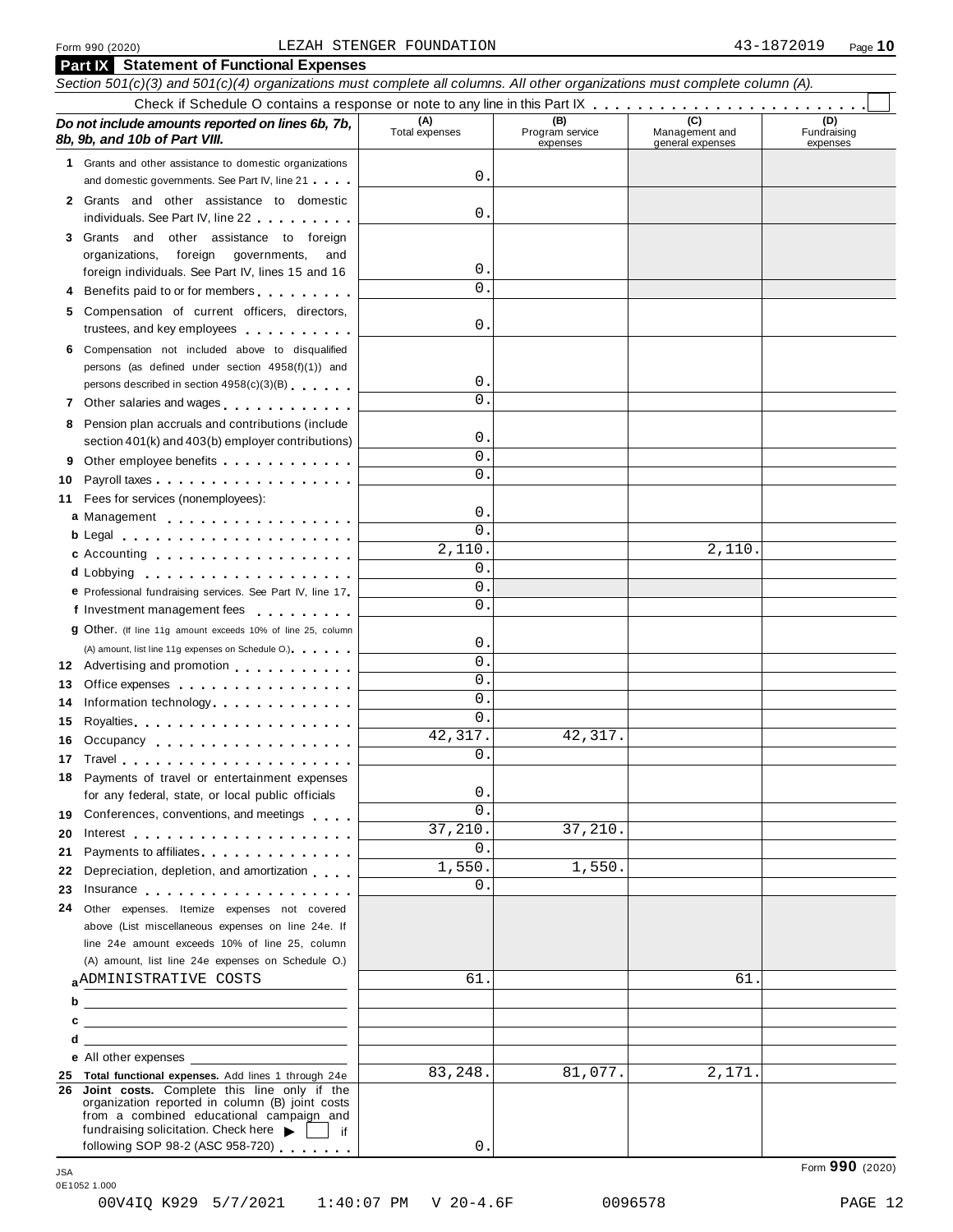|                 | LEZAH STENGER FOUNDATION                                                                         |                          |                              | 43-1872019         |
|-----------------|--------------------------------------------------------------------------------------------------|--------------------------|------------------------------|--------------------|
| Form 990 (2020) |                                                                                                  |                          |                              | Page 11            |
| Part X          | <b>Balance Sheet</b>                                                                             |                          |                              |                    |
|                 | Check if Schedule O contains a response or note to any line in this Part X                       |                          |                              |                    |
|                 |                                                                                                  | (A)<br>Beginning of year |                              | (B)<br>End of year |
|                 |                                                                                                  | $\overline{2}$ , 470.    |                              | 3,280.             |
| 1               |                                                                                                  | 1,406.                   | $\mathbf{1}$<br>$\mathbf{2}$ | 16, 364.           |
| $\mathbf{2}$    |                                                                                                  | 0                        | $\mathbf{3}$                 | 0.                 |
| 3               |                                                                                                  | $\mathbf{0}$             | $\overline{\mathbf{4}}$      | 0.                 |
| 4               |                                                                                                  |                          |                              |                    |
| 5               | Loans and other receivables from any current or former officer, director,                        |                          |                              |                    |
|                 | trustee, key employee, creator or founder, substantial contributor, or 35%                       | 0.                       |                              | 0.                 |
|                 | controlled entity or family member of any of these persons                                       |                          | 5                            |                    |
| 6               | Loans and other receivables from other disqualified persons (as defined                          | $\mathsf{O}$ .           |                              | 0.                 |
|                 | under section $4958(f)(1)$ , and persons described in section $4958(c)(3)(B)$                    | 149,209.                 | 6<br>$\overline{7}$          | 138,750.           |
| 7               |                                                                                                  | 0                        |                              | 0.                 |
| 8               |                                                                                                  | $\mathbf{0}$             | 8                            | $0$ .              |
| 9               |                                                                                                  |                          | 9                            |                    |
|                 | 10a Land, buildings, and equipment: cost or other<br>8,915,808.                                  |                          |                              |                    |
|                 | basis. Complete Part VI of Schedule D 10a                                                        | 9,031,911.               |                              | 8,915,808.         |
|                 |                                                                                                  | 0.                       | 10c                          | 0.                 |
| 11              |                                                                                                  | $\mathbf 0$ .            | 11                           | $0$ .              |
| 12              | Investments - other securities. See Part IV, line 11                                             | $0$ .                    | 12                           | $0$ .              |
| 13              | Investments - program-related. See Part IV, line 11                                              | $\mathsf{O}$ .           | 13                           | 0.                 |
| 14              |                                                                                                  | 735.                     | 14                           | 844.               |
| 15              |                                                                                                  | 9,185,731.               | 15                           | 9,075,046.         |
| 16              | Total assets. Add lines 1 through 15 (must equal line 33)                                        | $\mathbf{0}$ .           | 16                           | 0.                 |
| 17              |                                                                                                  | $\mathbf 0$ .            | 17                           | 0.                 |
| 18              |                                                                                                  | $0$ .                    | 18                           | 0.                 |
| 19              |                                                                                                  | $0$ .                    | 19                           | 0.                 |
| 20              |                                                                                                  | $0$ .                    | 20                           | $0$ .              |
| 21              | Escrow or custodial account liability. Complete Part IV of Schedule D.                           |                          | 21                           |                    |
| 22              | Loans and other payables to any current or former officer, director,                             |                          |                              |                    |
|                 | trustee, key employee, creator or founder, substantial contributor, or 35%                       | 0.                       |                              | 0.                 |
|                 | controlled entity or family member of any of these persons                                       | 0.                       | 22                           | $0$ .              |
| 23              | Secured mortgages and notes payable to unrelated third parties                                   | 0.                       | 23<br>24                     | $0$ .              |
| 24              | Unsecured notes and loans payable to unrelated third parties                                     |                          |                              |                    |
| 25              | Other liabilities (including federal income tax, payables to related third                       |                          |                              |                    |
|                 | parties, and other liabilities not included on lines 17-24). Complete Part X                     | $\mathsf{O}$ .           | 25                           | $0$ .              |
|                 |                                                                                                  | $\overline{0}$ .         |                              | 0.                 |
| 26              |                                                                                                  |                          | 26                           |                    |
|                 | Organizations that follow FASB ASC 958, check here ▶<br>and complete lines 27, 28, 32, and 33.   |                          |                              |                    |
| 27              |                                                                                                  | 9,185,731                | 27                           | 9,075,046.         |
| 28              |                                                                                                  | 0                        | 28                           | 0.                 |
|                 |                                                                                                  |                          |                              |                    |
|                 | Organizations that do not follow FASB ASC 958, check here ▶<br>and complete lines 29 through 33. |                          |                              |                    |
| 29              | Capital stock or trust principal, or current funds                                               |                          |                              |                    |
|                 | Paid-in or capital surplus, or land, building, or equipment fund.                                |                          | 29                           |                    |
| 30              | Retained earnings, endowment, accumulated income, or other funds                                 |                          | 30                           |                    |
| 31              |                                                                                                  | 9,185,731.               | 31                           | 9,075,046.         |
| 32<br>33        |                                                                                                  | 9,185,731.               | 32                           | 9,075,046.         |
|                 | Total liabilities and net assets/fund balances                                                   |                          | 33                           | Form 990 (2020)    |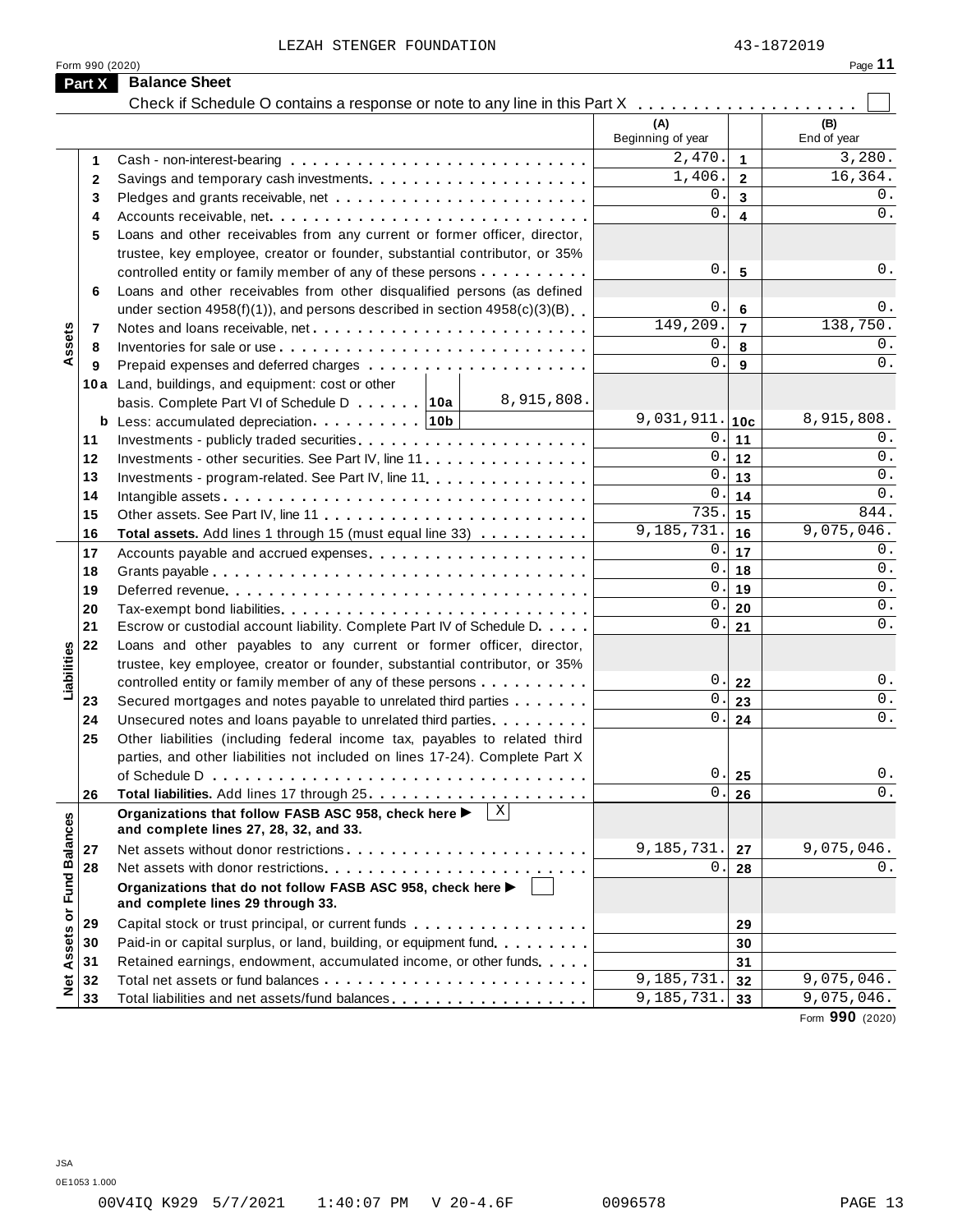| LEZAH STENGER FOUNDATION |  |  |  |
|--------------------------|--|--|--|
|--------------------------|--|--|--|

|                | LEZAH STENGER FOUNDATION                                                                                                                                                                                                         |                | 43-1872019     |             |           |
|----------------|----------------------------------------------------------------------------------------------------------------------------------------------------------------------------------------------------------------------------------|----------------|----------------|-------------|-----------|
|                | Form 990 (2020)                                                                                                                                                                                                                  |                |                |             | Page 12   |
| <b>Part XI</b> | <b>Reconciliation of Net Assets</b>                                                                                                                                                                                              |                |                |             |           |
|                |                                                                                                                                                                                                                                  |                |                |             |           |
| 1              |                                                                                                                                                                                                                                  | $\mathbf{1}$   |                | $-27,437.$  |           |
| 2              |                                                                                                                                                                                                                                  | $\overline{2}$ |                | 83,248.     |           |
| 3              |                                                                                                                                                                                                                                  | $\mathbf{3}$   |                | $-110,685.$ |           |
| 4              | Net assets or fund balances at beginning of year (must equal Part X, line 32, column (A))                                                                                                                                        | $\overline{4}$ |                | 9,185,731.  |           |
| 5              |                                                                                                                                                                                                                                  | 5              |                |             | 0.        |
| 6              |                                                                                                                                                                                                                                  | 6              |                |             | 0.        |
| $\overline{7}$ |                                                                                                                                                                                                                                  | $\overline{7}$ |                |             | 0.        |
| 8              |                                                                                                                                                                                                                                  | 8              |                |             | 0.        |
| 9              | Other changes in net assets or fund balances (explain on Schedule O)                                                                                                                                                             | 9              |                |             | 0.        |
| 10             | Net assets or fund balances at end of year. Combine lines 3 through 9 (must equal Part X, line                                                                                                                                   |                |                |             |           |
|                |                                                                                                                                                                                                                                  | 10             |                | 9,075,046.  |           |
|                | <b>Part XII</b><br><b>Financial Statements and Reporting</b>                                                                                                                                                                     |                |                |             |           |
|                |                                                                                                                                                                                                                                  |                |                |             |           |
|                |                                                                                                                                                                                                                                  |                |                | Yes         | <b>No</b> |
| 1              | Accounting method used to prepare the Form 990: $X \mid$ Cash<br>Accrual<br>Other                                                                                                                                                |                |                |             |           |
|                | If the organization changed its method of accounting from a prior year or checked "Other," explain in                                                                                                                            |                |                |             |           |
|                | Schedule O.                                                                                                                                                                                                                      |                |                |             |           |
|                |                                                                                                                                                                                                                                  |                |                |             |           |
|                | 2a Were the organization's financial statements compiled or reviewed by an independent accountant?                                                                                                                               |                | 2a             |             | Χ         |
|                | If "Yes," check a box below to indicate whether the financial statements for the year were compiled or                                                                                                                           |                |                |             |           |
|                | reviewed on a separate basis, consolidated basis, or both:                                                                                                                                                                       |                |                |             |           |
|                | Separate basis<br>Consolidated basis<br>Both consolidated and separate basis                                                                                                                                                     |                |                |             |           |
|                | <b>b</b> Were the organization's financial statements audited by an independent accountant?                                                                                                                                      |                | 2b             |             | X         |
|                | If "Yes," check a box below to indicate whether the financial statements for the year were audited on a                                                                                                                          |                |                |             |           |
|                | separate basis, consolidated basis, or both:                                                                                                                                                                                     |                |                |             |           |
|                | Consolidated basis<br>Both consolidated and separate basis<br>Separate basis                                                                                                                                                     |                |                |             |           |
|                | c If "Yes" to line 2a or 2b, does the organization have a committee that assumes responsibility for oversight of                                                                                                                 |                |                |             |           |
|                | the audit, review, or compilation of its financial statements and selection of an independent accountant?                                                                                                                        |                | 2 <sub>c</sub> |             |           |
|                | If the organization changed either its oversight process or selection process during the tax year, explain on                                                                                                                    |                |                |             |           |
|                | Schedule O.                                                                                                                                                                                                                      |                |                |             |           |
|                | 3a As a result of a federal award, was the organization required to undergo an audit or audits as set forth in the                                                                                                               |                |                |             |           |
|                |                                                                                                                                                                                                                                  |                | 3a             |             |           |
|                | <b>b</b> If "Yes," did the organization undergo the required audit or audits? If the organization did not undergo the<br>required audit or audits, explain why on Schedule O and describe any steps taken to undergo such audits |                |                |             | X         |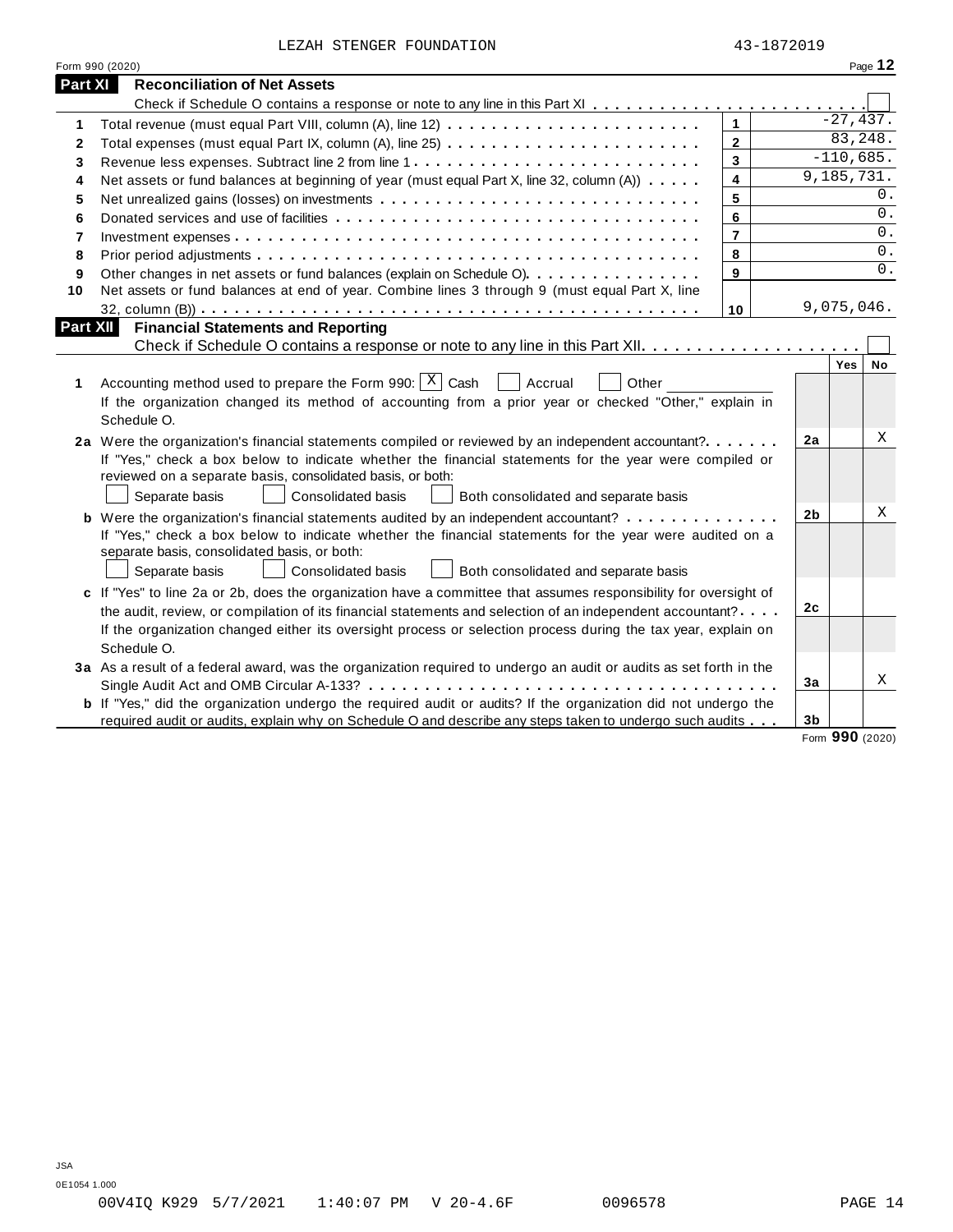# **SCHEDULE A Public Charity Status and Public Support** (Form 990 or 990-EZ) complete if the cranization is a section 501(c)(3) cranization or a section 4947(a)(1) popeyempt charitable trust  $\oslash$  () **20**

**Complete if the organization is a section 501(c)(3) organization or a section 4947(a)(1) nonexempt charitable trust.** <sup>△</sup><br>Attach to Form 990 or Form 990-EZ. If Strip Complete if the organization is a section 501(c)(3) organization or a section 4947(a)(1) nonexempt charitable trust.<br>Department of the Treasury<br>Department of the Treasury

| Department of the Treasury      |  |
|---------------------------------|--|
| <b>Internal Revenue Service</b> |  |

|         | Department of the Treasury<br><b>Internal Revenue Service</b> |                                                            | $\blacktriangleright$ Attach to Form 990 or Form 990-EZ.<br>Go to www.irs.gov/Form990 for instructions and the latest information.                                                                    |     |                                                      |                                                                                                                                | <b>Open to Public</b><br><b>Inspection</b>                                                                                       |
|---------|---------------------------------------------------------------|------------------------------------------------------------|-------------------------------------------------------------------------------------------------------------------------------------------------------------------------------------------------------|-----|------------------------------------------------------|--------------------------------------------------------------------------------------------------------------------------------|----------------------------------------------------------------------------------------------------------------------------------|
|         | Name of the organization                                      |                                                            |                                                                                                                                                                                                       |     |                                                      | <b>Employer identification number</b>                                                                                          |                                                                                                                                  |
|         | LEZAH STENGER FOUNDATION                                      |                                                            |                                                                                                                                                                                                       |     |                                                      | 43-1872019                                                                                                                     |                                                                                                                                  |
| Part I  |                                                               |                                                            |                                                                                                                                                                                                       |     |                                                      | Reason for Public Charity Status. (All organizations must complete this part.) See instructions.                               |                                                                                                                                  |
|         |                                                               |                                                            | The organization is not a private foundation because it is: (For lines 1 through 12, check only one box.)                                                                                             |     |                                                      |                                                                                                                                |                                                                                                                                  |
| 1       |                                                               |                                                            | A church, convention of churches, or association of churches described in section 170(b)(1)(A)(i).                                                                                                    |     |                                                      |                                                                                                                                |                                                                                                                                  |
| 2       |                                                               |                                                            | A school described in section 170(b)(1)(A)(ii). (Attach Schedule E (Form 990 or 990-EZ).)                                                                                                             |     |                                                      |                                                                                                                                |                                                                                                                                  |
| 3       |                                                               |                                                            | A hospital or a cooperative hospital service organization described in section 170(b)(1)(A)(iii).                                                                                                     |     |                                                      |                                                                                                                                |                                                                                                                                  |
| 4       |                                                               |                                                            |                                                                                                                                                                                                       |     |                                                      | A medical research organization operated in conjunction with a hospital described in section 170(b)(1)(A)(iii). Enter the      |                                                                                                                                  |
|         | hospital's name, city, and state:                             |                                                            |                                                                                                                                                                                                       |     |                                                      |                                                                                                                                |                                                                                                                                  |
| 5       |                                                               |                                                            |                                                                                                                                                                                                       |     |                                                      |                                                                                                                                | An organization operated for the benefit of a college or university owned or operated by a governmental unit described in        |
|         |                                                               | section 170(b)(1)(A)(iv). (Complete Part II.)              |                                                                                                                                                                                                       |     |                                                      |                                                                                                                                |                                                                                                                                  |
| 6       |                                                               |                                                            | A federal, state, or local government or governmental unit described in section 170(b)(1)(A)(v).                                                                                                      |     |                                                      |                                                                                                                                |                                                                                                                                  |
| 7       |                                                               |                                                            |                                                                                                                                                                                                       |     |                                                      |                                                                                                                                | An organization that normally receives a substantial part of its support from a governmental unit or from the general public     |
|         |                                                               | described in section 170(b)(1)(A)(vi). (Complete Part II.) |                                                                                                                                                                                                       |     |                                                      |                                                                                                                                |                                                                                                                                  |
| 8       |                                                               |                                                            | A community trust described in section 170(b)(1)(A)(vi). (Complete Part II.)                                                                                                                          |     |                                                      |                                                                                                                                |                                                                                                                                  |
| 9       |                                                               |                                                            |                                                                                                                                                                                                       |     |                                                      | An agricultural research organization described in section 170(b)(1)(A)(ix) operated in conjunction with a land-grant college  |                                                                                                                                  |
|         |                                                               |                                                            |                                                                                                                                                                                                       |     |                                                      | or university or a non-land-grant college of agriculture (see instructions). Enter the name, city, and state of the college or |                                                                                                                                  |
|         | university:                                                   |                                                            |                                                                                                                                                                                                       |     |                                                      |                                                                                                                                |                                                                                                                                  |
| 10      |                                                               |                                                            |                                                                                                                                                                                                       |     |                                                      | An organization that normally receives (1) more than 331/3% of its support from contributions, membership fees, and gross      |                                                                                                                                  |
|         |                                                               |                                                            |                                                                                                                                                                                                       |     |                                                      | receipts from activities related to its exempt functions, subject to certain exceptions; and (2) no more than 331/3 % of its   |                                                                                                                                  |
|         |                                                               |                                                            |                                                                                                                                                                                                       |     |                                                      | support from gross investment income and unrelated business taxable income (less section 511 tax) from businesses              |                                                                                                                                  |
| 11      |                                                               |                                                            | acquired by the organization after June 30, 1975. See section 509(a)(2). (Complete Part III.)<br>An organization organized and operated exclusively to test for public safety. See section 509(a)(4). |     |                                                      |                                                                                                                                |                                                                                                                                  |
| X<br>12 |                                                               |                                                            |                                                                                                                                                                                                       |     |                                                      |                                                                                                                                | An organization organized and operated exclusively for the benefit of, to perform the functions of, or to carry out the purposes |
|         |                                                               |                                                            |                                                                                                                                                                                                       |     |                                                      |                                                                                                                                | of one or more publicly supported organizations described in section 509(a)(1) or section 509(a)(2). See section 509(a)(3).      |
|         |                                                               |                                                            |                                                                                                                                                                                                       |     |                                                      |                                                                                                                                | Check the box in lines 12a through 12d that describes the type of supporting organization and complete lines 12e, 12f, and 12g.  |
|         |                                                               |                                                            |                                                                                                                                                                                                       |     |                                                      |                                                                                                                                |                                                                                                                                  |
| a       | X                                                             |                                                            |                                                                                                                                                                                                       |     |                                                      | Type I. A supporting organization operated, supervised, or controlled by its supported organization(s), typically by giving    |                                                                                                                                  |
|         |                                                               |                                                            |                                                                                                                                                                                                       |     |                                                      | the supported organization(s) the power to regularly appoint or elect a majority of the directors or trustees of the           |                                                                                                                                  |
|         |                                                               |                                                            | supporting organization. You must complete Part IV, Sections A and B.                                                                                                                                 |     |                                                      |                                                                                                                                |                                                                                                                                  |
| b       |                                                               |                                                            |                                                                                                                                                                                                       |     |                                                      | Type II. A supporting organization supervised or controlled in connection with its supported organization(s), by having        |                                                                                                                                  |
|         |                                                               |                                                            |                                                                                                                                                                                                       |     |                                                      | control or management of the supporting organization vested in the same persons that control or manage the supported           |                                                                                                                                  |
|         |                                                               |                                                            | organization(s). You must complete Part IV, Sections A and C.                                                                                                                                         |     |                                                      |                                                                                                                                |                                                                                                                                  |
| C       |                                                               |                                                            |                                                                                                                                                                                                       |     |                                                      | Type III functionally integrated. A supporting organization operated in connection with, and functionally integrated with,     |                                                                                                                                  |
|         |                                                               |                                                            | its supported organization(s) (see instructions). You must complete Part IV, Sections A, D, and E.                                                                                                    |     |                                                      |                                                                                                                                |                                                                                                                                  |
| d       |                                                               |                                                            |                                                                                                                                                                                                       |     |                                                      | Type III non-functionally integrated. A supporting organization operated in connection with its supported organization(s)      |                                                                                                                                  |
|         |                                                               |                                                            |                                                                                                                                                                                                       |     |                                                      | that is not functionally integrated. The organization generally must satisfy a distribution requirement and an attentiveness   |                                                                                                                                  |
|         |                                                               |                                                            | requirement (see instructions). You must complete Part IV, Sections A and D, and Part V.                                                                                                              |     |                                                      |                                                                                                                                |                                                                                                                                  |
| е       |                                                               |                                                            |                                                                                                                                                                                                       |     |                                                      | Check this box if the organization received a written determination from the IRS that it is a Type I, Type II, Type III        |                                                                                                                                  |
|         |                                                               |                                                            | functionally integrated, or Type III non-functionally integrated supporting organization.                                                                                                             |     |                                                      |                                                                                                                                |                                                                                                                                  |
| f       |                                                               |                                                            | Enter the number of supported organizations                                                                                                                                                           |     |                                                      |                                                                                                                                | 1                                                                                                                                |
| g       |                                                               |                                                            | Provide the following information about the supported organization(s).                                                                                                                                |     |                                                      |                                                                                                                                |                                                                                                                                  |
|         | (i) Name of supported organization                            | (ii) EIN                                                   | (iii) Type of organization<br>(described on lines 1-10                                                                                                                                                |     | (iv) Is the organization<br>listed in your governing | (v) Amount of monetary<br>support (see                                                                                         | (vi) Amount of<br>other support (see                                                                                             |
|         |                                                               |                                                            | above (see instructions))                                                                                                                                                                             |     | document?                                            | instructions)                                                                                                                  | instructions)                                                                                                                    |
|         |                                                               |                                                            |                                                                                                                                                                                                       | Yes | No                                                   |                                                                                                                                |                                                                                                                                  |
|         |                                                               |                                                            |                                                                                                                                                                                                       |     |                                                      |                                                                                                                                |                                                                                                                                  |
|         | (A) <sub>COM FDN</sub> OZKS                                   | 23-7290968                                                 | 7                                                                                                                                                                                                     | Χ   |                                                      | 0                                                                                                                              | 0.                                                                                                                               |
| (B)     |                                                               |                                                            |                                                                                                                                                                                                       |     |                                                      |                                                                                                                                |                                                                                                                                  |
|         |                                                               |                                                            |                                                                                                                                                                                                       |     |                                                      |                                                                                                                                |                                                                                                                                  |
| (C)     |                                                               |                                                            |                                                                                                                                                                                                       |     |                                                      |                                                                                                                                |                                                                                                                                  |
|         |                                                               |                                                            |                                                                                                                                                                                                       |     |                                                      |                                                                                                                                |                                                                                                                                  |
| (D)     |                                                               |                                                            |                                                                                                                                                                                                       |     |                                                      |                                                                                                                                |                                                                                                                                  |
|         |                                                               |                                                            |                                                                                                                                                                                                       |     |                                                      |                                                                                                                                |                                                                                                                                  |

**For Paperwork Reduction Act Notice, see the Instructions for Form 990 or 990-EZ. Schedule A (Form 990 or 990-EZ) 2020** JSA 0E1210 0.030 00V4IQ K929 5/7/2021 1:40:07 PM V 20-4.6F 0096578 PAGE 15

**(E)**

**Total**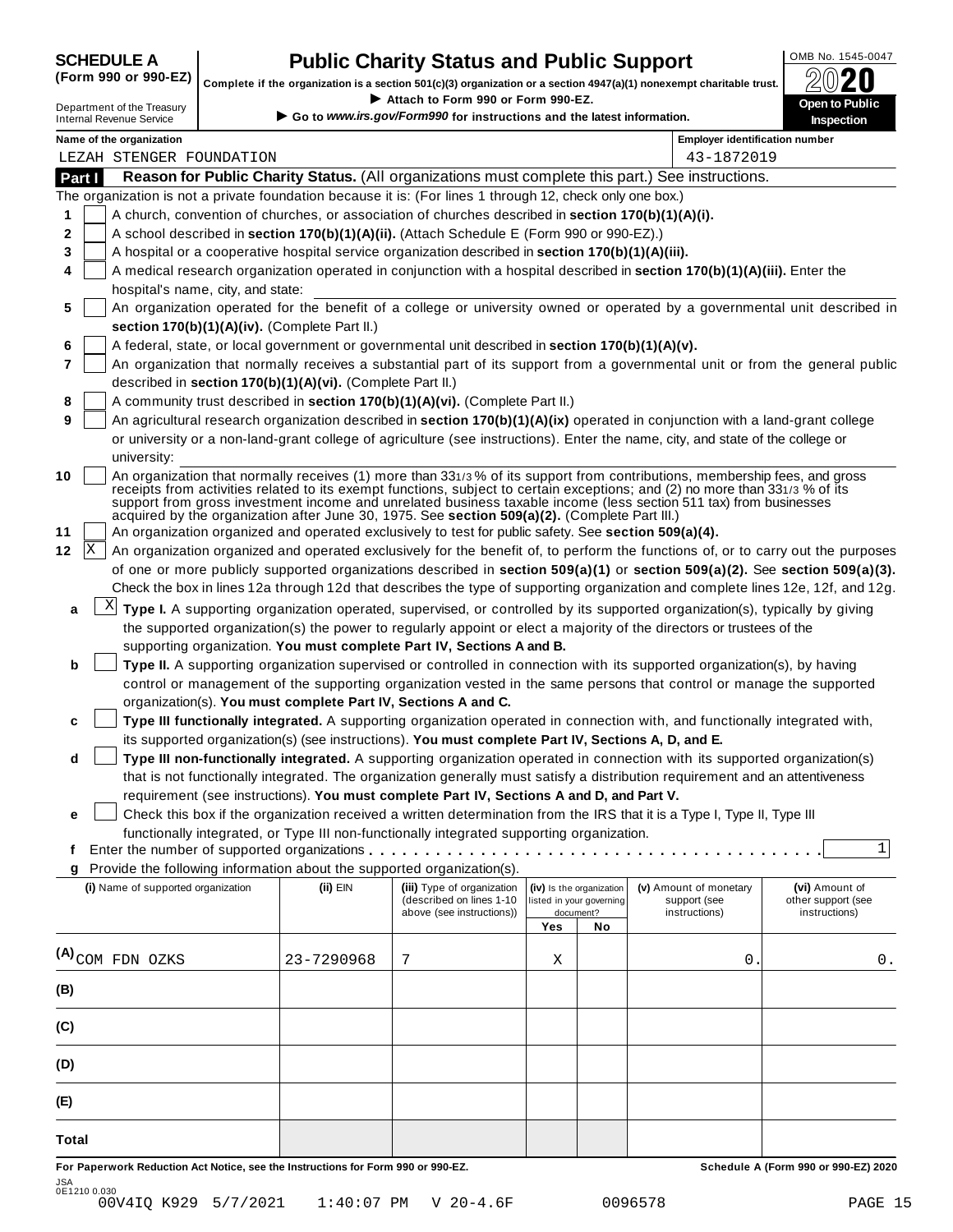**Part II** 

**Support Schedule for Organizations Described in Sections 170(b)(1)(A)(iv) and 170(b)(1)(A)(vi)** (Complete only if you checked the box on line 5, 7, or 8 of Part I or if the organization failed to qualify under Part III. If the organization fails to qualify under the tests listed below, please complete Part III.)

| Part III. If the organization fails to qualify under the tests listed below, please complete Part III.)                                                                                                                                                                                                                                                               |          |            |            |            |                                      |           |
|-----------------------------------------------------------------------------------------------------------------------------------------------------------------------------------------------------------------------------------------------------------------------------------------------------------------------------------------------------------------------|----------|------------|------------|------------|--------------------------------------|-----------|
| <b>Section A. Public Support</b>                                                                                                                                                                                                                                                                                                                                      |          |            |            |            |                                      |           |
| Calendar year (or fiscal year beginning in) ▶<br>1<br>Gifts, grants, contributions, and<br>membership fees received. (Do not<br>include any "unusual grants.")                                                                                                                                                                                                        | (a) 2016 | (b) $2017$ | $(c)$ 2018 | $(d)$ 2019 | (e) 2020                             | (f) Total |
| Tax revenues levied for the<br>2<br>organization's benefit and either paid to<br>or expended on its behalf                                                                                                                                                                                                                                                            |          |            |            |            |                                      |           |
| The value of services or facilities<br>3<br>furnished by a governmental unit to the<br>organization without charge <b>and all of the set of the set of the set of the set of the set of the set of the set of the set of the set of the set of the set of the set of the set of the set of the set of the set of the se</b>                                           |          |            |            |            |                                      |           |
| Total. Add lines 1 through 3<br>4                                                                                                                                                                                                                                                                                                                                     |          |            |            |            |                                      |           |
| The portion of total contributions by<br>5<br>each person (other than a<br>governmental unit or publicly<br>supported organization) included on<br>line 1 that exceeds 2% of the amount<br>shown on line 11, column (f)                                                                                                                                               |          |            |            |            |                                      |           |
| Public support. Subtract line 5 from line 4<br>6                                                                                                                                                                                                                                                                                                                      |          |            |            |            |                                      |           |
| <b>Section B. Total Support</b>                                                                                                                                                                                                                                                                                                                                       |          |            |            |            |                                      |           |
| Calendar year (or fiscal year beginning in) ▶                                                                                                                                                                                                                                                                                                                         | (a) 2016 | (b) $2017$ | $(c)$ 2018 | $(d)$ 2019 | (e) 2020                             | (f) Total |
| Amounts from line 4<br>7<br>8<br>Gross income from interest, dividends,<br>payments received on securities loans,<br>rents, royalties, and income from<br>similar sources experiences                                                                                                                                                                                 |          |            |            |            |                                      |           |
| 9<br>Net income from unrelated business<br>activities, whether or not the business<br>is regularly carried on the control of the set of the set of the set of the set of the set of the set of the s                                                                                                                                                                  |          |            |            |            |                                      |           |
| 10<br>Other income. Do not include gain or<br>loss from the sale of capital assets                                                                                                                                                                                                                                                                                    |          |            |            |            |                                      |           |
| Total support. Add lines 7 through 10<br>11                                                                                                                                                                                                                                                                                                                           |          |            |            |            |                                      |           |
| 12                                                                                                                                                                                                                                                                                                                                                                    |          |            |            |            |                                      |           |
| First 5 years. If the Form 990 is for the organization's first, second, third, fourth, or fifth tax year as a section 501(c)(3)<br>13<br>organization, check this box and stop here entired and state and state and state and state and state and state and state and state and state and state and state and state and state and state and state and state and state |          |            |            |            |                                      |           |
| <b>Section C. Computation of Public Support Percentage</b>                                                                                                                                                                                                                                                                                                            |          |            |            |            |                                      |           |
| Public support percentage for 2020 (line 6, column (f), divided by line 11, column (f)<br>14                                                                                                                                                                                                                                                                          |          |            |            |            | 14                                   | $\%$      |
| 15                                                                                                                                                                                                                                                                                                                                                                    |          |            |            |            |                                      | %         |
| 16a 331/3% support test - 2020. If the organization did not check the box on line 13, and line 14 is 331/3% or more, check this                                                                                                                                                                                                                                       |          |            |            |            |                                      |           |
| box and stop here. The organization qualifies as a publicly supported organization                                                                                                                                                                                                                                                                                    |          |            |            |            |                                      |           |
| b 331/3% support test - 2019. If the organization did not check a box on line 13 or 16a, and line 15 is 331/3% or more, check                                                                                                                                                                                                                                         |          |            |            |            |                                      |           |
| this box and stop here. The organization qualifies as a publicly supported organization $\ldots \ldots \ldots \ldots \ldots$                                                                                                                                                                                                                                          |          |            |            |            |                                      |           |
| 17a 10%-facts-and-circumstances test - 2020. If the organization did not check a box on line 13, 16a, or 16b, and line 14 is                                                                                                                                                                                                                                          |          |            |            |            |                                      |           |
| 10% or more, and if the organization meets the facts-and-circumstances test, check this box and stop here. Explain in<br>Part VI how the organization meets the facts-and-circumstances test. The organization qualifies as a publicly supported                                                                                                                      |          |            |            |            |                                      |           |
|                                                                                                                                                                                                                                                                                                                                                                       |          |            |            |            |                                      |           |
| <b>b 10%-facts-and-circumstances test - 2019.</b> If the organization did not check a box on line 13, 16a, 16b, or 17a, and line                                                                                                                                                                                                                                      |          |            |            |            |                                      |           |
| 15 is 10% or more, and if the organization meets the facts-and-circumstances test, check this box and stop here. Explain                                                                                                                                                                                                                                              |          |            |            |            |                                      |           |
| in Part VI how the organization meets the facts-and-circumstances test. The organization qualifies as a publicly supported                                                                                                                                                                                                                                            |          |            |            |            |                                      |           |
|                                                                                                                                                                                                                                                                                                                                                                       |          |            |            |            |                                      |           |
| Private foundation. If the organization did not check a box on line 13, 16a, 16b, 17a, or 17b, check this box and see<br>18                                                                                                                                                                                                                                           |          |            |            |            |                                      |           |
|                                                                                                                                                                                                                                                                                                                                                                       |          |            |            |            | Schedule A (Form 990 or 990-EZ) 2020 |           |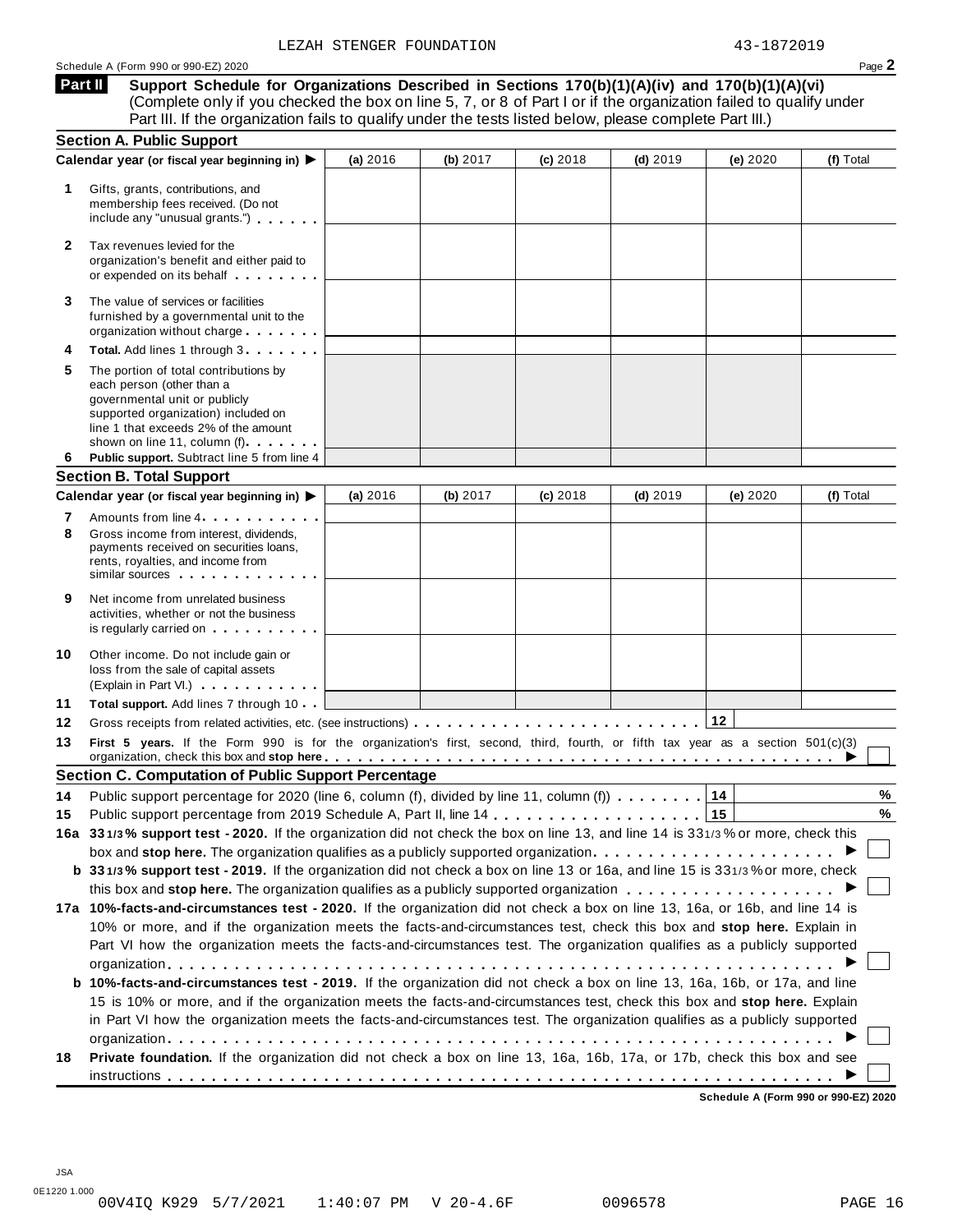#### **Support Schedule for Organizations Described in Section 509(a)(2) Part III**

(Complete only if you checked the box on line 10 of Part I or if the organization failed to qualify under Part II. If the organization fails to qualify under the tests listed below, please complete Part II.)

| (f) Total<br>(a) $2016$<br>(b) $2017$<br>$(c)$ 2018<br>(d) $2019$<br>(e) 2020<br>Calendar year (or fiscal year beginning in)<br>Gifts, grants, contributions, and membership fees<br>1.<br>received. (Do not include any "unusual grants.")<br>2<br>Gross receipts from admissions, merchandise<br>sold or services performed, or facilities<br>furnished in any activity that is related to the<br>organization's tax-exempt purpose<br>Gross receipts from activities that are not an<br>3<br>unrelated trade or business under section 513 .<br>Tax revenues levied for the<br>organization's benefit and either paid to<br>or expended on its behalf <b>contains the set of the set of the set of the set of the set of the set of the set of the set of the set of the set of the set of the set of the set of the set of the set of the set of the set of</b><br>The value of services or facilities<br>5<br>furnished by a governmental unit to the<br>organization without charge<br><b>Total.</b> Add lines 1 through 5<br>6<br>7a Amounts included on lines 1, 2, and 3<br>received from disqualified persons<br><b>b</b> Amounts included on lines 2 and 3<br>received from other than disqualified<br>persons that exceed the greater of \$5,000<br>or 1% of the amount on line 13 for the year<br>c Add lines 7a and 7b<br>Public support. (Subtract line 7c from<br>8<br>$line 6.)$<br><b>Section B. Total Support</b><br>(a) 2016<br>(b) 2017<br>$(c)$ 2018<br>(f) Total<br>(d) $2019$<br>(e) $2020$<br>Calendar year (or fiscal year beginning in)<br>Amounts from line 6<br>9<br>10 a Gross income from interest, dividends,<br>payments received on securities loans,<br>rents, royalties, and income from similar<br>SOUICES<br><b>b</b> Unrelated business taxable income (less<br>section 511 taxes) from businesses<br>acquired after June 30, 1975<br>c Add lines 10a and 10b<br>Net income from unrelated business<br>activities not included in line 10b, whether<br>or not the business is regularly carried on.<br>Other income. Do not include gain or<br>12<br>loss from the sale of capital assets<br>(Explain in Part VI.)<br>Total support. (Add lines 9, 10c, 11,<br>and 12.) $\cdots$ $\cdots$ $\cdots$ $\cdots$<br>First 5 years. If the Form 990 is for the organization's first, second, third, fourth, or fifth tax year as a section 501(c)(3)<br><b>Section C. Computation of Public Support Percentage</b><br>15<br>Public support percentage from 2019 Schedule A, Part III, line 15.<br>16<br>Section D. Computation of Investment Income Percentage<br>%<br>17<br>Investment income percentage for 2020 (line 10c, column (f), divided by line 13, column (f)).<br>18<br>19a 331/3% support tests - 2020. If the organization did not check the box on line 14, and line 15 is more than 331/3%, and line<br>17 is not more than 331/3%, check this box and stop here. The organization qualifies as a publicly supported organization.<br><b>b</b> 331/3% support tests - 2019. If the organization did not check a box on line 14 or line 19a, and line 16 is more than 331/3%, and<br>line 18 is not more than 331/3%, check this box and stop here. The organization qualifies as a publicly supported organization<br>Private foundation. If the organization did not check a box on line 14, 19a, or 19b, check this box and see instructions<br>Schedule A (Form 990 or 990-EZ) 2020<br>0E1221 1.000<br>00V4IQ K929 5/7/2021<br>$1:40:07$ PM<br>$V$ 20-4.6F<br>0096578 |           | <b>Section A. Public Support</b> |  |  |         |
|---------------------------------------------------------------------------------------------------------------------------------------------------------------------------------------------------------------------------------------------------------------------------------------------------------------------------------------------------------------------------------------------------------------------------------------------------------------------------------------------------------------------------------------------------------------------------------------------------------------------------------------------------------------------------------------------------------------------------------------------------------------------------------------------------------------------------------------------------------------------------------------------------------------------------------------------------------------------------------------------------------------------------------------------------------------------------------------------------------------------------------------------------------------------------------------------------------------------------------------------------------------------------------------------------------------------------------------------------------------------------------------------------------------------------------------------------------------------------------------------------------------------------------------------------------------------------------------------------------------------------------------------------------------------------------------------------------------------------------------------------------------------------------------------------------------------------------------------------------------------------------------------------------------------------------------------------------------------------------------------------------------------------------------------------------------------------------------------------------------------------------------------------------------------------------------------------------------------------------------------------------------------------------------------------------------------------------------------------------------------------------------------------------------------------------------------------------------------------------------------------------------------------------------------------------------------------------------------------------------------------------------------------------------------------------------------------------------------------------------------------------------------------------------------------------------------------------------------------------------------------------------------------------------------------------------------------------------------------------------------------------------------------------------------------------------------------------------------------------------------------------------------------------------------------------------------------------------------------------------------------------------------------------------------------------------------------------------------------------------------------------------------------------------------------------------------------------------------------------------------------------------------------|-----------|----------------------------------|--|--|---------|
|                                                                                                                                                                                                                                                                                                                                                                                                                                                                                                                                                                                                                                                                                                                                                                                                                                                                                                                                                                                                                                                                                                                                                                                                                                                                                                                                                                                                                                                                                                                                                                                                                                                                                                                                                                                                                                                                                                                                                                                                                                                                                                                                                                                                                                                                                                                                                                                                                                                                                                                                                                                                                                                                                                                                                                                                                                                                                                                                                                                                                                                                                                                                                                                                                                                                                                                                                                                                                                                                                                                           |           |                                  |  |  |         |
|                                                                                                                                                                                                                                                                                                                                                                                                                                                                                                                                                                                                                                                                                                                                                                                                                                                                                                                                                                                                                                                                                                                                                                                                                                                                                                                                                                                                                                                                                                                                                                                                                                                                                                                                                                                                                                                                                                                                                                                                                                                                                                                                                                                                                                                                                                                                                                                                                                                                                                                                                                                                                                                                                                                                                                                                                                                                                                                                                                                                                                                                                                                                                                                                                                                                                                                                                                                                                                                                                                                           |           |                                  |  |  |         |
|                                                                                                                                                                                                                                                                                                                                                                                                                                                                                                                                                                                                                                                                                                                                                                                                                                                                                                                                                                                                                                                                                                                                                                                                                                                                                                                                                                                                                                                                                                                                                                                                                                                                                                                                                                                                                                                                                                                                                                                                                                                                                                                                                                                                                                                                                                                                                                                                                                                                                                                                                                                                                                                                                                                                                                                                                                                                                                                                                                                                                                                                                                                                                                                                                                                                                                                                                                                                                                                                                                                           |           |                                  |  |  |         |
|                                                                                                                                                                                                                                                                                                                                                                                                                                                                                                                                                                                                                                                                                                                                                                                                                                                                                                                                                                                                                                                                                                                                                                                                                                                                                                                                                                                                                                                                                                                                                                                                                                                                                                                                                                                                                                                                                                                                                                                                                                                                                                                                                                                                                                                                                                                                                                                                                                                                                                                                                                                                                                                                                                                                                                                                                                                                                                                                                                                                                                                                                                                                                                                                                                                                                                                                                                                                                                                                                                                           |           |                                  |  |  |         |
|                                                                                                                                                                                                                                                                                                                                                                                                                                                                                                                                                                                                                                                                                                                                                                                                                                                                                                                                                                                                                                                                                                                                                                                                                                                                                                                                                                                                                                                                                                                                                                                                                                                                                                                                                                                                                                                                                                                                                                                                                                                                                                                                                                                                                                                                                                                                                                                                                                                                                                                                                                                                                                                                                                                                                                                                                                                                                                                                                                                                                                                                                                                                                                                                                                                                                                                                                                                                                                                                                                                           |           |                                  |  |  |         |
|                                                                                                                                                                                                                                                                                                                                                                                                                                                                                                                                                                                                                                                                                                                                                                                                                                                                                                                                                                                                                                                                                                                                                                                                                                                                                                                                                                                                                                                                                                                                                                                                                                                                                                                                                                                                                                                                                                                                                                                                                                                                                                                                                                                                                                                                                                                                                                                                                                                                                                                                                                                                                                                                                                                                                                                                                                                                                                                                                                                                                                                                                                                                                                                                                                                                                                                                                                                                                                                                                                                           |           |                                  |  |  |         |
|                                                                                                                                                                                                                                                                                                                                                                                                                                                                                                                                                                                                                                                                                                                                                                                                                                                                                                                                                                                                                                                                                                                                                                                                                                                                                                                                                                                                                                                                                                                                                                                                                                                                                                                                                                                                                                                                                                                                                                                                                                                                                                                                                                                                                                                                                                                                                                                                                                                                                                                                                                                                                                                                                                                                                                                                                                                                                                                                                                                                                                                                                                                                                                                                                                                                                                                                                                                                                                                                                                                           |           |                                  |  |  |         |
|                                                                                                                                                                                                                                                                                                                                                                                                                                                                                                                                                                                                                                                                                                                                                                                                                                                                                                                                                                                                                                                                                                                                                                                                                                                                                                                                                                                                                                                                                                                                                                                                                                                                                                                                                                                                                                                                                                                                                                                                                                                                                                                                                                                                                                                                                                                                                                                                                                                                                                                                                                                                                                                                                                                                                                                                                                                                                                                                                                                                                                                                                                                                                                                                                                                                                                                                                                                                                                                                                                                           |           |                                  |  |  |         |
|                                                                                                                                                                                                                                                                                                                                                                                                                                                                                                                                                                                                                                                                                                                                                                                                                                                                                                                                                                                                                                                                                                                                                                                                                                                                                                                                                                                                                                                                                                                                                                                                                                                                                                                                                                                                                                                                                                                                                                                                                                                                                                                                                                                                                                                                                                                                                                                                                                                                                                                                                                                                                                                                                                                                                                                                                                                                                                                                                                                                                                                                                                                                                                                                                                                                                                                                                                                                                                                                                                                           |           |                                  |  |  |         |
|                                                                                                                                                                                                                                                                                                                                                                                                                                                                                                                                                                                                                                                                                                                                                                                                                                                                                                                                                                                                                                                                                                                                                                                                                                                                                                                                                                                                                                                                                                                                                                                                                                                                                                                                                                                                                                                                                                                                                                                                                                                                                                                                                                                                                                                                                                                                                                                                                                                                                                                                                                                                                                                                                                                                                                                                                                                                                                                                                                                                                                                                                                                                                                                                                                                                                                                                                                                                                                                                                                                           |           |                                  |  |  |         |
|                                                                                                                                                                                                                                                                                                                                                                                                                                                                                                                                                                                                                                                                                                                                                                                                                                                                                                                                                                                                                                                                                                                                                                                                                                                                                                                                                                                                                                                                                                                                                                                                                                                                                                                                                                                                                                                                                                                                                                                                                                                                                                                                                                                                                                                                                                                                                                                                                                                                                                                                                                                                                                                                                                                                                                                                                                                                                                                                                                                                                                                                                                                                                                                                                                                                                                                                                                                                                                                                                                                           |           |                                  |  |  |         |
|                                                                                                                                                                                                                                                                                                                                                                                                                                                                                                                                                                                                                                                                                                                                                                                                                                                                                                                                                                                                                                                                                                                                                                                                                                                                                                                                                                                                                                                                                                                                                                                                                                                                                                                                                                                                                                                                                                                                                                                                                                                                                                                                                                                                                                                                                                                                                                                                                                                                                                                                                                                                                                                                                                                                                                                                                                                                                                                                                                                                                                                                                                                                                                                                                                                                                                                                                                                                                                                                                                                           |           |                                  |  |  |         |
|                                                                                                                                                                                                                                                                                                                                                                                                                                                                                                                                                                                                                                                                                                                                                                                                                                                                                                                                                                                                                                                                                                                                                                                                                                                                                                                                                                                                                                                                                                                                                                                                                                                                                                                                                                                                                                                                                                                                                                                                                                                                                                                                                                                                                                                                                                                                                                                                                                                                                                                                                                                                                                                                                                                                                                                                                                                                                                                                                                                                                                                                                                                                                                                                                                                                                                                                                                                                                                                                                                                           |           |                                  |  |  |         |
|                                                                                                                                                                                                                                                                                                                                                                                                                                                                                                                                                                                                                                                                                                                                                                                                                                                                                                                                                                                                                                                                                                                                                                                                                                                                                                                                                                                                                                                                                                                                                                                                                                                                                                                                                                                                                                                                                                                                                                                                                                                                                                                                                                                                                                                                                                                                                                                                                                                                                                                                                                                                                                                                                                                                                                                                                                                                                                                                                                                                                                                                                                                                                                                                                                                                                                                                                                                                                                                                                                                           |           |                                  |  |  |         |
|                                                                                                                                                                                                                                                                                                                                                                                                                                                                                                                                                                                                                                                                                                                                                                                                                                                                                                                                                                                                                                                                                                                                                                                                                                                                                                                                                                                                                                                                                                                                                                                                                                                                                                                                                                                                                                                                                                                                                                                                                                                                                                                                                                                                                                                                                                                                                                                                                                                                                                                                                                                                                                                                                                                                                                                                                                                                                                                                                                                                                                                                                                                                                                                                                                                                                                                                                                                                                                                                                                                           |           |                                  |  |  |         |
|                                                                                                                                                                                                                                                                                                                                                                                                                                                                                                                                                                                                                                                                                                                                                                                                                                                                                                                                                                                                                                                                                                                                                                                                                                                                                                                                                                                                                                                                                                                                                                                                                                                                                                                                                                                                                                                                                                                                                                                                                                                                                                                                                                                                                                                                                                                                                                                                                                                                                                                                                                                                                                                                                                                                                                                                                                                                                                                                                                                                                                                                                                                                                                                                                                                                                                                                                                                                                                                                                                                           |           |                                  |  |  |         |
|                                                                                                                                                                                                                                                                                                                                                                                                                                                                                                                                                                                                                                                                                                                                                                                                                                                                                                                                                                                                                                                                                                                                                                                                                                                                                                                                                                                                                                                                                                                                                                                                                                                                                                                                                                                                                                                                                                                                                                                                                                                                                                                                                                                                                                                                                                                                                                                                                                                                                                                                                                                                                                                                                                                                                                                                                                                                                                                                                                                                                                                                                                                                                                                                                                                                                                                                                                                                                                                                                                                           |           |                                  |  |  |         |
|                                                                                                                                                                                                                                                                                                                                                                                                                                                                                                                                                                                                                                                                                                                                                                                                                                                                                                                                                                                                                                                                                                                                                                                                                                                                                                                                                                                                                                                                                                                                                                                                                                                                                                                                                                                                                                                                                                                                                                                                                                                                                                                                                                                                                                                                                                                                                                                                                                                                                                                                                                                                                                                                                                                                                                                                                                                                                                                                                                                                                                                                                                                                                                                                                                                                                                                                                                                                                                                                                                                           |           |                                  |  |  |         |
|                                                                                                                                                                                                                                                                                                                                                                                                                                                                                                                                                                                                                                                                                                                                                                                                                                                                                                                                                                                                                                                                                                                                                                                                                                                                                                                                                                                                                                                                                                                                                                                                                                                                                                                                                                                                                                                                                                                                                                                                                                                                                                                                                                                                                                                                                                                                                                                                                                                                                                                                                                                                                                                                                                                                                                                                                                                                                                                                                                                                                                                                                                                                                                                                                                                                                                                                                                                                                                                                                                                           |           |                                  |  |  |         |
|                                                                                                                                                                                                                                                                                                                                                                                                                                                                                                                                                                                                                                                                                                                                                                                                                                                                                                                                                                                                                                                                                                                                                                                                                                                                                                                                                                                                                                                                                                                                                                                                                                                                                                                                                                                                                                                                                                                                                                                                                                                                                                                                                                                                                                                                                                                                                                                                                                                                                                                                                                                                                                                                                                                                                                                                                                                                                                                                                                                                                                                                                                                                                                                                                                                                                                                                                                                                                                                                                                                           |           |                                  |  |  |         |
|                                                                                                                                                                                                                                                                                                                                                                                                                                                                                                                                                                                                                                                                                                                                                                                                                                                                                                                                                                                                                                                                                                                                                                                                                                                                                                                                                                                                                                                                                                                                                                                                                                                                                                                                                                                                                                                                                                                                                                                                                                                                                                                                                                                                                                                                                                                                                                                                                                                                                                                                                                                                                                                                                                                                                                                                                                                                                                                                                                                                                                                                                                                                                                                                                                                                                                                                                                                                                                                                                                                           |           |                                  |  |  |         |
|                                                                                                                                                                                                                                                                                                                                                                                                                                                                                                                                                                                                                                                                                                                                                                                                                                                                                                                                                                                                                                                                                                                                                                                                                                                                                                                                                                                                                                                                                                                                                                                                                                                                                                                                                                                                                                                                                                                                                                                                                                                                                                                                                                                                                                                                                                                                                                                                                                                                                                                                                                                                                                                                                                                                                                                                                                                                                                                                                                                                                                                                                                                                                                                                                                                                                                                                                                                                                                                                                                                           |           |                                  |  |  |         |
|                                                                                                                                                                                                                                                                                                                                                                                                                                                                                                                                                                                                                                                                                                                                                                                                                                                                                                                                                                                                                                                                                                                                                                                                                                                                                                                                                                                                                                                                                                                                                                                                                                                                                                                                                                                                                                                                                                                                                                                                                                                                                                                                                                                                                                                                                                                                                                                                                                                                                                                                                                                                                                                                                                                                                                                                                                                                                                                                                                                                                                                                                                                                                                                                                                                                                                                                                                                                                                                                                                                           |           |                                  |  |  |         |
|                                                                                                                                                                                                                                                                                                                                                                                                                                                                                                                                                                                                                                                                                                                                                                                                                                                                                                                                                                                                                                                                                                                                                                                                                                                                                                                                                                                                                                                                                                                                                                                                                                                                                                                                                                                                                                                                                                                                                                                                                                                                                                                                                                                                                                                                                                                                                                                                                                                                                                                                                                                                                                                                                                                                                                                                                                                                                                                                                                                                                                                                                                                                                                                                                                                                                                                                                                                                                                                                                                                           |           |                                  |  |  |         |
|                                                                                                                                                                                                                                                                                                                                                                                                                                                                                                                                                                                                                                                                                                                                                                                                                                                                                                                                                                                                                                                                                                                                                                                                                                                                                                                                                                                                                                                                                                                                                                                                                                                                                                                                                                                                                                                                                                                                                                                                                                                                                                                                                                                                                                                                                                                                                                                                                                                                                                                                                                                                                                                                                                                                                                                                                                                                                                                                                                                                                                                                                                                                                                                                                                                                                                                                                                                                                                                                                                                           |           |                                  |  |  |         |
|                                                                                                                                                                                                                                                                                                                                                                                                                                                                                                                                                                                                                                                                                                                                                                                                                                                                                                                                                                                                                                                                                                                                                                                                                                                                                                                                                                                                                                                                                                                                                                                                                                                                                                                                                                                                                                                                                                                                                                                                                                                                                                                                                                                                                                                                                                                                                                                                                                                                                                                                                                                                                                                                                                                                                                                                                                                                                                                                                                                                                                                                                                                                                                                                                                                                                                                                                                                                                                                                                                                           |           |                                  |  |  |         |
|                                                                                                                                                                                                                                                                                                                                                                                                                                                                                                                                                                                                                                                                                                                                                                                                                                                                                                                                                                                                                                                                                                                                                                                                                                                                                                                                                                                                                                                                                                                                                                                                                                                                                                                                                                                                                                                                                                                                                                                                                                                                                                                                                                                                                                                                                                                                                                                                                                                                                                                                                                                                                                                                                                                                                                                                                                                                                                                                                                                                                                                                                                                                                                                                                                                                                                                                                                                                                                                                                                                           |           |                                  |  |  |         |
|                                                                                                                                                                                                                                                                                                                                                                                                                                                                                                                                                                                                                                                                                                                                                                                                                                                                                                                                                                                                                                                                                                                                                                                                                                                                                                                                                                                                                                                                                                                                                                                                                                                                                                                                                                                                                                                                                                                                                                                                                                                                                                                                                                                                                                                                                                                                                                                                                                                                                                                                                                                                                                                                                                                                                                                                                                                                                                                                                                                                                                                                                                                                                                                                                                                                                                                                                                                                                                                                                                                           |           |                                  |  |  |         |
|                                                                                                                                                                                                                                                                                                                                                                                                                                                                                                                                                                                                                                                                                                                                                                                                                                                                                                                                                                                                                                                                                                                                                                                                                                                                                                                                                                                                                                                                                                                                                                                                                                                                                                                                                                                                                                                                                                                                                                                                                                                                                                                                                                                                                                                                                                                                                                                                                                                                                                                                                                                                                                                                                                                                                                                                                                                                                                                                                                                                                                                                                                                                                                                                                                                                                                                                                                                                                                                                                                                           |           |                                  |  |  |         |
|                                                                                                                                                                                                                                                                                                                                                                                                                                                                                                                                                                                                                                                                                                                                                                                                                                                                                                                                                                                                                                                                                                                                                                                                                                                                                                                                                                                                                                                                                                                                                                                                                                                                                                                                                                                                                                                                                                                                                                                                                                                                                                                                                                                                                                                                                                                                                                                                                                                                                                                                                                                                                                                                                                                                                                                                                                                                                                                                                                                                                                                                                                                                                                                                                                                                                                                                                                                                                                                                                                                           |           |                                  |  |  |         |
|                                                                                                                                                                                                                                                                                                                                                                                                                                                                                                                                                                                                                                                                                                                                                                                                                                                                                                                                                                                                                                                                                                                                                                                                                                                                                                                                                                                                                                                                                                                                                                                                                                                                                                                                                                                                                                                                                                                                                                                                                                                                                                                                                                                                                                                                                                                                                                                                                                                                                                                                                                                                                                                                                                                                                                                                                                                                                                                                                                                                                                                                                                                                                                                                                                                                                                                                                                                                                                                                                                                           |           |                                  |  |  |         |
|                                                                                                                                                                                                                                                                                                                                                                                                                                                                                                                                                                                                                                                                                                                                                                                                                                                                                                                                                                                                                                                                                                                                                                                                                                                                                                                                                                                                                                                                                                                                                                                                                                                                                                                                                                                                                                                                                                                                                                                                                                                                                                                                                                                                                                                                                                                                                                                                                                                                                                                                                                                                                                                                                                                                                                                                                                                                                                                                                                                                                                                                                                                                                                                                                                                                                                                                                                                                                                                                                                                           |           |                                  |  |  |         |
|                                                                                                                                                                                                                                                                                                                                                                                                                                                                                                                                                                                                                                                                                                                                                                                                                                                                                                                                                                                                                                                                                                                                                                                                                                                                                                                                                                                                                                                                                                                                                                                                                                                                                                                                                                                                                                                                                                                                                                                                                                                                                                                                                                                                                                                                                                                                                                                                                                                                                                                                                                                                                                                                                                                                                                                                                                                                                                                                                                                                                                                                                                                                                                                                                                                                                                                                                                                                                                                                                                                           |           |                                  |  |  |         |
|                                                                                                                                                                                                                                                                                                                                                                                                                                                                                                                                                                                                                                                                                                                                                                                                                                                                                                                                                                                                                                                                                                                                                                                                                                                                                                                                                                                                                                                                                                                                                                                                                                                                                                                                                                                                                                                                                                                                                                                                                                                                                                                                                                                                                                                                                                                                                                                                                                                                                                                                                                                                                                                                                                                                                                                                                                                                                                                                                                                                                                                                                                                                                                                                                                                                                                                                                                                                                                                                                                                           |           |                                  |  |  |         |
|                                                                                                                                                                                                                                                                                                                                                                                                                                                                                                                                                                                                                                                                                                                                                                                                                                                                                                                                                                                                                                                                                                                                                                                                                                                                                                                                                                                                                                                                                                                                                                                                                                                                                                                                                                                                                                                                                                                                                                                                                                                                                                                                                                                                                                                                                                                                                                                                                                                                                                                                                                                                                                                                                                                                                                                                                                                                                                                                                                                                                                                                                                                                                                                                                                                                                                                                                                                                                                                                                                                           | 11        |                                  |  |  |         |
|                                                                                                                                                                                                                                                                                                                                                                                                                                                                                                                                                                                                                                                                                                                                                                                                                                                                                                                                                                                                                                                                                                                                                                                                                                                                                                                                                                                                                                                                                                                                                                                                                                                                                                                                                                                                                                                                                                                                                                                                                                                                                                                                                                                                                                                                                                                                                                                                                                                                                                                                                                                                                                                                                                                                                                                                                                                                                                                                                                                                                                                                                                                                                                                                                                                                                                                                                                                                                                                                                                                           |           |                                  |  |  |         |
|                                                                                                                                                                                                                                                                                                                                                                                                                                                                                                                                                                                                                                                                                                                                                                                                                                                                                                                                                                                                                                                                                                                                                                                                                                                                                                                                                                                                                                                                                                                                                                                                                                                                                                                                                                                                                                                                                                                                                                                                                                                                                                                                                                                                                                                                                                                                                                                                                                                                                                                                                                                                                                                                                                                                                                                                                                                                                                                                                                                                                                                                                                                                                                                                                                                                                                                                                                                                                                                                                                                           |           |                                  |  |  |         |
|                                                                                                                                                                                                                                                                                                                                                                                                                                                                                                                                                                                                                                                                                                                                                                                                                                                                                                                                                                                                                                                                                                                                                                                                                                                                                                                                                                                                                                                                                                                                                                                                                                                                                                                                                                                                                                                                                                                                                                                                                                                                                                                                                                                                                                                                                                                                                                                                                                                                                                                                                                                                                                                                                                                                                                                                                                                                                                                                                                                                                                                                                                                                                                                                                                                                                                                                                                                                                                                                                                                           |           |                                  |  |  |         |
|                                                                                                                                                                                                                                                                                                                                                                                                                                                                                                                                                                                                                                                                                                                                                                                                                                                                                                                                                                                                                                                                                                                                                                                                                                                                                                                                                                                                                                                                                                                                                                                                                                                                                                                                                                                                                                                                                                                                                                                                                                                                                                                                                                                                                                                                                                                                                                                                                                                                                                                                                                                                                                                                                                                                                                                                                                                                                                                                                                                                                                                                                                                                                                                                                                                                                                                                                                                                                                                                                                                           |           |                                  |  |  |         |
|                                                                                                                                                                                                                                                                                                                                                                                                                                                                                                                                                                                                                                                                                                                                                                                                                                                                                                                                                                                                                                                                                                                                                                                                                                                                                                                                                                                                                                                                                                                                                                                                                                                                                                                                                                                                                                                                                                                                                                                                                                                                                                                                                                                                                                                                                                                                                                                                                                                                                                                                                                                                                                                                                                                                                                                                                                                                                                                                                                                                                                                                                                                                                                                                                                                                                                                                                                                                                                                                                                                           |           |                                  |  |  |         |
|                                                                                                                                                                                                                                                                                                                                                                                                                                                                                                                                                                                                                                                                                                                                                                                                                                                                                                                                                                                                                                                                                                                                                                                                                                                                                                                                                                                                                                                                                                                                                                                                                                                                                                                                                                                                                                                                                                                                                                                                                                                                                                                                                                                                                                                                                                                                                                                                                                                                                                                                                                                                                                                                                                                                                                                                                                                                                                                                                                                                                                                                                                                                                                                                                                                                                                                                                                                                                                                                                                                           | 13        |                                  |  |  |         |
|                                                                                                                                                                                                                                                                                                                                                                                                                                                                                                                                                                                                                                                                                                                                                                                                                                                                                                                                                                                                                                                                                                                                                                                                                                                                                                                                                                                                                                                                                                                                                                                                                                                                                                                                                                                                                                                                                                                                                                                                                                                                                                                                                                                                                                                                                                                                                                                                                                                                                                                                                                                                                                                                                                                                                                                                                                                                                                                                                                                                                                                                                                                                                                                                                                                                                                                                                                                                                                                                                                                           |           |                                  |  |  |         |
|                                                                                                                                                                                                                                                                                                                                                                                                                                                                                                                                                                                                                                                                                                                                                                                                                                                                                                                                                                                                                                                                                                                                                                                                                                                                                                                                                                                                                                                                                                                                                                                                                                                                                                                                                                                                                                                                                                                                                                                                                                                                                                                                                                                                                                                                                                                                                                                                                                                                                                                                                                                                                                                                                                                                                                                                                                                                                                                                                                                                                                                                                                                                                                                                                                                                                                                                                                                                                                                                                                                           | 14        |                                  |  |  |         |
|                                                                                                                                                                                                                                                                                                                                                                                                                                                                                                                                                                                                                                                                                                                                                                                                                                                                                                                                                                                                                                                                                                                                                                                                                                                                                                                                                                                                                                                                                                                                                                                                                                                                                                                                                                                                                                                                                                                                                                                                                                                                                                                                                                                                                                                                                                                                                                                                                                                                                                                                                                                                                                                                                                                                                                                                                                                                                                                                                                                                                                                                                                                                                                                                                                                                                                                                                                                                                                                                                                                           |           |                                  |  |  |         |
|                                                                                                                                                                                                                                                                                                                                                                                                                                                                                                                                                                                                                                                                                                                                                                                                                                                                                                                                                                                                                                                                                                                                                                                                                                                                                                                                                                                                                                                                                                                                                                                                                                                                                                                                                                                                                                                                                                                                                                                                                                                                                                                                                                                                                                                                                                                                                                                                                                                                                                                                                                                                                                                                                                                                                                                                                                                                                                                                                                                                                                                                                                                                                                                                                                                                                                                                                                                                                                                                                                                           |           |                                  |  |  |         |
|                                                                                                                                                                                                                                                                                                                                                                                                                                                                                                                                                                                                                                                                                                                                                                                                                                                                                                                                                                                                                                                                                                                                                                                                                                                                                                                                                                                                                                                                                                                                                                                                                                                                                                                                                                                                                                                                                                                                                                                                                                                                                                                                                                                                                                                                                                                                                                                                                                                                                                                                                                                                                                                                                                                                                                                                                                                                                                                                                                                                                                                                                                                                                                                                                                                                                                                                                                                                                                                                                                                           | 15        |                                  |  |  | %       |
|                                                                                                                                                                                                                                                                                                                                                                                                                                                                                                                                                                                                                                                                                                                                                                                                                                                                                                                                                                                                                                                                                                                                                                                                                                                                                                                                                                                                                                                                                                                                                                                                                                                                                                                                                                                                                                                                                                                                                                                                                                                                                                                                                                                                                                                                                                                                                                                                                                                                                                                                                                                                                                                                                                                                                                                                                                                                                                                                                                                                                                                                                                                                                                                                                                                                                                                                                                                                                                                                                                                           | 16        |                                  |  |  | %       |
|                                                                                                                                                                                                                                                                                                                                                                                                                                                                                                                                                                                                                                                                                                                                                                                                                                                                                                                                                                                                                                                                                                                                                                                                                                                                                                                                                                                                                                                                                                                                                                                                                                                                                                                                                                                                                                                                                                                                                                                                                                                                                                                                                                                                                                                                                                                                                                                                                                                                                                                                                                                                                                                                                                                                                                                                                                                                                                                                                                                                                                                                                                                                                                                                                                                                                                                                                                                                                                                                                                                           |           |                                  |  |  |         |
|                                                                                                                                                                                                                                                                                                                                                                                                                                                                                                                                                                                                                                                                                                                                                                                                                                                                                                                                                                                                                                                                                                                                                                                                                                                                                                                                                                                                                                                                                                                                                                                                                                                                                                                                                                                                                                                                                                                                                                                                                                                                                                                                                                                                                                                                                                                                                                                                                                                                                                                                                                                                                                                                                                                                                                                                                                                                                                                                                                                                                                                                                                                                                                                                                                                                                                                                                                                                                                                                                                                           | 17        |                                  |  |  |         |
|                                                                                                                                                                                                                                                                                                                                                                                                                                                                                                                                                                                                                                                                                                                                                                                                                                                                                                                                                                                                                                                                                                                                                                                                                                                                                                                                                                                                                                                                                                                                                                                                                                                                                                                                                                                                                                                                                                                                                                                                                                                                                                                                                                                                                                                                                                                                                                                                                                                                                                                                                                                                                                                                                                                                                                                                                                                                                                                                                                                                                                                                                                                                                                                                                                                                                                                                                                                                                                                                                                                           | 18        |                                  |  |  | %       |
|                                                                                                                                                                                                                                                                                                                                                                                                                                                                                                                                                                                                                                                                                                                                                                                                                                                                                                                                                                                                                                                                                                                                                                                                                                                                                                                                                                                                                                                                                                                                                                                                                                                                                                                                                                                                                                                                                                                                                                                                                                                                                                                                                                                                                                                                                                                                                                                                                                                                                                                                                                                                                                                                                                                                                                                                                                                                                                                                                                                                                                                                                                                                                                                                                                                                                                                                                                                                                                                                                                                           |           |                                  |  |  |         |
|                                                                                                                                                                                                                                                                                                                                                                                                                                                                                                                                                                                                                                                                                                                                                                                                                                                                                                                                                                                                                                                                                                                                                                                                                                                                                                                                                                                                                                                                                                                                                                                                                                                                                                                                                                                                                                                                                                                                                                                                                                                                                                                                                                                                                                                                                                                                                                                                                                                                                                                                                                                                                                                                                                                                                                                                                                                                                                                                                                                                                                                                                                                                                                                                                                                                                                                                                                                                                                                                                                                           |           |                                  |  |  |         |
|                                                                                                                                                                                                                                                                                                                                                                                                                                                                                                                                                                                                                                                                                                                                                                                                                                                                                                                                                                                                                                                                                                                                                                                                                                                                                                                                                                                                                                                                                                                                                                                                                                                                                                                                                                                                                                                                                                                                                                                                                                                                                                                                                                                                                                                                                                                                                                                                                                                                                                                                                                                                                                                                                                                                                                                                                                                                                                                                                                                                                                                                                                                                                                                                                                                                                                                                                                                                                                                                                                                           |           |                                  |  |  |         |
|                                                                                                                                                                                                                                                                                                                                                                                                                                                                                                                                                                                                                                                                                                                                                                                                                                                                                                                                                                                                                                                                                                                                                                                                                                                                                                                                                                                                                                                                                                                                                                                                                                                                                                                                                                                                                                                                                                                                                                                                                                                                                                                                                                                                                                                                                                                                                                                                                                                                                                                                                                                                                                                                                                                                                                                                                                                                                                                                                                                                                                                                                                                                                                                                                                                                                                                                                                                                                                                                                                                           |           |                                  |  |  |         |
|                                                                                                                                                                                                                                                                                                                                                                                                                                                                                                                                                                                                                                                                                                                                                                                                                                                                                                                                                                                                                                                                                                                                                                                                                                                                                                                                                                                                                                                                                                                                                                                                                                                                                                                                                                                                                                                                                                                                                                                                                                                                                                                                                                                                                                                                                                                                                                                                                                                                                                                                                                                                                                                                                                                                                                                                                                                                                                                                                                                                                                                                                                                                                                                                                                                                                                                                                                                                                                                                                                                           |           |                                  |  |  |         |
|                                                                                                                                                                                                                                                                                                                                                                                                                                                                                                                                                                                                                                                                                                                                                                                                                                                                                                                                                                                                                                                                                                                                                                                                                                                                                                                                                                                                                                                                                                                                                                                                                                                                                                                                                                                                                                                                                                                                                                                                                                                                                                                                                                                                                                                                                                                                                                                                                                                                                                                                                                                                                                                                                                                                                                                                                                                                                                                                                                                                                                                                                                                                                                                                                                                                                                                                                                                                                                                                                                                           | 20<br>JSA |                                  |  |  |         |
|                                                                                                                                                                                                                                                                                                                                                                                                                                                                                                                                                                                                                                                                                                                                                                                                                                                                                                                                                                                                                                                                                                                                                                                                                                                                                                                                                                                                                                                                                                                                                                                                                                                                                                                                                                                                                                                                                                                                                                                                                                                                                                                                                                                                                                                                                                                                                                                                                                                                                                                                                                                                                                                                                                                                                                                                                                                                                                                                                                                                                                                                                                                                                                                                                                                                                                                                                                                                                                                                                                                           |           |                                  |  |  | PAGE 17 |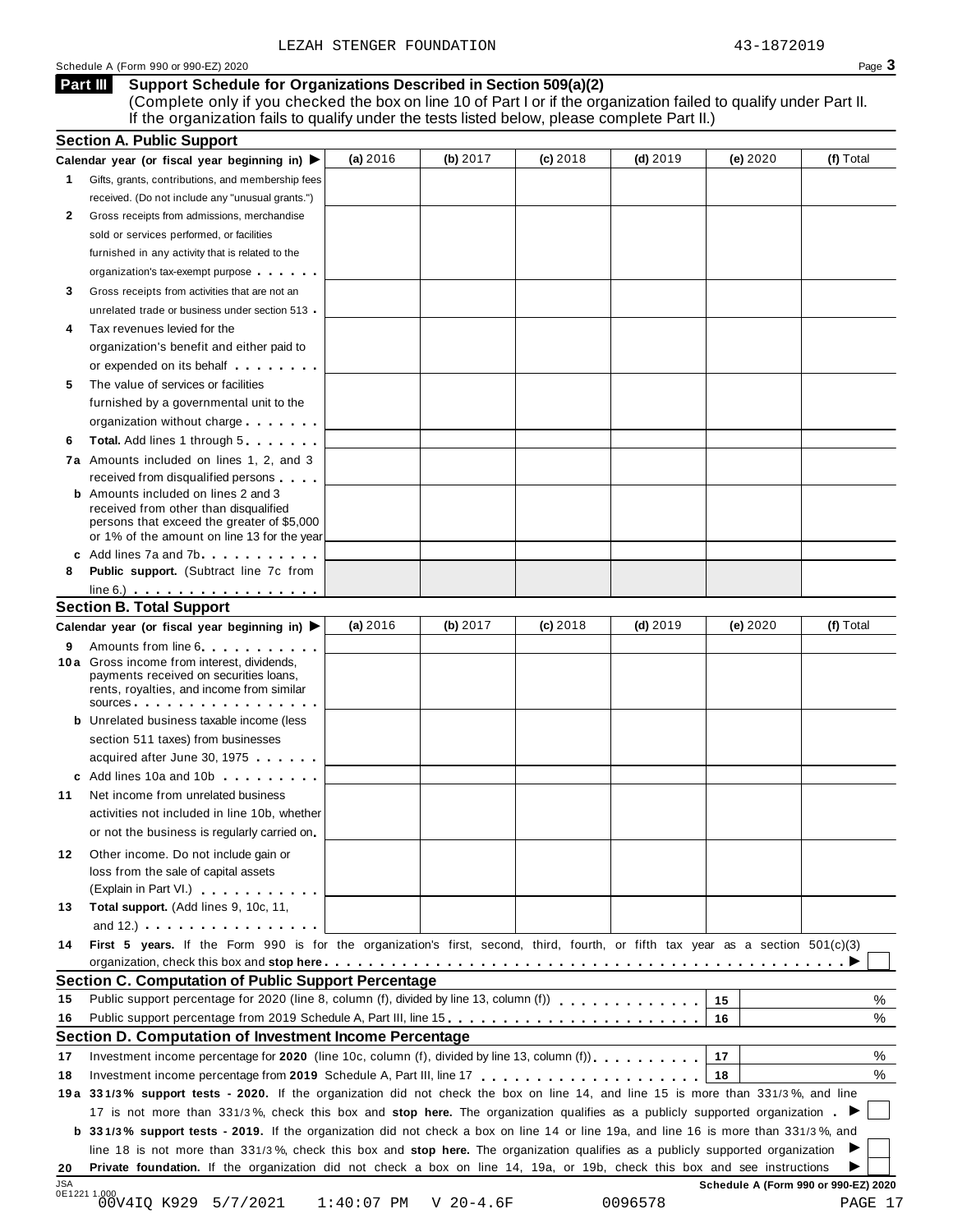**Yes No**

X

X

X

X

X

X

X

X

X

X

X

X

**2**

**3a**

**3b**

**3c**

**4a**

**4b**

**4c**

**5a**

**5b 5c**

**6**

**7**

**8**

**9a**

**9b**

**9c**

**10a**

#### **Part IV Supporting Organizations**

(Complete only if you checked a box in line 12 on Part I. If you checked box 12a, Part I, complete Sections A and B. If you checked box 12b, Part I, complete Sections A and C. If you checked box 12c, Part I, complete Sections A, D, and E. If you checked box 12d, Part I, complete Sections A and D, and complete Part V.)

### **Section A. All Supporting Organizations**

- **1** Are all of the organization's supported organizations listed by name in the organization's governing documents? *If "No," describe in Part VI how the supported organizations are designated. If designated by class or purpose, describe the designation. If historic and continuing relationship, explain.* **1**
- **2** Did the organization have any supported organization that does not have an IRS determination of status under section 509(a)(1) or (2)? *If"Yes," explain in Part VI how the organization determined that the supported organization was described in section 509(a)(1) or (2).*
- **3 a** Did the organization have a supported organization described in section 501(c)(4), (5), or (6)? *If "Yes," answer lines 3b and 3c below.*
- **b** Did the organization confirm that each supported organization qualified under section 501(c)(4), (5), or (6) and | satisfied the public support tests under section 509(a)(2)? *If "Yes," describe in Part VI when and how the organization made the determination.*
- **c** Did the organization ensure that all support to such organizations was used exclusively for section 170(c)(2)(B) purposes? *If"Yes," explain in Part VI what controls the organization put in place to ensure such use.*
- **4 a** Was any supported organization not organized in the United States ("foreign supported organization")? *If "Yes," and if you checked box 12a or 12b in Part I, answer lines 4b and 4c below.*
- **b** Did the organization have ultimate control and discretion in deciding whether to make grants to the foreign | supported organization? *If "Yes," describe in Part VI how the organization had such control and discretion despite being controlled or supervised by or in connection with its supported organizations.*
- **c** Did the organization support any foreign supported organization that does not have an IRS determination | under sections 501(c)(3) and 509(a)(1) or (2)? *If "Yes," explain in Part VI what controls the organization used to ensure that all support to the foreign supported organization was used exclusively for section 170(c)(2)(B) purposes.*
- **5 a** Did the organization add, substitute, or remove any supported organizations during the tax year? *If "Yes,"* answer lines 5b and 5c below (if applicable). Also, provide detail in Part VI, including (i) the names and EIN *numbers of the supported organizations added, substituted, or removed; (ii) the reasons for each such action;* (iii) the authority under the organization's organizing document authorizing such action; and (iv) how the action *was accomplished (such as by amendment to the organizing document).*
- **b Type I or Type II only.** Was any added or substituted supported organization part of a class already designated in the organization's organizing document?
- **c Substitutions only.** Was the substitution the result of an event beyond the organization's control?
- **6** Did the organization provide support (whether in the form of grants or the provision of services or facilities) to anyone other than (i) its supported organizations, (ii) individuals that are part of the charitable class benefited by one or more of its supported organizations, or (iii) other supporting organizations that also support or benefit one or more of the filing organization's supported organizations? *If"Yes," provide detail in Part VI.*
- **7** Did the organization provide a grant, loan, compensation, or other similar payment to a substantial contributor (as defined in section 4958(c)(3)(C)), a family member of a substantial contributor, or a 35% controlled entity with regard to a substantial contributor? *If"Yes," complete Part I of Schedule L (Form 990 or 990-EZ).*
- **8** Did the organization make a loan to a disqualified person (as defined in section 4958) not described in line 7? *If "Yes," complete Part I of Schedule L (Form 990 or 990-EZ).*
- **9a** Was the organization controlled directly or indirectly at any time during the tax year by one or more | disqualified persons, as defined in section 4946 (other than foundation managers and organizations described in section 509(a)(1) or (2))? *If"Yes," provide detail in Part VI.*
- **b** Did one or more disqualified persons (as defined in line 9a) hold a controlling interest in any entity in which | the supporting organization had an interest? *If"Yes," provide detail in Part VI.*
- **c** Did a disqualified person (as defined in line 9a) have an ownership interest in, or derive any personal benefit from, assets in which the supporting organization also had an interest? *If"Yes," provide detail in Part VI.*
- **10a** Was the organization subject to the excess business holdings rules of section 4943 because of section | 4943(f) (regarding certain Type II supporting organizations, and all Type III non-functionally integrated supporting organizations)? *If"Yes," answer line 10b below.*
	- **b** Did the organization have any excess business holdings in the tax year? *(Use Schedule C, Form 4720, to determine whether the organization had excess business holdings.)*

0E1229 1.010

**10b** JSA **Schedule A (Form 990 or 990-EZ) 2020**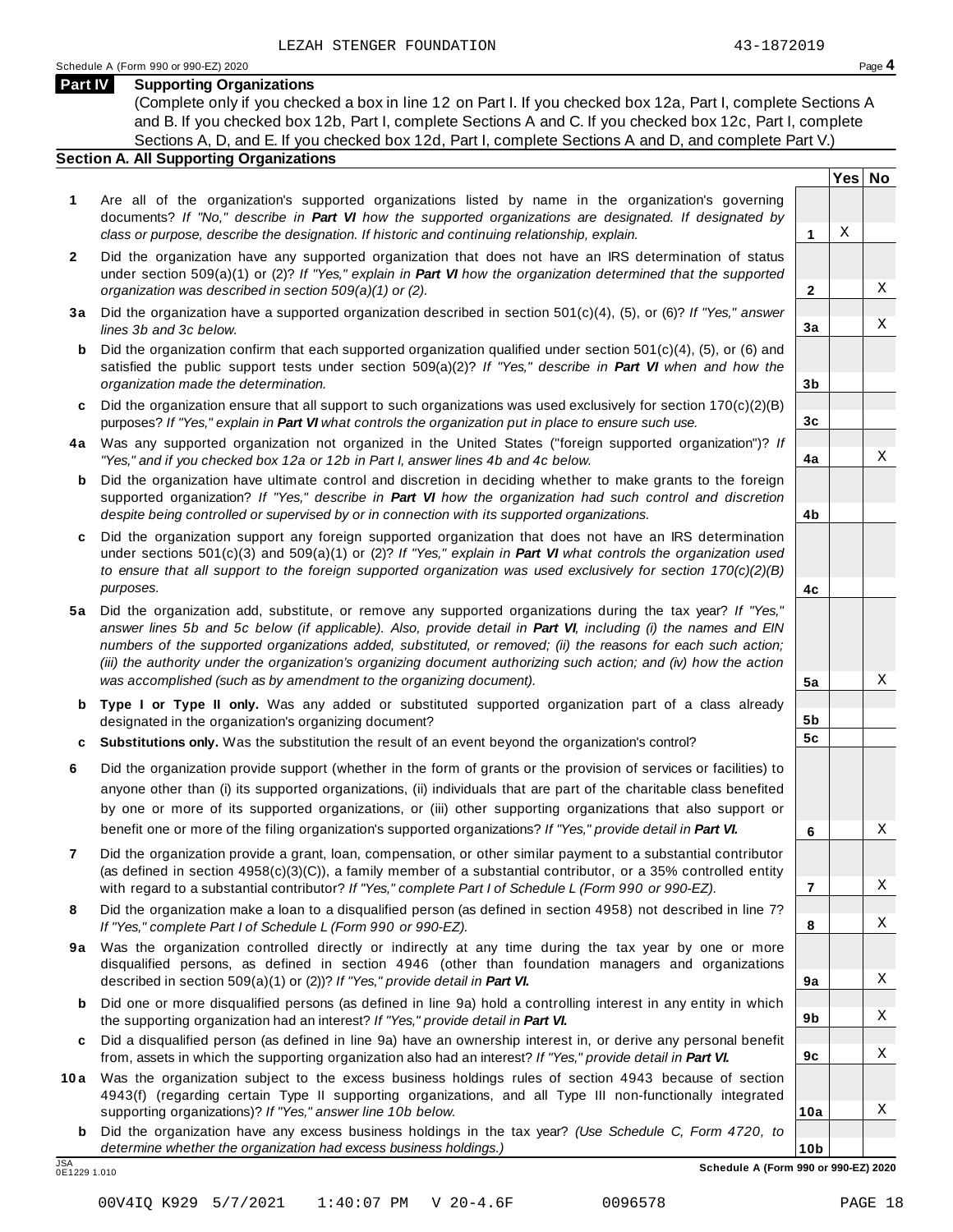0000 15A 0E12301.000<br>1.1-90V4IQ K929 5/7/2021 1:40:07 PM V 20-4.6F 0096578 PAGE 19

| <b>Part IV</b> Supporting Organizations (continued) |  |
|-----------------------------------------------------|--|
|                                                     |  |

- **Yes No 11** Has the organization accepted a gift or contribution from any of the following persons? A person who directly or indirectly controls, either alone or together with persons described in lines 11b and **a** 11c below, the governing body of a supported organization? A family member of a person described in line 11a above? **b 11a 11b**
	- A 35% controlled entity of a person described in line 11a or 11b above? *If "Yes" to line 11a, 11b, or 11c, provide* **c** *detail in Part VI.*

#### **Section B. Type I Supporting Organizations**

|                                                                                                                                                                                                                                                                                                                                                                                                                                                                                                                                                                                                                                                                                                                                                                                 |   | Tes⊧ | -NO |
|---------------------------------------------------------------------------------------------------------------------------------------------------------------------------------------------------------------------------------------------------------------------------------------------------------------------------------------------------------------------------------------------------------------------------------------------------------------------------------------------------------------------------------------------------------------------------------------------------------------------------------------------------------------------------------------------------------------------------------------------------------------------------------|---|------|-----|
| Did the governing body, members of the governing body, officers acting in their official capacity, or membership of one or<br>more supported organizations have the power to regularly appoint or elect at least a majority of the organization's officers,<br>directors, or trustees at all times during the tax year? If "No," describe in <b>Part VI</b> how the supported organization(s)<br>effectively operated, supervised, or controlled the organization's activities. If the organization had more than one supported<br>organization, describe how the powers to appoint and/or remove officers, directors, or trustees were allocated among the<br>supported organizations and what conditions or restrictions, if any, applied to such powers during the tax year. |   | Χ    |     |
| Did the organization operate for the benefit of any supported organization other than the supported<br>organization(s) that operated, supervised, or controlled the supporting organization? If "Yes," explain in Part<br>VI how providing such benefit carried out the purposes of the supported organization(s) that operated,<br>supervised, or controlled the supporting organization.                                                                                                                                                                                                                                                                                                                                                                                      | ◠ |      |     |

#### **Section C. Type II Supporting Organizations**

**1 Yes No 1** Were a majority of the organization's directors or trustees during the tax year also a majority of the directors or trustees of each of the organization's supported organization(s)? *If "No," describe in Part VI how control or management of the supporting organization was vested in the same persons that controlled or managed the supported organization(s).*

#### **Section D. All Type III Supporting Organizations**

|                | the supported organization(s).                                                                                                                                                                                                                                                                                                                                                                                                                                              |   |        |  |
|----------------|-----------------------------------------------------------------------------------------------------------------------------------------------------------------------------------------------------------------------------------------------------------------------------------------------------------------------------------------------------------------------------------------------------------------------------------------------------------------------------|---|--------|--|
|                | ection D. All Type III Supporting Organizations                                                                                                                                                                                                                                                                                                                                                                                                                             |   |        |  |
|                |                                                                                                                                                                                                                                                                                                                                                                                                                                                                             |   | Yes No |  |
| 1              | Did the organization provide to each of its supported organizations, by the last day of the fifth month of the<br>organization's tax year, (i) a written notice describing the type and amount of support provided during the prior<br>tax year, (ii) a copy of the Form 990 that was most recently filed as of the date of notification, and (iii) copies of<br>the organization's governing documents in effect on the date of notification, to the extent not previously |   |        |  |
|                | provided?                                                                                                                                                                                                                                                                                                                                                                                                                                                                   |   |        |  |
| $\overline{2}$ | Were any of the organization's officers, directors, or trustees either (i) appointed or elected by the supported<br>organization(s) or (ii) serving on the governing body of a supported organization? If "No," explain in <b>Part VI</b> how                                                                                                                                                                                                                               |   |        |  |
|                | the organization maintained a close and continuous working relationship with the supported organization(s).                                                                                                                                                                                                                                                                                                                                                                 | 2 |        |  |
| 3              | By reason of the relationship described in line 2, above, did the organization's supported organizations have<br>a significant voice in the organization's investment policies and in directing the use of the organization's<br>income or assets at all times during the tax year? If "Yes," describe in Part VI the role the organization's                                                                                                                               |   |        |  |
|                | supported organizations played in this regard.                                                                                                                                                                                                                                                                                                                                                                                                                              | 3 |        |  |

#### **Section E. Type III Functionally Integrated Supporting Organizations**

|   | Check the box next to the method that the organization used to satisfy the Integral Part Test during the year (see instructions). |
|---|-----------------------------------------------------------------------------------------------------------------------------------|
|   | The organization satisfied the Activities Test. Complete line 2 below.                                                            |
| b | The organization is the parent of each of its supported organizations. Complete line 3 below.                                     |
|   | The organization supported a governmental entity. Describe in Part VI how you supported a governmental entity (see instructions). |
|   | 'Yes∣ No<br>Activities Test. Answer lines 2a and 2b below.                                                                        |

| a      | Did substantially all of the organization's activities during the tax year directly further the exempt purposes of<br>the supported organization(s) to which the organization was responsive? If "Yes," then in <b>Part VI identify</b><br>those supported organizations and explain how these activities directly furthered their exempt purposes,<br>how the organization was responsive to those supported organizations, and how the organization determined<br>that these activities constituted substantially all of its activities. | 2a             |  |
|--------|--------------------------------------------------------------------------------------------------------------------------------------------------------------------------------------------------------------------------------------------------------------------------------------------------------------------------------------------------------------------------------------------------------------------------------------------------------------------------------------------------------------------------------------------|----------------|--|
| b      | Did the activities described in line 2a, above, constitute activities that, but for the organization's involvement,<br>one or more of the organization's supported organization(s) would have been engaged in? If "Yes," explain in<br>Part VI the reasons for the organization's position that its supported organization(s) would have engaged in<br>these activities but for the organization's involvement.                                                                                                                            | 2 <sub>b</sub> |  |
| 3<br>a | Parent of Supported Organizations. Answer lines 3a and 3b below.<br>Did the organization have the power to regularly appoint or elect a majority of the officers, directors, or<br>trustees of each of the supported organizations? If "Yes" or "No," provide details in Part VI.                                                                                                                                                                                                                                                          | Зa             |  |
| b      | Did the organization exercise a substantial degree of direction over the policies, programs, and activities of each<br>of its supported organizations? If "Yes," describe in Part VI the role played by the organization in this regard.                                                                                                                                                                                                                                                                                                   | 3b             |  |

**11c**

**Yes No**

X X

X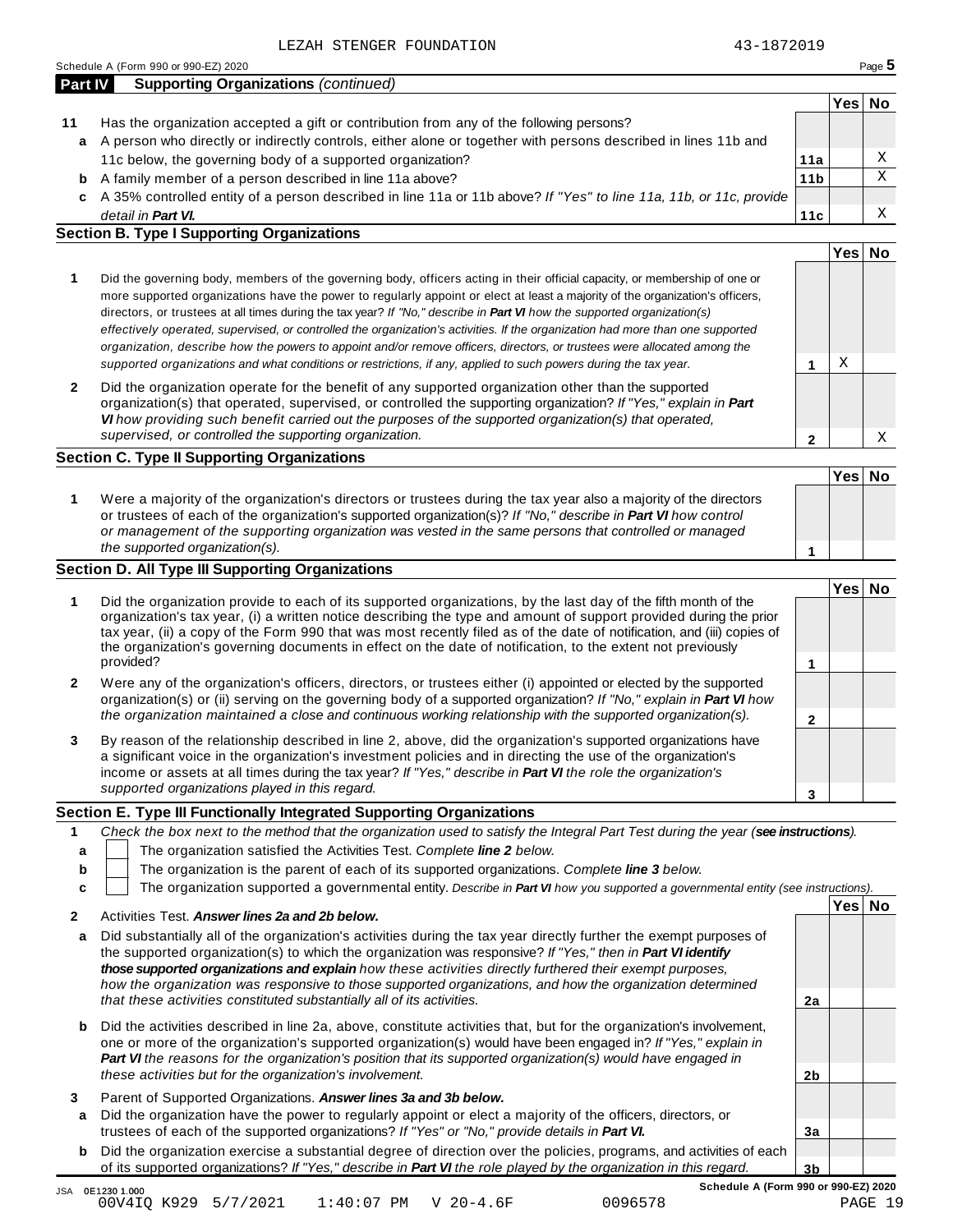| Schedule A (Form 990 or 990-EZ) 2020 | Page $6$ |
|--------------------------------------|----------|
|--------------------------------------|----------|

**Part V Type III Non-Functionally Integrated 509(a)(3) Supporting Organizations**

**1** Check here if the organization satisfied the Integral Part Test as a qualifying trust on Nov. 20, 1970 (*explain in Part VI*). **See instructions.** All other Type III non-functionally integrated supporting organizations must complete Sections A through E.

|              | 1   Check here ii the organization sausiled the integral Part Test as a qualifying trust on Nov. 20, 1970 ( <i>explain in <b>Part V</b>I</i> ). See<br>instructions. All other Type III non-functionally integrated supporting organizations must complete Sections A through E. |                         |                |                                |
|--------------|----------------------------------------------------------------------------------------------------------------------------------------------------------------------------------------------------------------------------------------------------------------------------------|-------------------------|----------------|--------------------------------|
|              | Section A - Adjusted Net Income                                                                                                                                                                                                                                                  |                         | (A) Prior Year | (B) Current Year<br>(optional) |
| $\mathbf 1$  | Net short-term capital gain                                                                                                                                                                                                                                                      | 1                       |                |                                |
|              | 2 Recoveries of prior-year distributions                                                                                                                                                                                                                                         | $\overline{2}$          |                |                                |
|              | 3 Other gross income (see instructions)                                                                                                                                                                                                                                          | 3                       |                |                                |
|              | 4 Add lines 1 through 3.                                                                                                                                                                                                                                                         | 4                       |                |                                |
|              | 5 Depreciation and depletion                                                                                                                                                                                                                                                     | 5                       |                |                                |
|              | 6 Portion of operating expenses paid or incurred for production or collection of                                                                                                                                                                                                 |                         |                |                                |
|              | gross income or for management, conservation, or maintenance of property                                                                                                                                                                                                         |                         |                |                                |
|              | held for production of income (see instructions)                                                                                                                                                                                                                                 | 6                       |                |                                |
|              | 7 Other expenses (see instructions)                                                                                                                                                                                                                                              | $\overline{7}$          |                |                                |
|              | 8 Adjusted Net Income (subtract lines 5, 6, and 7 from line 4)                                                                                                                                                                                                                   | 8                       |                |                                |
|              | <b>Section B - Minimum Asset Amount</b>                                                                                                                                                                                                                                          |                         | (A) Prior Year | (B) Current Year<br>(optional) |
|              | 1 Aggregate fair market value of all non-exempt-use assets (see                                                                                                                                                                                                                  |                         |                |                                |
|              | instructions for short tax year or assets held for part of year):                                                                                                                                                                                                                |                         |                |                                |
|              | a Average monthly value of securities                                                                                                                                                                                                                                            | 1a                      |                |                                |
|              | <b>b</b> Average monthly cash balances                                                                                                                                                                                                                                           | 1 <sub>b</sub>          |                |                                |
|              | c Fair market value of other non-exempt-use assets                                                                                                                                                                                                                               | 1 <sub>c</sub>          |                |                                |
|              | d Total (add lines 1a, 1b, and 1c)                                                                                                                                                                                                                                               | 1 <sub>d</sub>          |                |                                |
|              |                                                                                                                                                                                                                                                                                  |                         |                |                                |
|              | e Discount claimed for blockage or other factors (explain in detail in Part VI):                                                                                                                                                                                                 | 1e                      |                |                                |
|              | 2 Acquisition indebtedness applicable to non-exempt-use assets                                                                                                                                                                                                                   | $\mathbf 2$             |                |                                |
|              | 3 Subtract line 2 from line 1d.                                                                                                                                                                                                                                                  | $\overline{3}$          |                |                                |
|              | 4 Cash deemed held for exempt use. Enter 0.015 of line 3 (for greater amount,                                                                                                                                                                                                    |                         |                |                                |
|              | see instructions).                                                                                                                                                                                                                                                               | 4                       |                |                                |
|              | 5 Net value of non-exempt-use assets (subtract line 4 from line 3)                                                                                                                                                                                                               | 5                       |                |                                |
| 6            | Multiply line 5 by 0.035.                                                                                                                                                                                                                                                        | 6                       |                |                                |
| $\mathbf{7}$ | Recoveries of prior-year distributions                                                                                                                                                                                                                                           | $\overline{7}$          |                |                                |
|              | 8 Minimum Asset Amount (add line 7 to line 6)                                                                                                                                                                                                                                    | 8                       |                |                                |
|              | <b>Section C - Distributable Amount</b>                                                                                                                                                                                                                                          |                         |                | <b>Current Year</b>            |
| $\mathbf 1$  | Adjusted net income for prior year (from Section A, line 8, column A)                                                                                                                                                                                                            | $\mathbf{1}$            |                |                                |
| $\mathbf{2}$ | Enter 0.85 of line 1.                                                                                                                                                                                                                                                            | $\overline{\mathbf{2}}$ |                |                                |
| 3            | Minimum asset amount for prior year (from Section B, line 8, column A)                                                                                                                                                                                                           | 3                       |                |                                |
| 4            | Enter greater of line 2 or line 3.                                                                                                                                                                                                                                               | 4                       |                |                                |
|              | 5 Income tax imposed in prior year                                                                                                                                                                                                                                               | 5                       |                |                                |
| 6            | Distributable Amount. Subtract line 5 from line 4, unless subject to                                                                                                                                                                                                             |                         |                |                                |
|              | emergency temporary reduction (see instructions).                                                                                                                                                                                                                                | 6                       |                |                                |

**7** Check here if the current year is the organization's first as a non-functionally integrated Type III supporting organization (see instructions).

**Schedule A (Form 990 or 990-EZ) 2020**

JSA

0E1231 1.000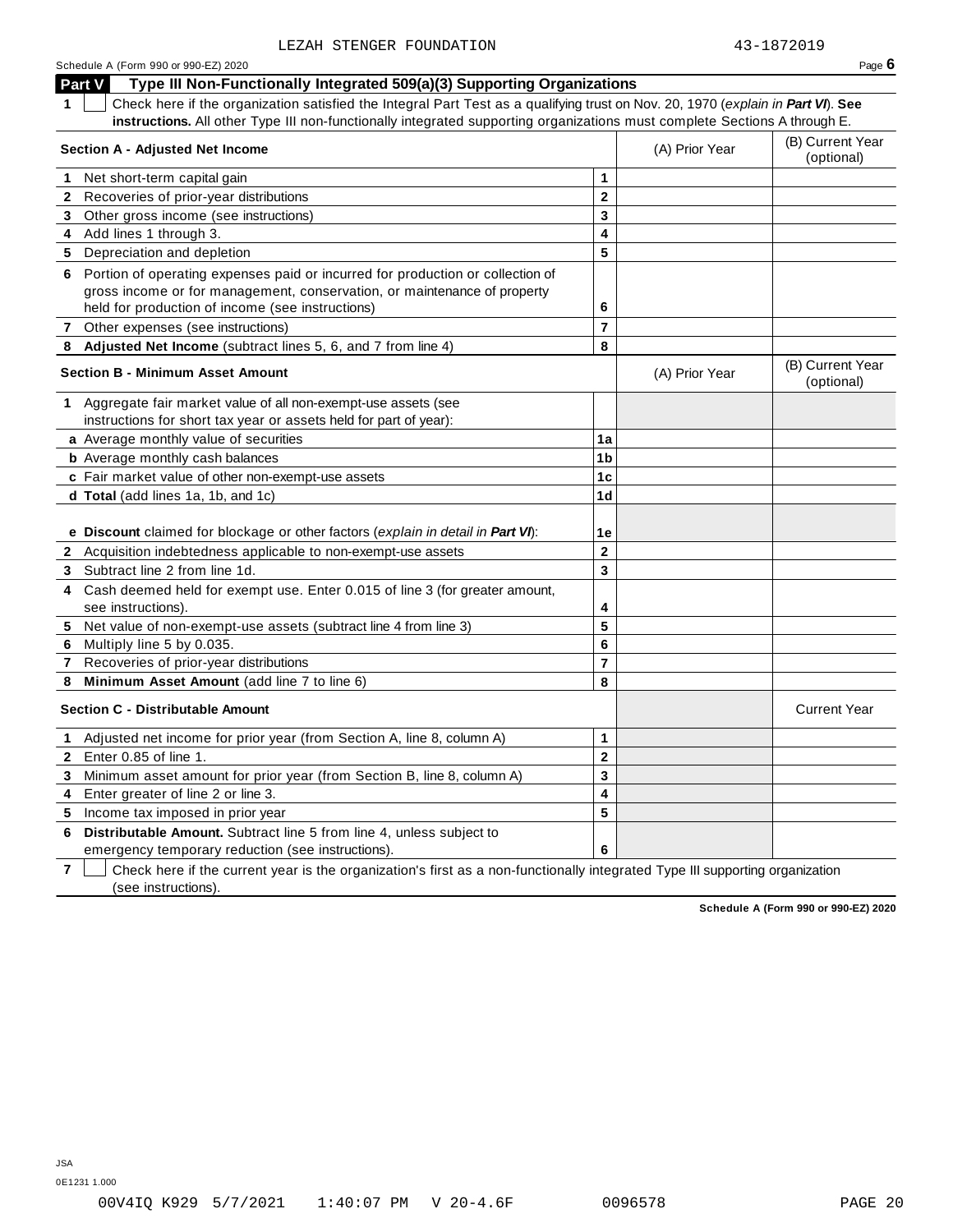| Part V<br>1<br>$\mathbf{2}$<br>3<br>4<br>5<br>6<br>7<br>8<br>9 | Type III Non-Functionally Integrated 509(a)(3) Supporting Organizations (continued)<br><b>Section D - Distributions</b><br>Amounts paid to supported organizations to accomplish exempt purposes<br>Amounts paid to perform activity that directly furthers exempt purposes of supported<br>organizations, in excess of income from activity<br>Administrative expenses paid to accomplish exempt purposes of supported organizations<br>Amounts paid to acquire exempt-use assets<br>Qualified set-aside amounts (prior IRS approval required - provide details in Part VI)<br>Other distributions (describe in Part VI). See instructions.<br>Total annual distributions. Add lines 1 through 6.<br>Distributions to attentive supported organizations to which the organization is responsive<br>(provide details in Part VI). See instructions. |                                    |                                               | 1<br>$\mathbf{2}$<br>3<br>4<br>5<br>6 | <b>Current Year</b>                              |
|----------------------------------------------------------------|-----------------------------------------------------------------------------------------------------------------------------------------------------------------------------------------------------------------------------------------------------------------------------------------------------------------------------------------------------------------------------------------------------------------------------------------------------------------------------------------------------------------------------------------------------------------------------------------------------------------------------------------------------------------------------------------------------------------------------------------------------------------------------------------------------------------------------------------------------|------------------------------------|-----------------------------------------------|---------------------------------------|--------------------------------------------------|
|                                                                |                                                                                                                                                                                                                                                                                                                                                                                                                                                                                                                                                                                                                                                                                                                                                                                                                                                     |                                    |                                               |                                       |                                                  |
|                                                                |                                                                                                                                                                                                                                                                                                                                                                                                                                                                                                                                                                                                                                                                                                                                                                                                                                                     |                                    |                                               |                                       |                                                  |
|                                                                |                                                                                                                                                                                                                                                                                                                                                                                                                                                                                                                                                                                                                                                                                                                                                                                                                                                     |                                    |                                               |                                       |                                                  |
|                                                                |                                                                                                                                                                                                                                                                                                                                                                                                                                                                                                                                                                                                                                                                                                                                                                                                                                                     |                                    |                                               |                                       |                                                  |
|                                                                |                                                                                                                                                                                                                                                                                                                                                                                                                                                                                                                                                                                                                                                                                                                                                                                                                                                     |                                    |                                               |                                       |                                                  |
|                                                                |                                                                                                                                                                                                                                                                                                                                                                                                                                                                                                                                                                                                                                                                                                                                                                                                                                                     |                                    |                                               |                                       |                                                  |
|                                                                |                                                                                                                                                                                                                                                                                                                                                                                                                                                                                                                                                                                                                                                                                                                                                                                                                                                     |                                    |                                               |                                       |                                                  |
|                                                                |                                                                                                                                                                                                                                                                                                                                                                                                                                                                                                                                                                                                                                                                                                                                                                                                                                                     |                                    |                                               |                                       |                                                  |
|                                                                |                                                                                                                                                                                                                                                                                                                                                                                                                                                                                                                                                                                                                                                                                                                                                                                                                                                     |                                    |                                               |                                       |                                                  |
|                                                                |                                                                                                                                                                                                                                                                                                                                                                                                                                                                                                                                                                                                                                                                                                                                                                                                                                                     |                                    |                                               | $\overline{7}$                        |                                                  |
|                                                                |                                                                                                                                                                                                                                                                                                                                                                                                                                                                                                                                                                                                                                                                                                                                                                                                                                                     |                                    |                                               |                                       |                                                  |
|                                                                |                                                                                                                                                                                                                                                                                                                                                                                                                                                                                                                                                                                                                                                                                                                                                                                                                                                     |                                    |                                               | 8                                     |                                                  |
|                                                                | Distributable amount for 2020 from Section C, line 6                                                                                                                                                                                                                                                                                                                                                                                                                                                                                                                                                                                                                                                                                                                                                                                                |                                    |                                               | 9                                     |                                                  |
| 10                                                             | Line 8 amount divided by line 9 amount                                                                                                                                                                                                                                                                                                                                                                                                                                                                                                                                                                                                                                                                                                                                                                                                              |                                    |                                               | 10                                    |                                                  |
|                                                                | Section E - Distribution Allocations (see instructions)                                                                                                                                                                                                                                                                                                                                                                                                                                                                                                                                                                                                                                                                                                                                                                                             | (i)<br><b>Excess Distributions</b> | (ii)<br><b>Underdistributions</b><br>Pre-2020 |                                       | (iii)<br><b>Distributable</b><br>Amount for 2020 |
| 1                                                              | Distributable amount for 2020 from Section C, line 6                                                                                                                                                                                                                                                                                                                                                                                                                                                                                                                                                                                                                                                                                                                                                                                                |                                    |                                               |                                       |                                                  |
| $\mathbf{2}$                                                   | Underdistributions, if any, for years prior to 2020                                                                                                                                                                                                                                                                                                                                                                                                                                                                                                                                                                                                                                                                                                                                                                                                 |                                    |                                               |                                       |                                                  |
|                                                                | (reasonable cause required - explain in Part VI). See                                                                                                                                                                                                                                                                                                                                                                                                                                                                                                                                                                                                                                                                                                                                                                                               |                                    |                                               |                                       |                                                  |
|                                                                | instructions.                                                                                                                                                                                                                                                                                                                                                                                                                                                                                                                                                                                                                                                                                                                                                                                                                                       |                                    |                                               |                                       |                                                  |
| 3                                                              | Excess distributions carryover, if any, to 2020                                                                                                                                                                                                                                                                                                                                                                                                                                                                                                                                                                                                                                                                                                                                                                                                     |                                    |                                               |                                       |                                                  |
| a                                                              | From 2015 $\frac{1}{2}$                                                                                                                                                                                                                                                                                                                                                                                                                                                                                                                                                                                                                                                                                                                                                                                                                             |                                    |                                               |                                       |                                                  |
| b                                                              |                                                                                                                                                                                                                                                                                                                                                                                                                                                                                                                                                                                                                                                                                                                                                                                                                                                     |                                    |                                               |                                       |                                                  |
| c                                                              | From 2017                                                                                                                                                                                                                                                                                                                                                                                                                                                                                                                                                                                                                                                                                                                                                                                                                                           |                                    |                                               |                                       |                                                  |
| d                                                              | From 2018                                                                                                                                                                                                                                                                                                                                                                                                                                                                                                                                                                                                                                                                                                                                                                                                                                           |                                    |                                               |                                       |                                                  |
| е                                                              | From 2019                                                                                                                                                                                                                                                                                                                                                                                                                                                                                                                                                                                                                                                                                                                                                                                                                                           |                                    |                                               |                                       |                                                  |
| f                                                              | Total of lines 3a through 3e                                                                                                                                                                                                                                                                                                                                                                                                                                                                                                                                                                                                                                                                                                                                                                                                                        |                                    |                                               |                                       |                                                  |
| g                                                              | Applied to underdistributions of prior years                                                                                                                                                                                                                                                                                                                                                                                                                                                                                                                                                                                                                                                                                                                                                                                                        |                                    |                                               |                                       |                                                  |
| h                                                              | Applied to 2020 distributable amount                                                                                                                                                                                                                                                                                                                                                                                                                                                                                                                                                                                                                                                                                                                                                                                                                |                                    |                                               |                                       |                                                  |
| j.                                                             | Carryover from 2015 not applied (see instructions)                                                                                                                                                                                                                                                                                                                                                                                                                                                                                                                                                                                                                                                                                                                                                                                                  |                                    |                                               |                                       |                                                  |
|                                                                | Remainder. Subtract lines 3g, 3h, and 3i from line 3f.                                                                                                                                                                                                                                                                                                                                                                                                                                                                                                                                                                                                                                                                                                                                                                                              |                                    |                                               |                                       |                                                  |
| 4                                                              | Distributions for 2020 from                                                                                                                                                                                                                                                                                                                                                                                                                                                                                                                                                                                                                                                                                                                                                                                                                         |                                    |                                               |                                       |                                                  |
|                                                                | Section D, line 7:                                                                                                                                                                                                                                                                                                                                                                                                                                                                                                                                                                                                                                                                                                                                                                                                                                  |                                    |                                               |                                       |                                                  |
| a                                                              | Applied to underdistributions of prior years                                                                                                                                                                                                                                                                                                                                                                                                                                                                                                                                                                                                                                                                                                                                                                                                        |                                    |                                               |                                       |                                                  |
| b                                                              | Applied to 2020 distributable amount                                                                                                                                                                                                                                                                                                                                                                                                                                                                                                                                                                                                                                                                                                                                                                                                                |                                    |                                               |                                       |                                                  |
|                                                                | Remainder. Subtract lines 4a and 4b from line 4.                                                                                                                                                                                                                                                                                                                                                                                                                                                                                                                                                                                                                                                                                                                                                                                                    |                                    |                                               |                                       |                                                  |
| 5                                                              | Remaining underdistributions for years prior to 2020, if                                                                                                                                                                                                                                                                                                                                                                                                                                                                                                                                                                                                                                                                                                                                                                                            |                                    |                                               |                                       |                                                  |
|                                                                | any. Subtract lines 3g and 4a from line 2. For result                                                                                                                                                                                                                                                                                                                                                                                                                                                                                                                                                                                                                                                                                                                                                                                               |                                    |                                               |                                       |                                                  |
|                                                                | greater than zero, explain in Part VI. See instructions.                                                                                                                                                                                                                                                                                                                                                                                                                                                                                                                                                                                                                                                                                                                                                                                            |                                    |                                               |                                       |                                                  |
| 6                                                              | Remaining underdistributions for 2020. Subtract lines 3h                                                                                                                                                                                                                                                                                                                                                                                                                                                                                                                                                                                                                                                                                                                                                                                            |                                    |                                               |                                       |                                                  |
|                                                                | and 4b from line 1. For result greater than zero, explain in                                                                                                                                                                                                                                                                                                                                                                                                                                                                                                                                                                                                                                                                                                                                                                                        |                                    |                                               |                                       |                                                  |
|                                                                | <b>Part VI.</b> See instructions.                                                                                                                                                                                                                                                                                                                                                                                                                                                                                                                                                                                                                                                                                                                                                                                                                   |                                    |                                               |                                       |                                                  |
| $\overline{7}$                                                 | Excess distributions carryover to 2021. Add lines 3j                                                                                                                                                                                                                                                                                                                                                                                                                                                                                                                                                                                                                                                                                                                                                                                                |                                    |                                               |                                       |                                                  |
|                                                                | and 4c.                                                                                                                                                                                                                                                                                                                                                                                                                                                                                                                                                                                                                                                                                                                                                                                                                                             |                                    |                                               |                                       |                                                  |
| 8                                                              | Breakdown of line 7:                                                                                                                                                                                                                                                                                                                                                                                                                                                                                                                                                                                                                                                                                                                                                                                                                                |                                    |                                               |                                       |                                                  |
| а                                                              | Excess from 2016                                                                                                                                                                                                                                                                                                                                                                                                                                                                                                                                                                                                                                                                                                                                                                                                                                    |                                    |                                               |                                       |                                                  |
| b                                                              | Excess from 2017                                                                                                                                                                                                                                                                                                                                                                                                                                                                                                                                                                                                                                                                                                                                                                                                                                    |                                    |                                               |                                       |                                                  |
| c                                                              | Excess from 2018                                                                                                                                                                                                                                                                                                                                                                                                                                                                                                                                                                                                                                                                                                                                                                                                                                    |                                    |                                               |                                       |                                                  |
| d                                                              | Excess from 2019                                                                                                                                                                                                                                                                                                                                                                                                                                                                                                                                                                                                                                                                                                                                                                                                                                    |                                    |                                               |                                       |                                                  |
| е                                                              | Excess from 2020                                                                                                                                                                                                                                                                                                                                                                                                                                                                                                                                                                                                                                                                                                                                                                                                                                    |                                    |                                               |                                       |                                                  |
|                                                                |                                                                                                                                                                                                                                                                                                                                                                                                                                                                                                                                                                                                                                                                                                                                                                                                                                                     |                                    |                                               |                                       | Schedule A (Form 990 or 990-EZ) 2020             |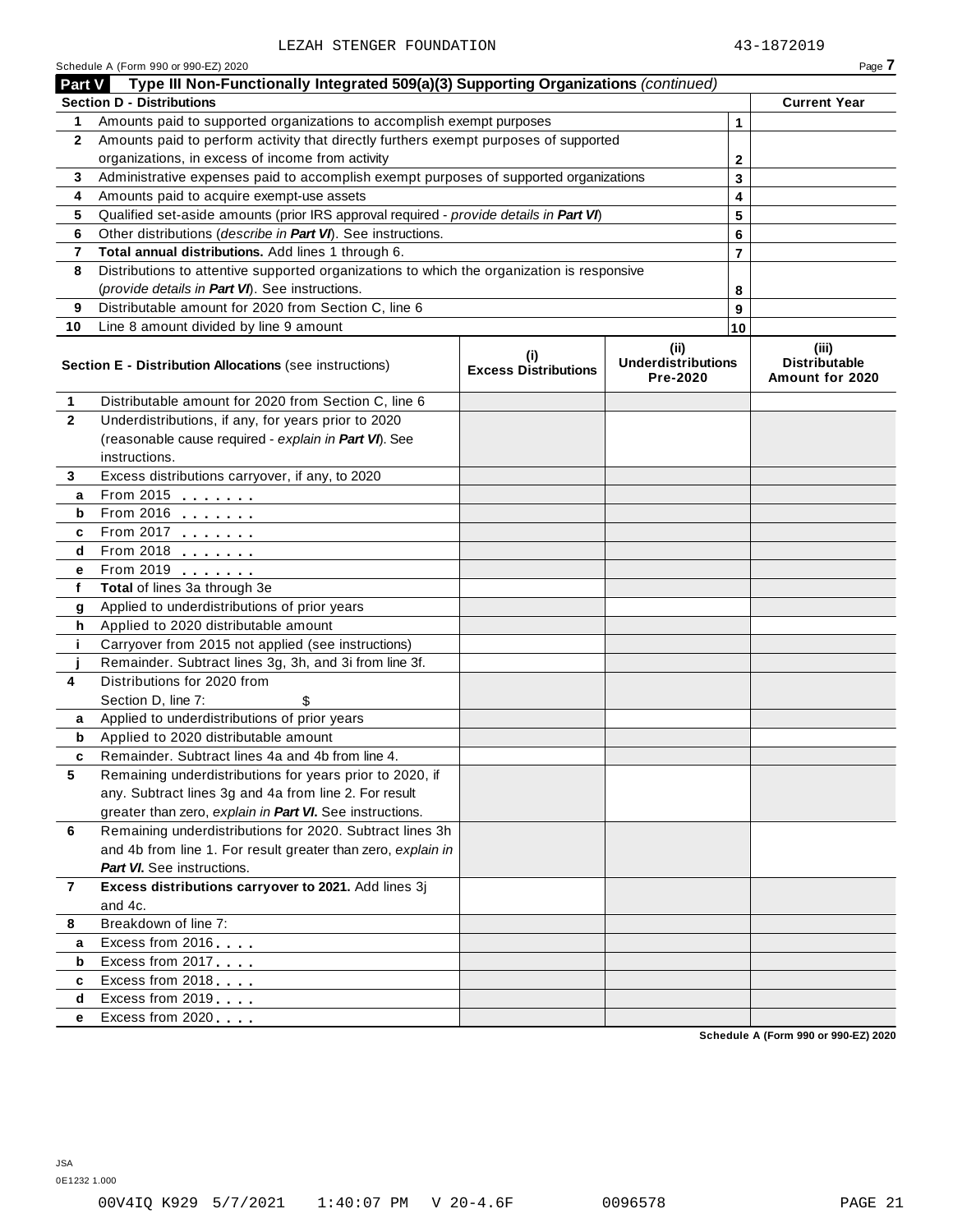**Supplemental Information.** Provide the explanations required by Part II, line 10; Part II, line 17a or 17b; Part **Part VI** III, line 12; Part IV, Section A, lines 1, 2, 3b, 3c, 4b, 4c, 5a, 6, 9a, 9b, 9c, 11a, 11b, and 11c; Part IV, Section B, lines 1 and 2; Part IV, Section C, line 1; Part IV, Section D, lines 2 and 3; Part IV, Section E, lines 1c, 2a, 2b, 3a and 3b; Part V, line 1; Part V, Section B, line 1e; Part V, Section D, lines 5, 6, and 8; and Part V, Section E, lines 2, 5, and 6. Also complete this part for any additional information. (See instructions.)

SCHEDULE A, PART I, LINE 11(G), COLUMN (I)

SUPPORTED ORGANIZATION:

THE FULL NAME OF THE SUPPORTED ORGANIZATION IS COMMUNITY FOUNDATION OF

THE OZARKS.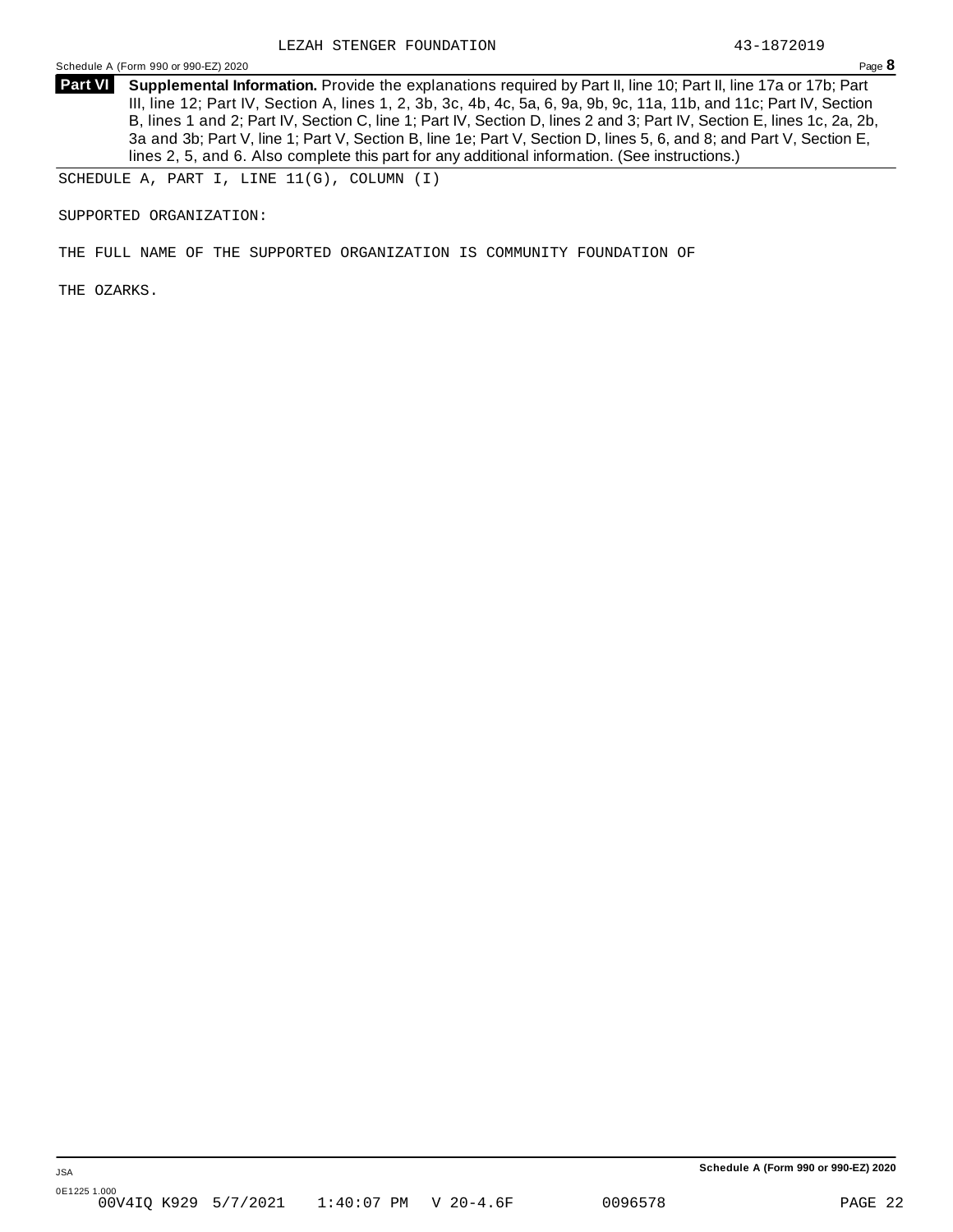**(Form 990, 990-EZ, or 990-PF)** Department of the Treasury

### Internal Revenue Service

### Schedule B **Schedule of Contributors**

Attach to Form 990, Form 990-EZ, or Form 990-PF. ▶ Go to www.irs.gov/Form990 for the latest information.

**2020** 

Name of the organization **Employer identification number Employer identification number** 

43-1872019

LEZAH STENGER FOUNDATION

| Organization type (check one): |  |
|--------------------------------|--|
|--------------------------------|--|

| Filers of:         | Section:                                                                    |
|--------------------|-----------------------------------------------------------------------------|
| Form 990 or 990-EZ | $\mathbf{x}$<br>$501(c)$ (3<br>) (enter number) organization                |
|                    | $4947(a)(1)$ nonexempt charitable trust not treated as a private foundation |
|                    | 527 political organization                                                  |
| Form 990-PF        | 501(c)(3) exempt private foundation                                         |
|                    | 4947(a)(1) nonexempt charitable trust treated as a private foundation       |
|                    | 501(c)(3) taxable private foundation                                        |

Check if your organization is covered by the **General Rule** or a **Special Rule.**

**Note:** Only a section 501(c)(7), (8), or (10) organization can check boxes for both the General Rule and a Special Rule. See instructions.

#### **General Rule**

 $\overline{X}$  For an organization filing Form 990, 990-EZ, or 990-PF that received, during the year, contributions totaling \$5,000 or more (in money or property) from any one contributor. Complete Parts I and II. See instructions for determining a contributor's total contributions.

#### **Special Rules**

For an organization described in section 501(c)(3) filing Form 990 or 990-EZ that met the 33 1/3% support test of the regulations under sections 509(a)(1) and 170(b)(1)(A)(vi), that checked Schedule A (Form 990 or 990-EZ), Part II, line 13, 16a, or 16b, and that received from any one contributor, during the year, total contributions of the greater of **(1)** \$5,000; or **(2)** 2% of the amount on (i) Form 990, Part VIII, line 1h; or (ii) Form 990-EZ, line 1. Complete Parts I and II.

For an organization described in section 501(c)(7), (8), or (10) filing Form 990 or 990-EZ that received from any one contributor, during the year, total contributions of more than \$1,000 *exclusively* for religious, charitable, scientific, literary, or educational purposes, or for the prevention of cruelty to children or animals. Complete Parts I (entering "N/A" in column (b) instead of the contributor name and address), II, and III.

For an organization described in section  $501(c)(7)$ ,  $(8)$ , or  $(10)$  filing Form 990 or 990-EZ that received from any one contributor, during the year, contributions *exclusively* for religious, charitable, etc., purposes, but no such contributions totaled more than \$1,000. If this box is checked, enter here the total contributions that were received during the year for an *exclusively* religious, charitable, etc., purpose. Don't complete any of the parts unless the **General Rule** applies to this organization because it received *nonexclusively* religious, charitable, etc., contributions totaling \$5,000 or more during the year  $\ldots \ldots \ldots \ldots \ldots \ldots \ldots \ldots \ldots \vdots$   $\blacktriangleright$  \$

**Caution:** An organization that isn't covered by the General Rule and/or the Special Rules doesn't file Schedule B (Form 990, 990-EZ, or 990-PF), but it **must** answer "No" on Part IV, line 2, of its Form 990; or check the box on line H of its Form 990-EZ or on its Form 990-PF, Part I, line 2, to certify that it doesn't meet the filing requirements of Schedule B (Form 990, 990-EZ, or 990-PF).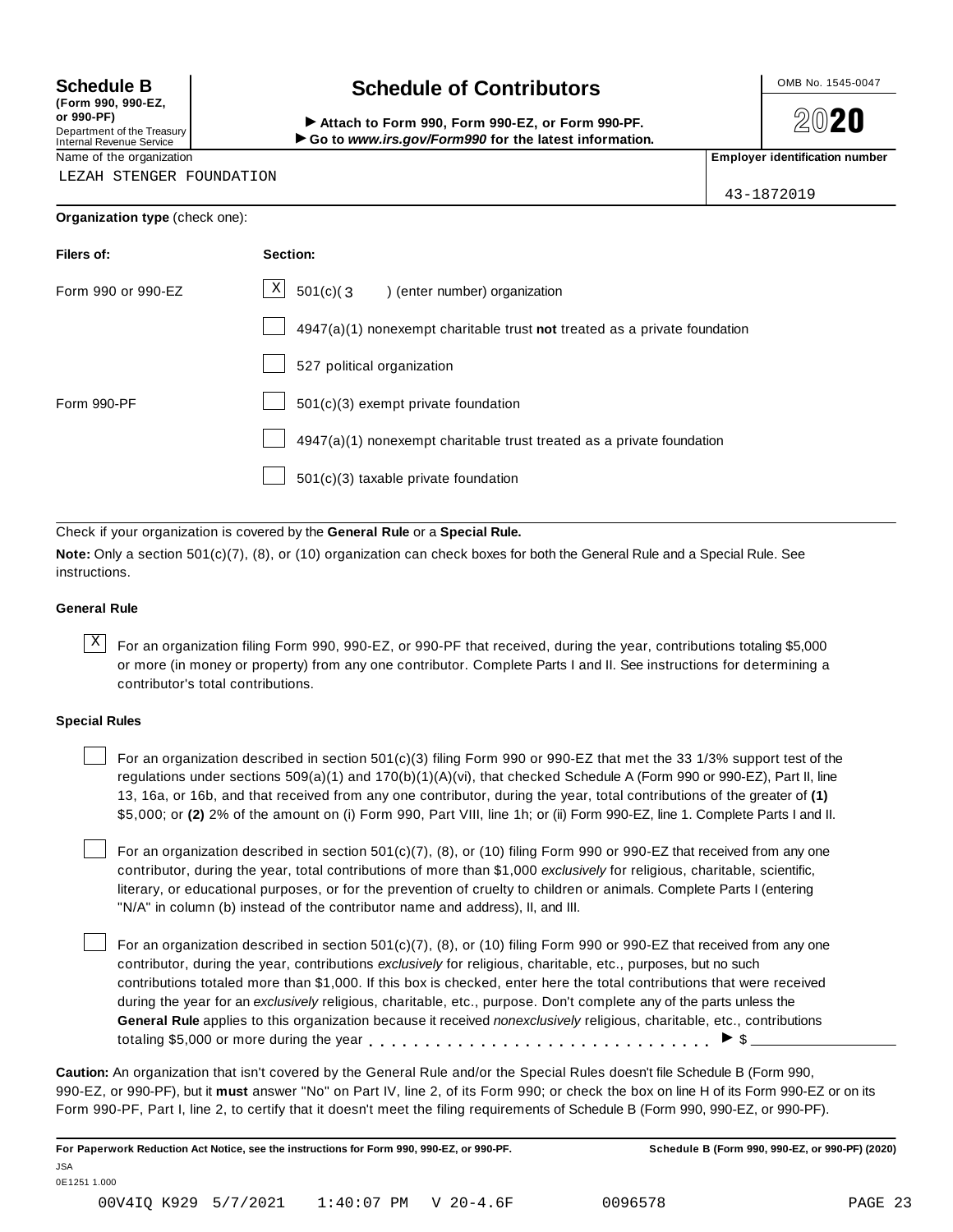| <b>SCHEDULE D</b> |  |
|-------------------|--|
| (Form 990)        |  |

# CHEDULE D<br> **Supplemental Financial Statements**<br> **Form 990) Depert IV** line 6, 7, 8, 9, 10, 11a, 11b, 11c, 11d, 11e, 11f, 12a, or, 12b<br> **Part IV** line 6, 7, 8, 9, 10, 11a, 11b, 11c, 11d, 11e, 11f, 12a, or, 12b

**Part IV, line 6, 7, 8, 9, 10, 11a, 11b, 11c, 11d, 11e, 11f, 12a, or 12b. Commerce COM**<br> **Part IV, line 6, 7, 8, 9, 10, 11a, 11b, 11c, 11d, 11e, 11f, 12a, or 12b. Commerce COM** Part IV, line 6, 7, 8, 9, 10, 11a, 11b, 11c, 11d, 11e, 11f, 12a, or 12b.<br> **Department of the Treasury Open to Public Continues to Public and the Intervalse and the Intervalse information** 

**Department of the Treasury**<br>Internal Revenue Service internal Revenue Service internal Revenue Service internal Revenue Service **inspection**<br>Nome of the aggregation and the latest information. **Inspection inspection** in

| FOUNDATION<br>STENGER<br>LEZAH | Name of the organization | Emp |
|--------------------------------|--------------------------|-----|
|                                |                          |     |

|  | bloyer identification numbe |  |
|--|-----------------------------|--|
|  |                             |  |
|  |                             |  |

| internar i tevenae och vide<br>Name of the organization                                                                                                                                                                                                                                                                                          | <b>Employer identification number</b>              |
|--------------------------------------------------------------------------------------------------------------------------------------------------------------------------------------------------------------------------------------------------------------------------------------------------------------------------------------------------|----------------------------------------------------|
| LEZAH STENGER FOUNDATION                                                                                                                                                                                                                                                                                                                         | 43-1872019                                         |
| Organizations Maintaining Donor Advised Funds or Other Similar Funds or Accounts.<br>Part I                                                                                                                                                                                                                                                      |                                                    |
| Complete if the organization answered "Yes" on Form 990, Part IV, line 6.                                                                                                                                                                                                                                                                        |                                                    |
| (a) Donor advised funds                                                                                                                                                                                                                                                                                                                          | (b) Funds and other accounts                       |
| Total number at end of year <b>that is a state of the state of the state of the state of the state of the state of the state of the state of the state of the state of the state of the state of the state of the state of the s</b><br>1                                                                                                        |                                                    |
| 2<br>Aggregate value of contributions to (during year)                                                                                                                                                                                                                                                                                           |                                                    |
| 3<br>Aggregate value of grants from (during year)                                                                                                                                                                                                                                                                                                |                                                    |
| 4<br>Aggregate value at end of year                                                                                                                                                                                                                                                                                                              |                                                    |
| Did the organization inform all donors and donor advisors in writing that the assets held in donor advised<br>5                                                                                                                                                                                                                                  |                                                    |
| funds are the organization's property, subject to the organization's exclusive legal control? $\ldots \ldots \ldots$                                                                                                                                                                                                                             | Yes<br>No                                          |
| 6<br>Did the organization inform all grantees, donors, and donor advisors in writing that grant funds can be used                                                                                                                                                                                                                                |                                                    |
| only for charitable purposes and not for the benefit of the donor or donor advisor, or for any other purpose                                                                                                                                                                                                                                     |                                                    |
|                                                                                                                                                                                                                                                                                                                                                  | Yes<br>No.                                         |
| <b>Part II</b><br><b>Conservation Easements.</b>                                                                                                                                                                                                                                                                                                 |                                                    |
| Complete if the organization answered "Yes" on Form 990, Part IV, line 7.                                                                                                                                                                                                                                                                        |                                                    |
| 1<br>Purpose(s) of conservation easements held by the organization (check all that apply).                                                                                                                                                                                                                                                       |                                                    |
| Preservation of land for public use (for example, recreation or education)                                                                                                                                                                                                                                                                       | Preservation of a historically important land area |
| Protection of natural habitat                                                                                                                                                                                                                                                                                                                    | Preservation of a certified historic structure     |
| Preservation of open space                                                                                                                                                                                                                                                                                                                       |                                                    |
| Complete lines 2a through 2d if the organization held a qualified conservation contribution in the form of a conservation                                                                                                                                                                                                                        |                                                    |
| easement on the last day of the tax year.                                                                                                                                                                                                                                                                                                        | Held at the End of the Tax Year                    |
| a                                                                                                                                                                                                                                                                                                                                                | 2a                                                 |
| b                                                                                                                                                                                                                                                                                                                                                | 2b                                                 |
| Number of conservation easements on a certified historic structure included in (a)<br>c                                                                                                                                                                                                                                                          | 2c                                                 |
| Number of conservation easements included in (c) acquired after 7/25/06, and not on a<br>d                                                                                                                                                                                                                                                       |                                                    |
|                                                                                                                                                                                                                                                                                                                                                  | 2d                                                 |
| Number of conservation easements modified, transferred, released, extinguished, or terminated by the organization during the                                                                                                                                                                                                                     |                                                    |
| tax year $\blacktriangleright$ $\_\$                                                                                                                                                                                                                                                                                                             |                                                    |
| Number of states where property subject to conservation easement is located $\blacktriangleright$ _________                                                                                                                                                                                                                                      |                                                    |
| 5<br>Does the organization have a written policy regarding the periodic monitoring, inspection, handling of                                                                                                                                                                                                                                      |                                                    |
| violations, and enforcement of the conservation easements it holds?                                                                                                                                                                                                                                                                              | Yes<br><b>No</b>                                   |
| 6<br>Staff and volunteer hours devoted to monitoring, inspecting, handling of violations, and enforcing conservation easements during the year                                                                                                                                                                                                   |                                                    |
|                                                                                                                                                                                                                                                                                                                                                  |                                                    |
| Amount of expenses incurred in monitoring, inspecting, handling of violations, and enforcing conservation easements during the year<br>7                                                                                                                                                                                                         |                                                    |
| ► \$                                                                                                                                                                                                                                                                                                                                             |                                                    |
| Does each conservation easement reported on line 2(d) above satisfy the requirements of section 170(h)(4)(B)(i)                                                                                                                                                                                                                                  |                                                    |
|                                                                                                                                                                                                                                                                                                                                                  | <b>Yes</b><br><b>No</b>                            |
| In Part XIII, describe how the organization reports conservation easements in its revenue and expense statement and                                                                                                                                                                                                                              |                                                    |
| balance sheet, and include, if applicable, the text of the footnote to the organization's financial statements that describes the<br>organization's accounting for conservation easements.                                                                                                                                                       |                                                    |
| Part III Organizations Maintaining Collections of Art, Historical Treasures, or Other Similar Assets.                                                                                                                                                                                                                                            |                                                    |
| Complete if the organization answered "Yes" on Form 990, Part IV, line 8.                                                                                                                                                                                                                                                                        |                                                    |
| 1a                                                                                                                                                                                                                                                                                                                                               |                                                    |
| If the organization elected, as permitted under FASB ASC 958, not to report in its revenue statement and balance sheet works of art, historical treasures, or other similar assets held for public exhibition, education, or r<br>service, provide in Part XIII the text of the footnote to its financial statements that describes these items. |                                                    |
| If the organization elected, as permitted under FASB ASC 958, to report in its revenue statement and balance sheet works of<br>b                                                                                                                                                                                                                 |                                                    |
| art, historical treasures, or other similar assets held for public exhibition, education, or research in furtherance of public service,                                                                                                                                                                                                          |                                                    |
| provide the following amounts relating to these items:                                                                                                                                                                                                                                                                                           |                                                    |
|                                                                                                                                                                                                                                                                                                                                                  |                                                    |
|                                                                                                                                                                                                                                                                                                                                                  | $\triangleright$ \$                                |
|                                                                                                                                                                                                                                                                                                                                                  |                                                    |
| If the organization received or held works of art, historical treasures, or other similar assets for financial gain, provide the                                                                                                                                                                                                                 |                                                    |
| following amounts required to be reported under FASB ASC 958 relating to these items:                                                                                                                                                                                                                                                            |                                                    |
| $\mathbf{2}$<br>а<br>b                                                                                                                                                                                                                                                                                                                           | $\blacktriangleright$ \$                           |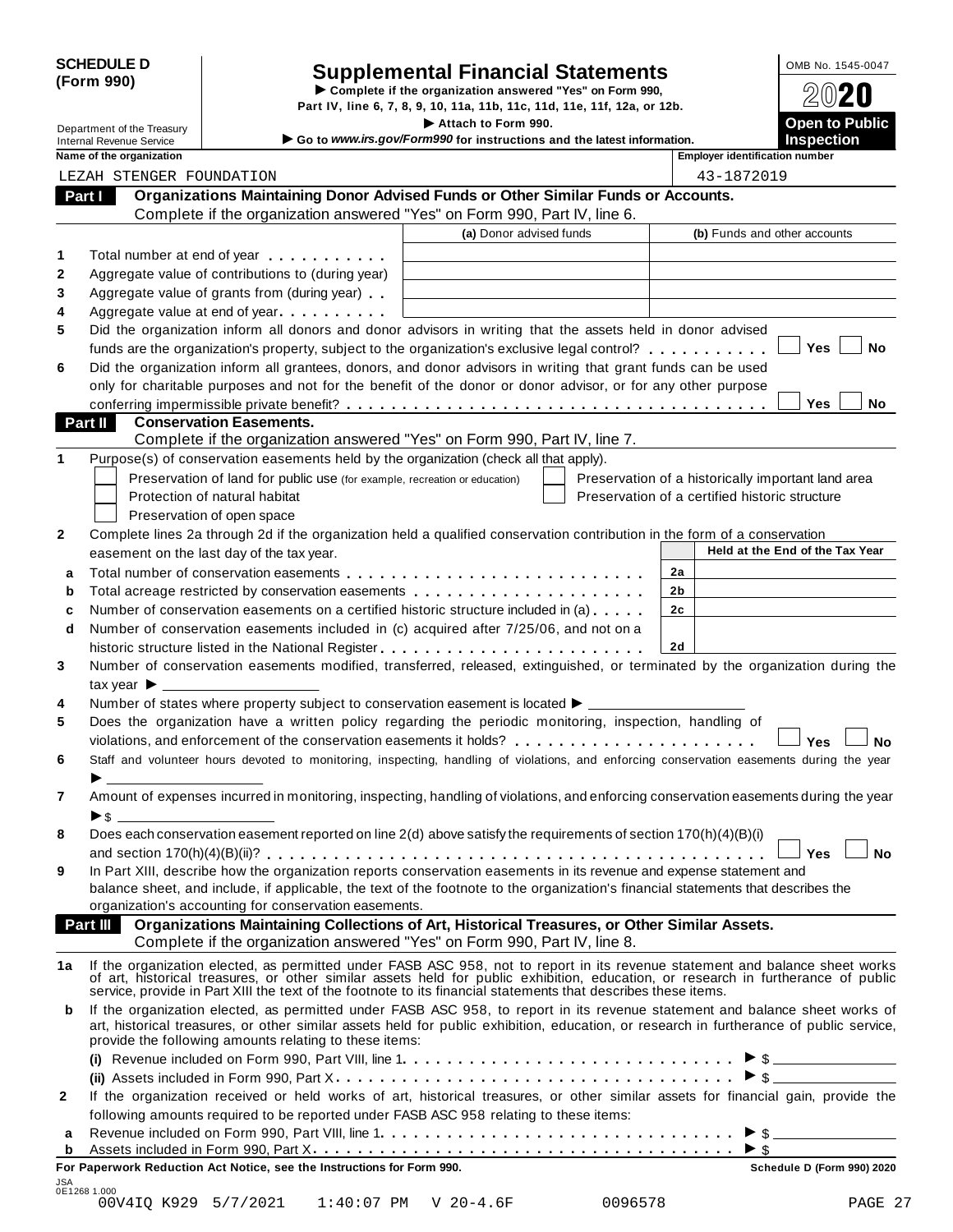LEZAH STENGER FOUNDATION

| 43-1872019 |  |
|------------|--|
|------------|--|

|                |                                                                                                                                                                                                                                            | TETAH PIEMGEK LOOMDAIIOM |                                         |                                    |                    |                                                                                                                      | $43 - 1872019$      |
|----------------|--------------------------------------------------------------------------------------------------------------------------------------------------------------------------------------------------------------------------------------------|--------------------------|-----------------------------------------|------------------------------------|--------------------|----------------------------------------------------------------------------------------------------------------------|---------------------|
|                | Schedule D (Form 990) 2020                                                                                                                                                                                                                 |                          |                                         |                                    |                    |                                                                                                                      | Page 2              |
| Part III       | Organizations Maintaining Collections of Art, Historical Treasures, or Other Similar Assets (continued)<br>Using the organization's acquisition, accession, and other records, check any of the following that make significant use of its |                          |                                         |                                    |                    |                                                                                                                      |                     |
| 3              | collection items (check all that apply):                                                                                                                                                                                                   |                          |                                         |                                    |                    |                                                                                                                      |                     |
|                | Public exhibition                                                                                                                                                                                                                          |                          | d                                       | Loan or exchange program           |                    |                                                                                                                      |                     |
| a              | Scholarly research                                                                                                                                                                                                                         |                          |                                         | Other                              |                    |                                                                                                                      |                     |
| b              |                                                                                                                                                                                                                                            |                          | e                                       |                                    |                    | <u> 1980 - Jan Stein Stein Stein Stein Stein Stein Stein Stein Stein Stein Stein Stein Stein Stein Stein Stein S</u> |                     |
| c              | Preservation for future generations                                                                                                                                                                                                        |                          |                                         |                                    |                    |                                                                                                                      |                     |
| 4              | Provide a description of the organization's collections and explain how they further the organization's exempt purpose in Part<br>XIII.                                                                                                    |                          |                                         |                                    |                    |                                                                                                                      |                     |
| 5              | During the year, did the organization solicit or receive donations of art, historical treasures, or other similar                                                                                                                          |                          |                                         |                                    |                    |                                                                                                                      |                     |
|                | assets to be sold to raise funds rather than to be maintained as part of the organization's collection?                                                                                                                                    |                          |                                         |                                    |                    |                                                                                                                      | Yes<br>No           |
|                | <b>Part IV</b><br><b>Escrow and Custodial Arrangements.</b>                                                                                                                                                                                |                          |                                         |                                    |                    |                                                                                                                      |                     |
|                | Complete if the organization answered "Yes" on Form 990, Part IV, line 9, or reported an amount on Form                                                                                                                                    |                          |                                         |                                    |                    |                                                                                                                      |                     |
|                | 990, Part X, line 21.                                                                                                                                                                                                                      |                          |                                         |                                    |                    |                                                                                                                      |                     |
|                | 1a Is the organization an agent, trustee, custodian or other intermediary for contributions or other assets not                                                                                                                            |                          |                                         |                                    |                    |                                                                                                                      |                     |
|                |                                                                                                                                                                                                                                            |                          |                                         |                                    |                    |                                                                                                                      | <b>No</b><br>Yes    |
|                | b If "Yes," explain the arrangement in Part XIII and complete the following table:                                                                                                                                                         |                          |                                         |                                    |                    |                                                                                                                      |                     |
|                |                                                                                                                                                                                                                                            |                          |                                         |                                    |                    | Amount                                                                                                               |                     |
| c              |                                                                                                                                                                                                                                            |                          |                                         |                                    |                    |                                                                                                                      |                     |
| d              |                                                                                                                                                                                                                                            |                          |                                         |                                    | ∣ 1d               |                                                                                                                      |                     |
|                |                                                                                                                                                                                                                                            |                          |                                         |                                    | 1е                 |                                                                                                                      |                     |
|                |                                                                                                                                                                                                                                            |                          |                                         |                                    | 1f                 |                                                                                                                      |                     |
| 2a             | Did the organization include an amount on Form 990, Part X, line 21, for escrow or custodial account liability?                                                                                                                            |                          |                                         |                                    |                    |                                                                                                                      | Yes<br><b>No</b>    |
|                | <b>b</b> If "Yes," explain the arrangement in Part XIII. Check here if the explanation has been provided on Part XIII                                                                                                                      |                          |                                         |                                    |                    |                                                                                                                      |                     |
| <b>Part V</b>  | <b>Endowment Funds.</b>                                                                                                                                                                                                                    |                          |                                         |                                    |                    |                                                                                                                      |                     |
|                | Complete if the organization answered "Yes" on Form 990, Part IV, line 10.                                                                                                                                                                 |                          |                                         |                                    |                    |                                                                                                                      |                     |
|                |                                                                                                                                                                                                                                            | (a) Current year         | (b) Prior year                          |                                    | (c) Two years back | (d) Three years back                                                                                                 | (e) Four years back |
|                |                                                                                                                                                                                                                                            |                          |                                         |                                    |                    |                                                                                                                      |                     |
| 1а             | Beginning of year balance<br>Contributions                                                                                                                                                                                                 |                          |                                         |                                    |                    |                                                                                                                      |                     |
| b              |                                                                                                                                                                                                                                            |                          |                                         |                                    |                    |                                                                                                                      |                     |
| с              | Net investment earnings, gains,<br>and losses.                                                                                                                                                                                             |                          |                                         |                                    |                    |                                                                                                                      |                     |
|                | d Grants or scholarships                                                                                                                                                                                                                   |                          |                                         |                                    |                    |                                                                                                                      |                     |
|                |                                                                                                                                                                                                                                            |                          |                                         |                                    |                    |                                                                                                                      |                     |
|                | e Other expenditures for facilities                                                                                                                                                                                                        |                          |                                         |                                    |                    |                                                                                                                      |                     |
|                | and programs<br>Administrative expenses <b>Administrative</b>                                                                                                                                                                              |                          |                                         |                                    |                    |                                                                                                                      |                     |
|                | End of year balance Learners L                                                                                                                                                                                                             |                          |                                         |                                    |                    |                                                                                                                      |                     |
| g              | Provide the estimated percentage of the current year end balance (line 1g, column (a)) held as:                                                                                                                                            |                          |                                         |                                    |                    |                                                                                                                      |                     |
|                | a Board designated or quasi-endowment $\blacktriangleright$                                                                                                                                                                                |                          | $\%$                                    |                                    |                    |                                                                                                                      |                     |
|                | Permanent endowment >                                                                                                                                                                                                                      | ℅                        |                                         |                                    |                    |                                                                                                                      |                     |
| c              | Term endowment ▶                                                                                                                                                                                                                           |                          |                                         |                                    |                    |                                                                                                                      |                     |
|                | The percentages on lines 2a, 2b, and 2c should equal 100%.                                                                                                                                                                                 |                          |                                         |                                    |                    |                                                                                                                      |                     |
|                | 3a Are there endowment funds not in the possession of the organization that are held and administered for the                                                                                                                              |                          |                                         |                                    |                    |                                                                                                                      |                     |
|                | organization by:                                                                                                                                                                                                                           |                          |                                         |                                    |                    |                                                                                                                      | Yes<br>No.          |
|                |                                                                                                                                                                                                                                            |                          |                                         |                                    |                    |                                                                                                                      | 3a(i)               |
|                |                                                                                                                                                                                                                                            |                          |                                         |                                    |                    |                                                                                                                      | 3a(ii)              |
|                | <b>b</b> If "Yes" on line 3a(ii), are the related organizations listed as required on Schedule R?                                                                                                                                          |                          |                                         |                                    |                    |                                                                                                                      | 3b                  |
| 4              | Describe in Part XIII the intended uses of the organization's endowment funds.                                                                                                                                                             |                          |                                         |                                    |                    |                                                                                                                      |                     |
| <b>Part VI</b> | Land, Buildings, and Equipment.                                                                                                                                                                                                            |                          |                                         |                                    |                    |                                                                                                                      |                     |
|                | Complete if the organization answered "Yes" on Form 990, Part IV, line 11a. See Form 990, Part X, line 10.<br>Description of property                                                                                                      |                          |                                         |                                    |                    |                                                                                                                      |                     |
|                |                                                                                                                                                                                                                                            |                          | (a) Cost or other basis<br>(investment) | (b) Cost or other basis<br>(other) |                    | (c) Accumulated<br>depreciation                                                                                      | (d) Book value      |
|                |                                                                                                                                                                                                                                            |                          | 8,915,808.                              |                                    |                    |                                                                                                                      | 8,915,808.          |
| b              | Buildings                                                                                                                                                                                                                                  |                          |                                         |                                    |                    |                                                                                                                      |                     |
|                | Leasehold improvements entitled and the set of the set of the set of the set of the set of the set o                                                                                                                                       |                          |                                         |                                    |                    |                                                                                                                      |                     |
| d              | Equipment                                                                                                                                                                                                                                  |                          |                                         |                                    |                    |                                                                                                                      |                     |
|                |                                                                                                                                                                                                                                            |                          |                                         |                                    |                    |                                                                                                                      |                     |
|                |                                                                                                                                                                                                                                            |                          |                                         |                                    |                    |                                                                                                                      |                     |
|                | Total. Add lines 1a through 1e. (Column (d) must equal Form 990, Part X, column (B), line 10c.)                                                                                                                                            |                          |                                         |                                    |                    |                                                                                                                      | 8,915,808.          |

JSA 0E1269 1.000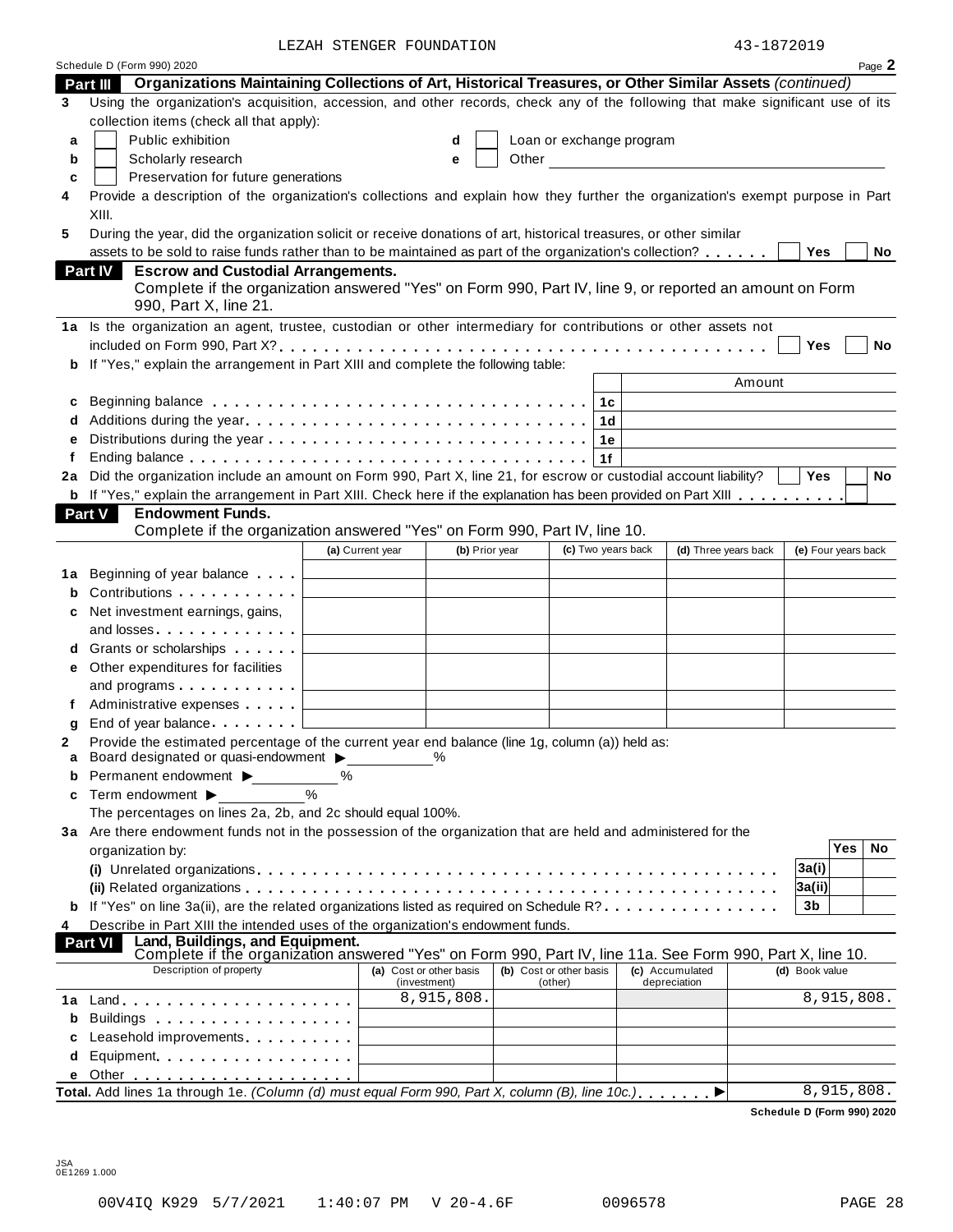|                                                                | <b>Investments - Other Securities.</b>                                                                                                                                                                                                                                                    |                              |                                                                                                                                                      |
|----------------------------------------------------------------|-------------------------------------------------------------------------------------------------------------------------------------------------------------------------------------------------------------------------------------------------------------------------------------------|------------------------------|------------------------------------------------------------------------------------------------------------------------------------------------------|
|                                                                | (a) Description of security or category                                                                                                                                                                                                                                                   | (b) Book value               | Complete if the organization answered "Yes" on Form 990, Part IV, line 11b. See Form 990, Part X, line 12.<br>(c) Method of valuation:               |
|                                                                | (including name of security)                                                                                                                                                                                                                                                              |                              | Cost or end-of-year market value                                                                                                                     |
|                                                                | (1) Financial derivatives                                                                                                                                                                                                                                                                 |                              |                                                                                                                                                      |
|                                                                | (2) Closely held equity interests <b>contained</b> and <b>contained</b> and <b>contained</b> and <b>contained</b> and <b>contained</b> and <b>contained</b> and <b>contained</b> and <b>contained</b> and <b>contained</b> and <b>contained</b> and <b>contained</b> and <b>contained</b> |                              |                                                                                                                                                      |
|                                                                |                                                                                                                                                                                                                                                                                           |                              |                                                                                                                                                      |
| (A)                                                            |                                                                                                                                                                                                                                                                                           |                              |                                                                                                                                                      |
| (B)<br>(C)                                                     |                                                                                                                                                                                                                                                                                           |                              |                                                                                                                                                      |
| (D)                                                            |                                                                                                                                                                                                                                                                                           |                              |                                                                                                                                                      |
| (E)                                                            |                                                                                                                                                                                                                                                                                           |                              |                                                                                                                                                      |
| (F)                                                            |                                                                                                                                                                                                                                                                                           |                              |                                                                                                                                                      |
| (G)                                                            |                                                                                                                                                                                                                                                                                           |                              |                                                                                                                                                      |
| (H)                                                            |                                                                                                                                                                                                                                                                                           |                              |                                                                                                                                                      |
|                                                                | Total. (Column (b) must equal Form 990, Part X, col. (B) line 12.) $\blacktriangleright$                                                                                                                                                                                                  |                              |                                                                                                                                                      |
| Part VIII                                                      | <b>Investments - Program Related.</b>                                                                                                                                                                                                                                                     |                              | Complete if the organization answered "Yes" on Form 990, Part IV, line 11c. See Form 990, Part X, line 13.                                           |
|                                                                | (a) Description of investment                                                                                                                                                                                                                                                             | (b) Book value               | (c) Method of valuation:                                                                                                                             |
|                                                                |                                                                                                                                                                                                                                                                                           |                              | Cost or end-of-year market value                                                                                                                     |
| (1)                                                            |                                                                                                                                                                                                                                                                                           |                              |                                                                                                                                                      |
| (2)                                                            |                                                                                                                                                                                                                                                                                           |                              |                                                                                                                                                      |
| (3)                                                            |                                                                                                                                                                                                                                                                                           |                              |                                                                                                                                                      |
| (4)                                                            |                                                                                                                                                                                                                                                                                           |                              |                                                                                                                                                      |
| (5)                                                            |                                                                                                                                                                                                                                                                                           |                              |                                                                                                                                                      |
| (6)                                                            |                                                                                                                                                                                                                                                                                           |                              |                                                                                                                                                      |
| (7)                                                            |                                                                                                                                                                                                                                                                                           |                              |                                                                                                                                                      |
| (8)                                                            |                                                                                                                                                                                                                                                                                           |                              |                                                                                                                                                      |
| (9)                                                            |                                                                                                                                                                                                                                                                                           |                              |                                                                                                                                                      |
|                                                                |                                                                                                                                                                                                                                                                                           |                              |                                                                                                                                                      |
|                                                                | Total. (Column (b) must equal Form 990, Part X, col. (B) line $13.$ )                                                                                                                                                                                                                     |                              |                                                                                                                                                      |
| Part IX                                                        | <b>Other Assets.</b>                                                                                                                                                                                                                                                                      |                              |                                                                                                                                                      |
|                                                                |                                                                                                                                                                                                                                                                                           |                              | Complete if the organization answered "Yes" on Form 990, Part IV, line 11d. See Form 990, Part X, line 15.                                           |
|                                                                |                                                                                                                                                                                                                                                                                           | (a) Description              | (b) Book value                                                                                                                                       |
| (1)                                                            |                                                                                                                                                                                                                                                                                           |                              |                                                                                                                                                      |
|                                                                |                                                                                                                                                                                                                                                                                           |                              |                                                                                                                                                      |
|                                                                |                                                                                                                                                                                                                                                                                           |                              |                                                                                                                                                      |
|                                                                |                                                                                                                                                                                                                                                                                           |                              |                                                                                                                                                      |
|                                                                |                                                                                                                                                                                                                                                                                           |                              |                                                                                                                                                      |
|                                                                |                                                                                                                                                                                                                                                                                           |                              |                                                                                                                                                      |
|                                                                |                                                                                                                                                                                                                                                                                           |                              |                                                                                                                                                      |
|                                                                |                                                                                                                                                                                                                                                                                           |                              |                                                                                                                                                      |
|                                                                |                                                                                                                                                                                                                                                                                           |                              |                                                                                                                                                      |
|                                                                |                                                                                                                                                                                                                                                                                           |                              |                                                                                                                                                      |
| (2)<br>(3)<br>(4)<br>(5)<br>(6)<br>(7)<br>(8)<br>(9)<br>Part X | <b>Other Liabilities.</b>                                                                                                                                                                                                                                                                 |                              |                                                                                                                                                      |
|                                                                |                                                                                                                                                                                                                                                                                           |                              | Complete if the organization answered "Yes" on Form 990, Part IV, line 11e or 11f. See Form 990, Part X,                                             |
|                                                                | line 25.                                                                                                                                                                                                                                                                                  |                              |                                                                                                                                                      |
| 1.                                                             |                                                                                                                                                                                                                                                                                           | (a) Description of liability | (b) Book value                                                                                                                                       |
|                                                                | Federal income taxes                                                                                                                                                                                                                                                                      |                              |                                                                                                                                                      |
|                                                                |                                                                                                                                                                                                                                                                                           |                              |                                                                                                                                                      |
|                                                                |                                                                                                                                                                                                                                                                                           |                              |                                                                                                                                                      |
|                                                                |                                                                                                                                                                                                                                                                                           |                              |                                                                                                                                                      |
|                                                                |                                                                                                                                                                                                                                                                                           |                              |                                                                                                                                                      |
|                                                                |                                                                                                                                                                                                                                                                                           |                              |                                                                                                                                                      |
|                                                                |                                                                                                                                                                                                                                                                                           |                              |                                                                                                                                                      |
| (1)<br>(2)<br>(3)<br>(4)<br>(5)<br>(6)<br>(7)<br>(8)           |                                                                                                                                                                                                                                                                                           |                              |                                                                                                                                                      |
| (9)                                                            |                                                                                                                                                                                                                                                                                           |                              |                                                                                                                                                      |
|                                                                |                                                                                                                                                                                                                                                                                           |                              | 2. Liability for uncertain tax positions. In Part XIII, provide the text of the footnote to the organization's financial statements that reports the |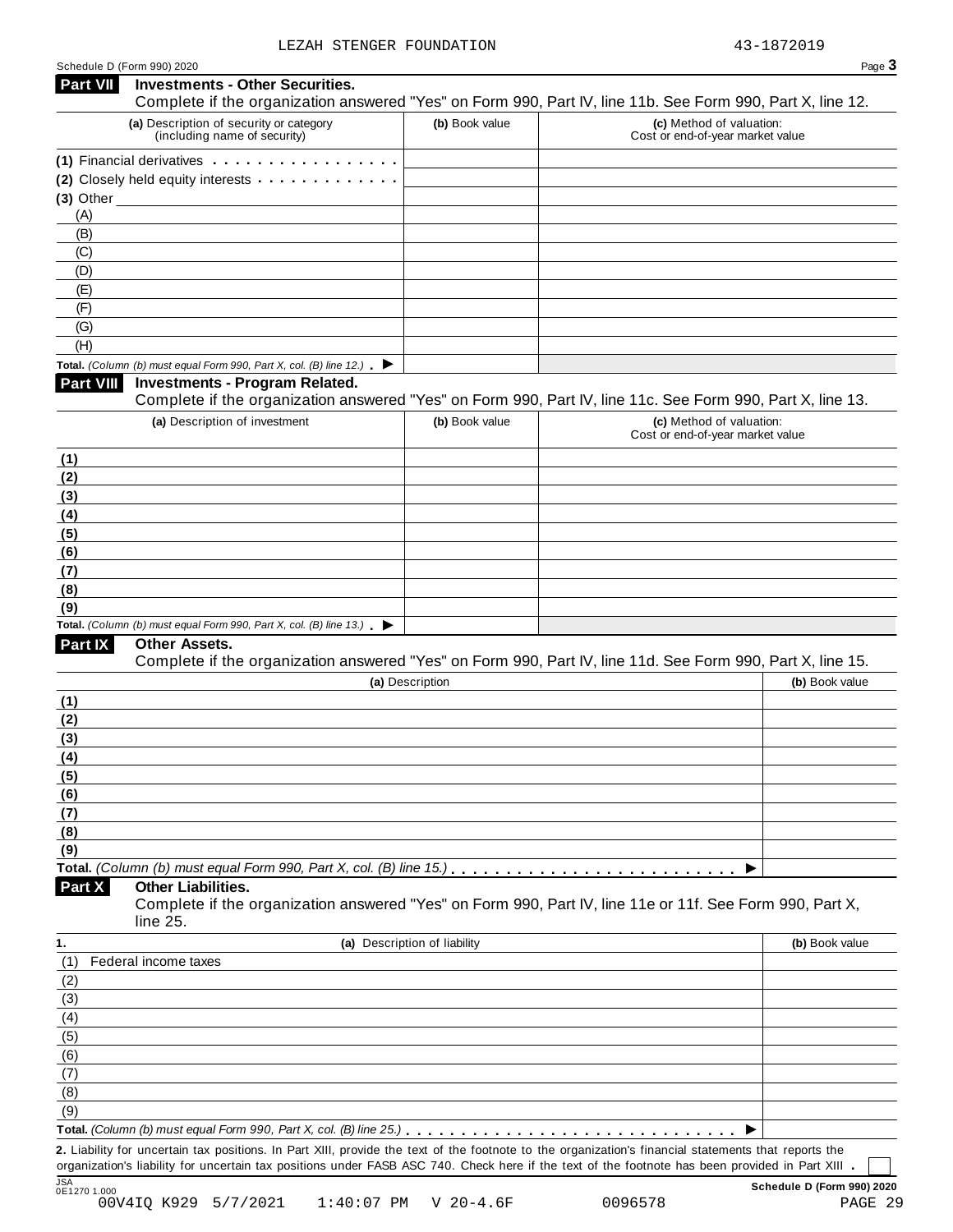|  | LEZAH STENGER FOUNDATION |
|--|--------------------------|
|  |                          |

|          | LEZAH STENGER FOUNDATION                                                              | 43-1872019   |        |
|----------|---------------------------------------------------------------------------------------|--------------|--------|
|          | Schedule D (Form 990) 2020                                                            |              | Page 4 |
| Part XI  | Reconciliation of Revenue per Audited Financial Statements With Revenue per Return.   |              |        |
|          | Complete if the organization answered "Yes" on Form 990, Part IV, line 12a.           |              |        |
| 1        | Total revenue, gains, and other support per audited financial statements              | 1            |        |
| 2        | Amounts included on line 1 but not on Form 990, Part VIII, line 12:                   |              |        |
| a        | 2a<br>Net unrealized gains (losses) on investments                                    |              |        |
| b        | 2 <sub>b</sub>                                                                        |              |        |
| с        | 2c                                                                                    |              |        |
| d        |                                                                                       |              |        |
| e        |                                                                                       | 2e           |        |
| 3        |                                                                                       | 3            |        |
| 4        | Amounts included on Form 990, Part VIII, line 12, but not on line 1:                  |              |        |
| a        | Investment expenses not included on Form 990, Part VIII, line 7b $\boxed{4a}$         |              |        |
| b        | 4b                                                                                    |              |        |
|          |                                                                                       | 4с           |        |
| 5        | Total revenue. Add lines 3 and 4c. (This must equal Form 990, Part I, line 12.)       | 5            |        |
| Part XII | Reconciliation of Expenses per Audited Financial Statements With Expenses per Return. |              |        |
|          | Complete if the organization answered "Yes" on Form 990, Part IV, line 12a.           |              |        |
| 1        |                                                                                       | $\mathbf{1}$ |        |
| 2        | Amounts included on line 1 but not on Form 990, Part IX, line 25:                     |              |        |
| a        | 2a                                                                                    |              |        |
| b        | 2 <sub>b</sub>                                                                        |              |        |
| c        | 2c                                                                                    |              |        |
| d        |                                                                                       |              |        |
| е        |                                                                                       | 2e           |        |
| 3        |                                                                                       | 3            |        |
| 4        | Amounts included on Form 990, Part IX, line 25, but not on line 1:                    |              |        |
| a        | 4a<br>Investment expenses not included on Form 990, Part VIII, line 7b                |              |        |
| b        | 4 <sub>b</sub>                                                                        |              |        |
|          |                                                                                       | 4c           |        |
| 5.       | Total expenses. Add lines 3 and 4c. (This must equal Form 990, Part I, line 18.)      | 5            |        |
|          | Part XIII Supplemental Information.                                                   |              |        |

Provide the descriptions required for Part II, lines 3, 5, and 9; Part III, lines 1a and 4; Part IV, lines 1b and 2b; Part V, line 4; Part X, line 2; Part XI, lines 2d and 4b; and Part XII, lines 2d and 4b. Also complete this part to provide any additional information.

**Schedule D (Form 990) 2020**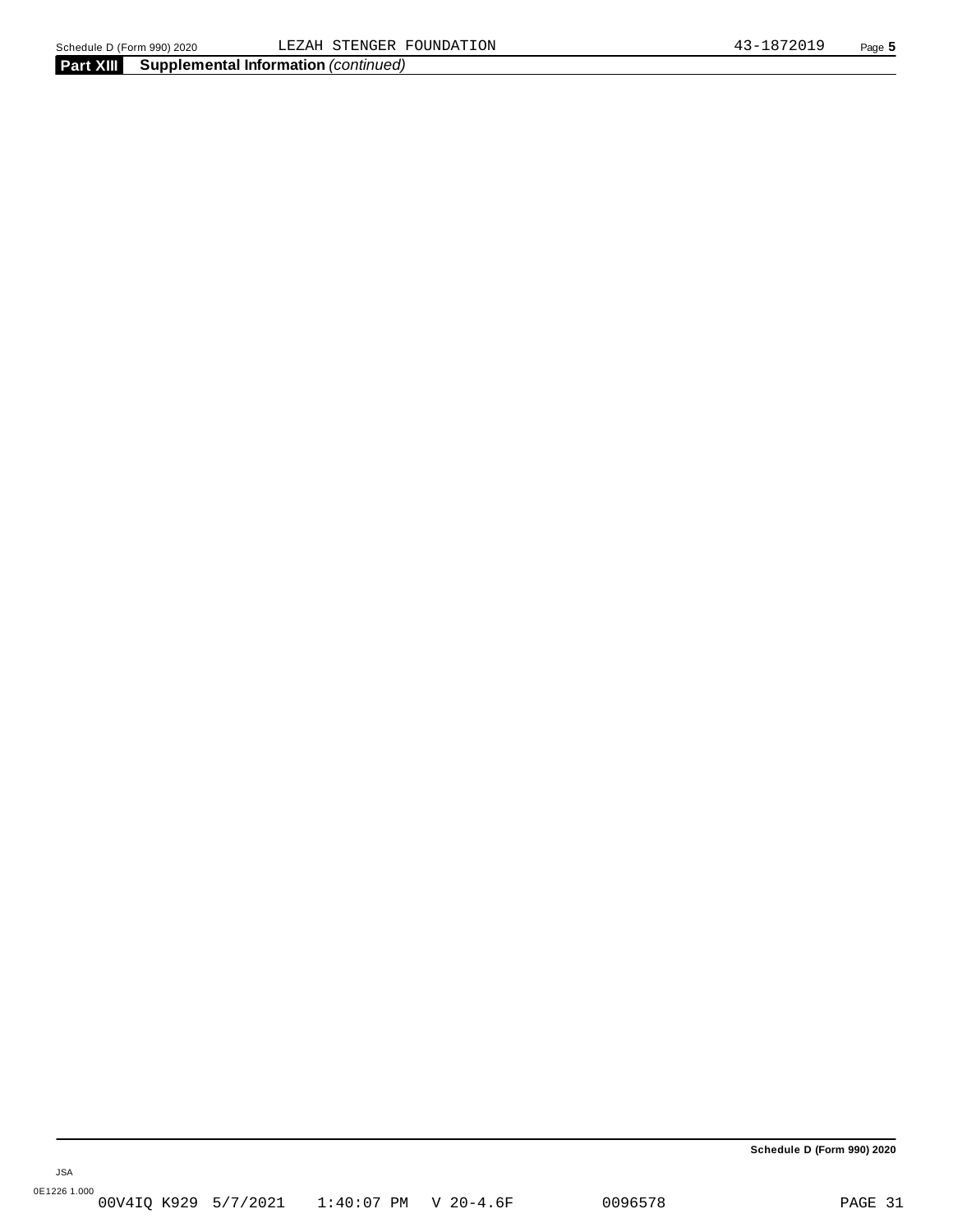|              | <b>SCHEDULE J</b>                                             | <b>Compensation Information</b>                                                                                                                                                                                     | OMB No. 1545-0047                   |     |                         |
|--------------|---------------------------------------------------------------|---------------------------------------------------------------------------------------------------------------------------------------------------------------------------------------------------------------------|-------------------------------------|-----|-------------------------|
|              | (Form 990)                                                    | For certain Officers, Directors, Trustees, Key Employees, and Highest<br><b>Compensated Employees</b>                                                                                                               |                                     |     |                         |
|              |                                                               | Complete if the organization answered "Yes" on Form 990, Part IV, line 23.                                                                                                                                          |                                     |     |                         |
|              | Department of the Treasury<br><b>Internal Revenue Service</b> | Attach to Form 990.<br>Go to www.irs.gov/Form990 for instructions and the latest information.                                                                                                                       | <b>Open to Public</b><br>Inspection |     |                         |
|              | Name of the organization                                      | <b>Employer identification number</b>                                                                                                                                                                               |                                     |     |                         |
|              |                                                               | 43-1872019<br>LEZAH STENGER FOUNDATION                                                                                                                                                                              |                                     |     |                         |
| Part I       |                                                               | <b>Questions Regarding Compensation</b>                                                                                                                                                                             |                                     |     |                         |
|              |                                                               |                                                                                                                                                                                                                     |                                     | Yes | No                      |
|              |                                                               | 1a Check the appropriate box(es) if the organization provided any of the following to or for a person listed on Form                                                                                                |                                     |     |                         |
|              |                                                               | 990, Part VII, Section A, line 1a. Complete Part III to provide any relevant information regarding these items.                                                                                                     |                                     |     |                         |
|              |                                                               | First-class or charter travel<br>Housing allowance or residence for personal use                                                                                                                                    |                                     |     |                         |
|              |                                                               | Travel for companions<br>Payments for business use of personal residence                                                                                                                                            |                                     |     |                         |
|              |                                                               | Health or social club dues or initiation fees<br>Tax indemnification and gross-up payments                                                                                                                          |                                     |     |                         |
|              |                                                               | Discretionary spending account<br>Personal services (such as maid, chauffeur, chef)                                                                                                                                 |                                     |     |                         |
| b            |                                                               | If any of the boxes on line 1a are checked, did the organization follow a written policy regarding payment<br>or reimbursement or provision of all of the expenses described above? If "No," complete Part III to   |                                     |     |                         |
|              |                                                               |                                                                                                                                                                                                                     | 1b                                  |     |                         |
| $\mathbf{2}$ |                                                               | Did the organization require substantiation prior to reimbursing or allowing expenses incurred by all                                                                                                               |                                     |     |                         |
|              |                                                               | directors, trustees, and officers, including the CEO/Executive Director, regarding the items checked on line                                                                                                        |                                     |     |                         |
|              |                                                               |                                                                                                                                                                                                                     | $\mathbf{2}$                        |     |                         |
| 3            |                                                               | Indicate which, if any, of the following the organization used to establish the compensation of the                                                                                                                 |                                     |     |                         |
|              |                                                               | organization's CEO/Executive Director. Check all that apply. Do not check any boxes for methods used by a<br>related organization to establish compensation of the CEO/Executive Director, but explain in Part III. |                                     |     |                         |
|              |                                                               |                                                                                                                                                                                                                     |                                     |     |                         |
|              |                                                               | Written employment contract<br>Compensation committee                                                                                                                                                               |                                     |     |                         |
|              |                                                               | Independent compensation consultant<br>Compensation survey or study<br>Form 990 of other organizations<br>Approval by the board or compensation committee                                                           |                                     |     |                         |
|              |                                                               |                                                                                                                                                                                                                     |                                     |     |                         |
| 4            |                                                               | During the year, did any person listed on Form 990, Part VII, Section A, line 1a, with respect to the filing<br>organization or a related organization:                                                             |                                     |     |                         |
| a            |                                                               |                                                                                                                                                                                                                     | 4a                                  |     | Χ                       |
| b            |                                                               | Participate in or receive payment from a supplemental nonqualified retirement plan?                                                                                                                                 | 4b                                  |     | $\overline{\mathbf{x}}$ |
| c            |                                                               | Participate in or receive payment from an equity-based compensation arrangement?                                                                                                                                    | 4c                                  |     | $\mathbf X$             |
|              |                                                               | If "Yes" to any of lines 4a-c, list the persons and provide the applicable amounts for each item in Part III.                                                                                                       |                                     |     |                         |
|              |                                                               | Only section 501(c)(3), 501(c)(4), and 501(c)(29) organizations must complete lines 5-9.                                                                                                                            |                                     |     |                         |
| 5            |                                                               | For persons listed on Form 990, Part VII, Section A, line 1a, did the organization pay or accrue any                                                                                                                |                                     |     |                         |
|              |                                                               | compensation contingent on the revenues of:                                                                                                                                                                         |                                     |     |                         |
|              |                                                               |                                                                                                                                                                                                                     | 5a                                  |     | Χ                       |
| b            |                                                               |                                                                                                                                                                                                                     | 5b                                  |     | X                       |
|              |                                                               | If "Yes" on line 5a or 5b, describe in Part III.                                                                                                                                                                    |                                     |     |                         |
| 6            |                                                               | For persons listed on Form 990, Part VII, Section A, line 1a, did the organization pay or accrue any<br>compensation contingent on the net earnings of:                                                             |                                     |     |                         |
| а            |                                                               |                                                                                                                                                                                                                     | 6a                                  |     | Χ                       |
| b            |                                                               |                                                                                                                                                                                                                     | 6b                                  |     | $\mathbf X$             |
|              |                                                               | If "Yes" on line 6a or 6b, describe in Part III.                                                                                                                                                                    |                                     |     |                         |
| 7            |                                                               | For persons listed on Form 990, Part VII, Section A, line 1a, did the organization provide any nonfixed                                                                                                             |                                     |     |                         |
|              |                                                               | payments not described on lines 5 and 6? If "Yes," describe in Part III.                                                                                                                                            | $\overline{7}$                      |     | Χ                       |
| 8            |                                                               | Were any amounts reported on Form 990, Part VII, paid or accrued pursuant to a contract that was subject                                                                                                            |                                     |     |                         |
|              |                                                               | to the initial contract exception described in Regulations section 53.4958-4(a)(3)? If "Yes," describe                                                                                                              |                                     |     |                         |
|              |                                                               |                                                                                                                                                                                                                     | 8                                   |     | Χ                       |
| 9            |                                                               | If "Yes" on line 8, did the organization also follow the rebuttable presumption procedure described in                                                                                                              |                                     |     |                         |
|              |                                                               |                                                                                                                                                                                                                     | 9                                   |     |                         |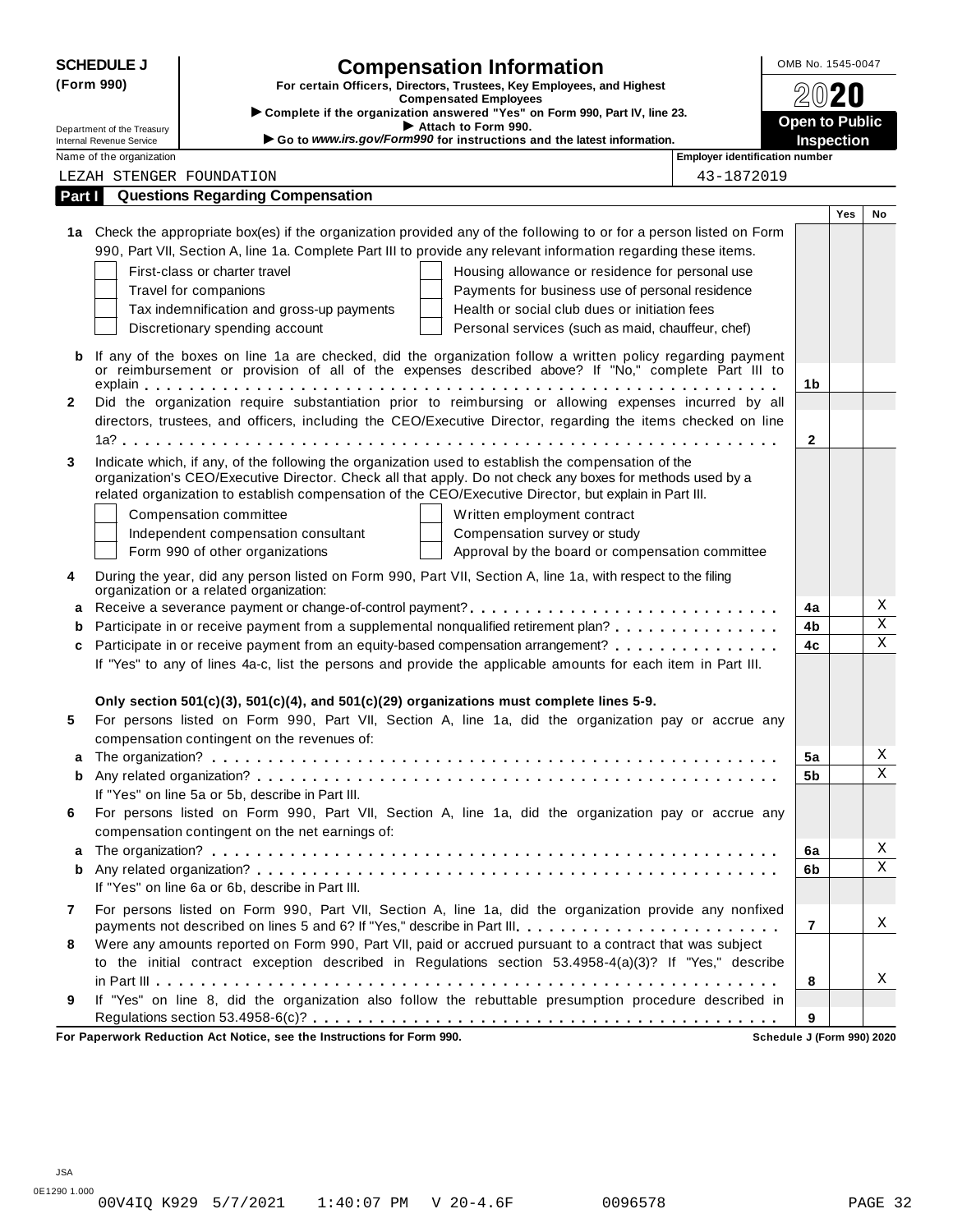#### **Part II** Officers, Directors, Trustees, Key Employees, and Highest Compensated Employees. Use duplicate copies if additional space is needed.

For each individual whose compensation must be reported on Schedule J, report compensation from the organization on row (i) and from related organizations, described in the instructions, on row (ii). Do not list any individuals that aren't listed on Form 990, Part VII.

Note: The sum of columns (B)(i)-(iii) for each listed individual must equal the total amount of Form 990, Part VII, Section A, line 1a, applicable column (D) and (E) amounts for that individual.

| (A) Name and Title |                              |                          | (B) Breakdown of W-2 and/or 1099-MISC compensation                                  |                  | (C) Retirement and             | (D) Nontaxable   | (E) Total of columns | (F) Compensation                                           |
|--------------------|------------------------------|--------------------------|-------------------------------------------------------------------------------------|------------------|--------------------------------|------------------|----------------------|------------------------------------------------------------|
|                    |                              | (i) Base<br>compensation | (ii) Bonus & incentive<br>(iii) Other<br>reportable<br>compensation<br>compensation |                  | other deferred<br>compensation | benefits         | $(B)(i)-(D)$         | in column (B) reported<br>as deferred on prior<br>Form 990 |
| BRIAN FOGLE        | (i)                          | $\mathsf{O}\xspace$      | $\boldsymbol{0}$ .                                                                  | $\overline{0}$ . | $\overline{0}$ .               | $\overline{0}$ . | $\overline{0}$ .     | $\overline{0}$ .                                           |
| 1DIRECTOR          | (ii)                         | 175,736                  | $\overline{0}$ .                                                                    | $\overline{0}$ . | 8,759.                         | 23,500.          | 207,995.             | $\overline{0}$ .                                           |
|                    | (i)                          |                          |                                                                                     |                  |                                |                  |                      |                                                            |
| $\mathbf{2}$       | (ii)                         |                          |                                                                                     |                  |                                |                  |                      |                                                            |
|                    | (i)                          |                          |                                                                                     |                  |                                |                  |                      |                                                            |
| $\mathbf{3}$       | (i)                          |                          |                                                                                     |                  |                                |                  |                      |                                                            |
|                    | (i)                          |                          |                                                                                     |                  |                                |                  |                      |                                                            |
| 4                  | (ii)                         |                          |                                                                                     |                  |                                |                  |                      |                                                            |
|                    | (i)                          |                          |                                                                                     |                  |                                |                  |                      |                                                            |
| 5                  | (ii)                         |                          |                                                                                     |                  |                                |                  |                      |                                                            |
|                    | (i)                          |                          |                                                                                     |                  |                                |                  |                      |                                                            |
| 6                  | (ii)                         |                          |                                                                                     |                  |                                |                  |                      |                                                            |
|                    | (i)                          |                          |                                                                                     |                  |                                |                  |                      |                                                            |
| $\overline{7}$     | (ii)                         |                          |                                                                                     |                  |                                |                  |                      |                                                            |
|                    | (i)                          |                          |                                                                                     |                  |                                |                  |                      |                                                            |
| 8                  | (ii)                         |                          |                                                                                     |                  |                                |                  |                      |                                                            |
|                    | $\qquad \qquad \textbf{(i)}$ |                          |                                                                                     |                  |                                |                  |                      |                                                            |
| 9                  | (ii)                         |                          |                                                                                     |                  |                                |                  |                      |                                                            |
|                    | (i)                          |                          |                                                                                     |                  |                                |                  |                      |                                                            |
| $10$               | (i)                          |                          |                                                                                     |                  |                                |                  |                      |                                                            |
|                    | (i)                          |                          |                                                                                     |                  |                                |                  |                      |                                                            |
| 11                 | (ii)                         |                          |                                                                                     |                  |                                |                  |                      |                                                            |
|                    | (i)                          |                          |                                                                                     |                  |                                |                  |                      |                                                            |
| $12$               | (ii)                         |                          |                                                                                     |                  |                                |                  |                      |                                                            |
|                    | (i)                          |                          |                                                                                     |                  |                                |                  |                      |                                                            |
| 13                 | (ii)                         |                          |                                                                                     |                  |                                |                  |                      |                                                            |
|                    | (i)                          |                          |                                                                                     |                  |                                |                  |                      |                                                            |
| 14                 | (ii)                         |                          |                                                                                     |                  |                                |                  |                      |                                                            |
|                    | (i)                          |                          |                                                                                     |                  |                                |                  |                      |                                                            |
| 15                 | (ii)                         |                          |                                                                                     |                  |                                |                  |                      |                                                            |
|                    | (i)                          |                          |                                                                                     |                  |                                |                  |                      |                                                            |
| 16                 | (ii)                         |                          |                                                                                     |                  |                                |                  |                      |                                                            |

**Schedule J (Form 990) 2020**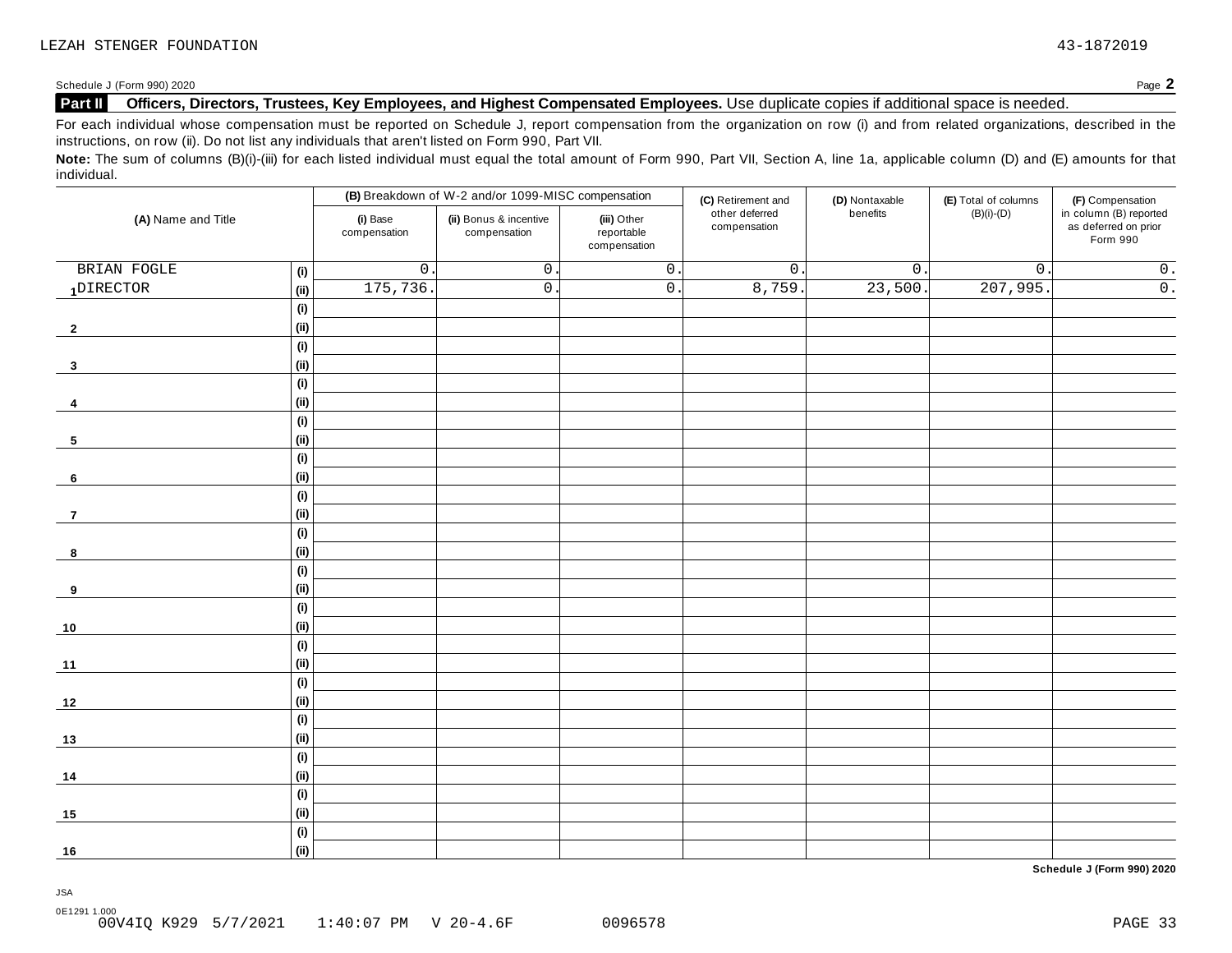### **Part III Supplemental Information**

Provide the information, explanation, or descriptions required for Part I, lines 1a, 1b, 3, 4a, 4b, 4c, 5a, 5b, 6a, 6b, 7, and 8, and for Part II. Also complete this part for any additional information.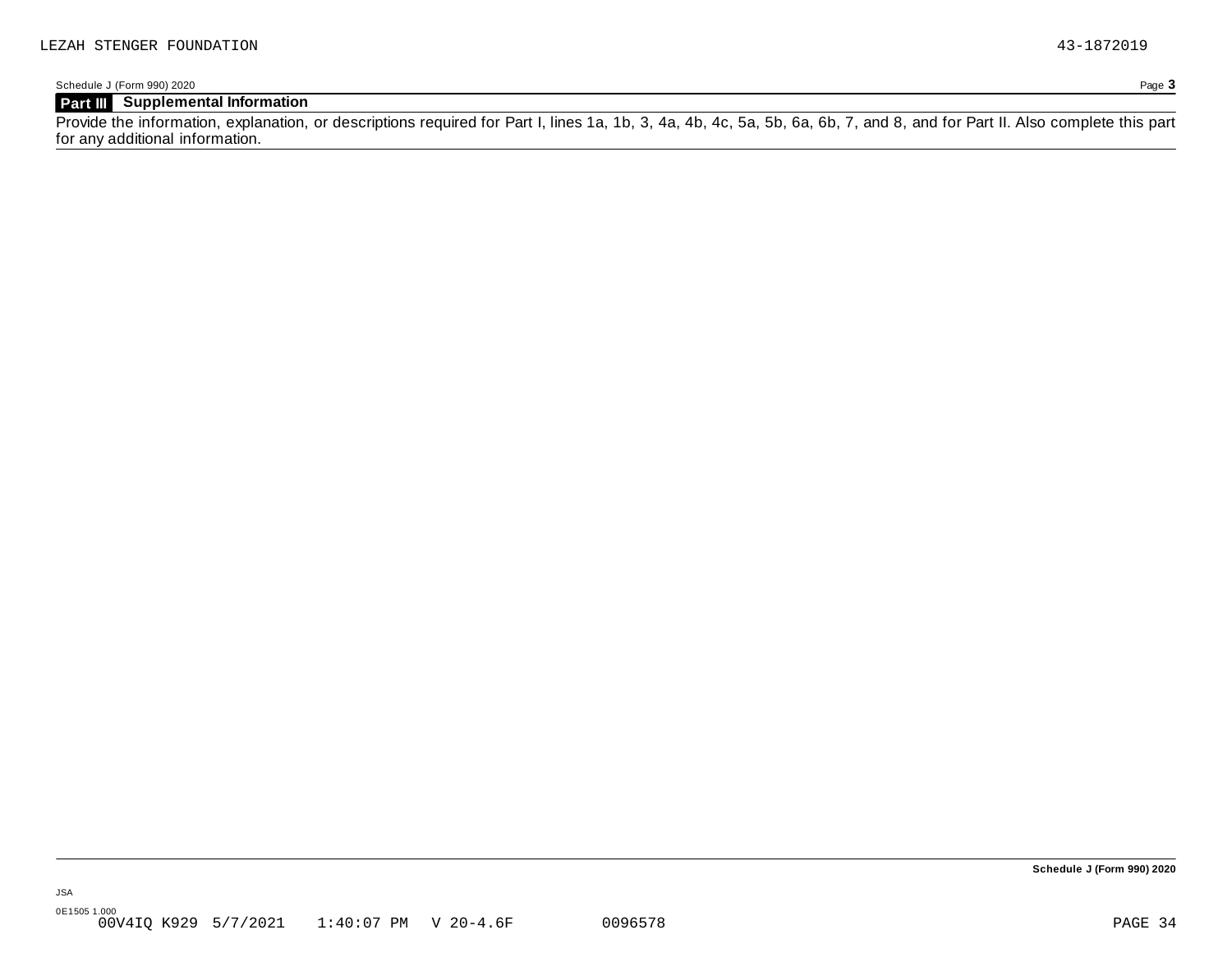### **SCHEDULE O** Supplemental Information to Form 990 or 990-EZ MB No. 1545-0047

**(Form 990 or 990-EZ) Complete to provide information for responses to specific questions on** plete to provide information for responses to specific questions on  $\sim$  20 $\sim$ 20 $\sim$ **ISONET ATTACH THE CONSERVANCE CONSERVANCE CONSERVANCE CONSERVANCE CONSERVANCE CONSERVANCE CONSERVANCE CONSERVANCE CONSERVANCE CONSERVANCE CONSERVANCE CONSERVANCE CONSERVANCE CONSERVANCE CONSERVANCE CONSERVANCE CONSERVANC Department of the Treasury III Department of the Treasury III Department of the Treasury III Department of the Treasury III Department of Pullishers in the Treasury III Department of Pu<br>Internal Revenue Service III Depar** 



Name of the organization **Employer identification number Employer identification number** LEZAH STENGER FOUNDATION 43-1872019

FORM 990, PART I, LINE 1

ORGANIZATION'S MISSION:

THE CORPORATION IS ORGANIZED SOLELY TO SERVE AS A SUPPORTING ORGANIZATION UNDER CODE SEC. 509(A)(3) TO THE COMMUNITY FOUNDATION OF THE OZARKS, A NOT-FOR-PROFIT COMMUNITY TRUST. THROUGH SUPPORT OF THE COMMUNITY FOUNDATION OF THE OZARKS, THIS CORPORATION SEEKS TO PROMOTE EDUCATION, AMATEUR ATHLETICS, AND VARIOUS OTHER CHARITABLE CAUSES DESIGNED TO MEET THE NEEDS OF THE COMMUNITY.

FORM 990, PART VI, SECTION A, LINE 2 OFFICER, DIRECTOR, TRUSTEE, OR KEY EMPLOYEE RELATIONSHIPS: LEZAH STENGER AND STEPHANIE MONTGOMERY, BOTH OFFICERS OF THE ORGANIZATION, HAVE A FAMILY RELATIONSHIP.

FORM 990, PART VI, SECTION A, LINES 6 & 7A MEMBERS OF THE BOARD: THE COMMUNITY FOUNDATION OF THE OZARKS, THE SUPPORTED ORGANIZATION, APPROVES A MAJORITY (THREE OUT OF FIVE) OF THE BOARD MEMBERS.

FORM 990, PART VI, SECTION A, LINE 8B COMMITTEES: THERE ARE NO COMMITTEES WITH THE AUTHORITY TO ACT ON BEHALF OF THE GOVERNING BODY.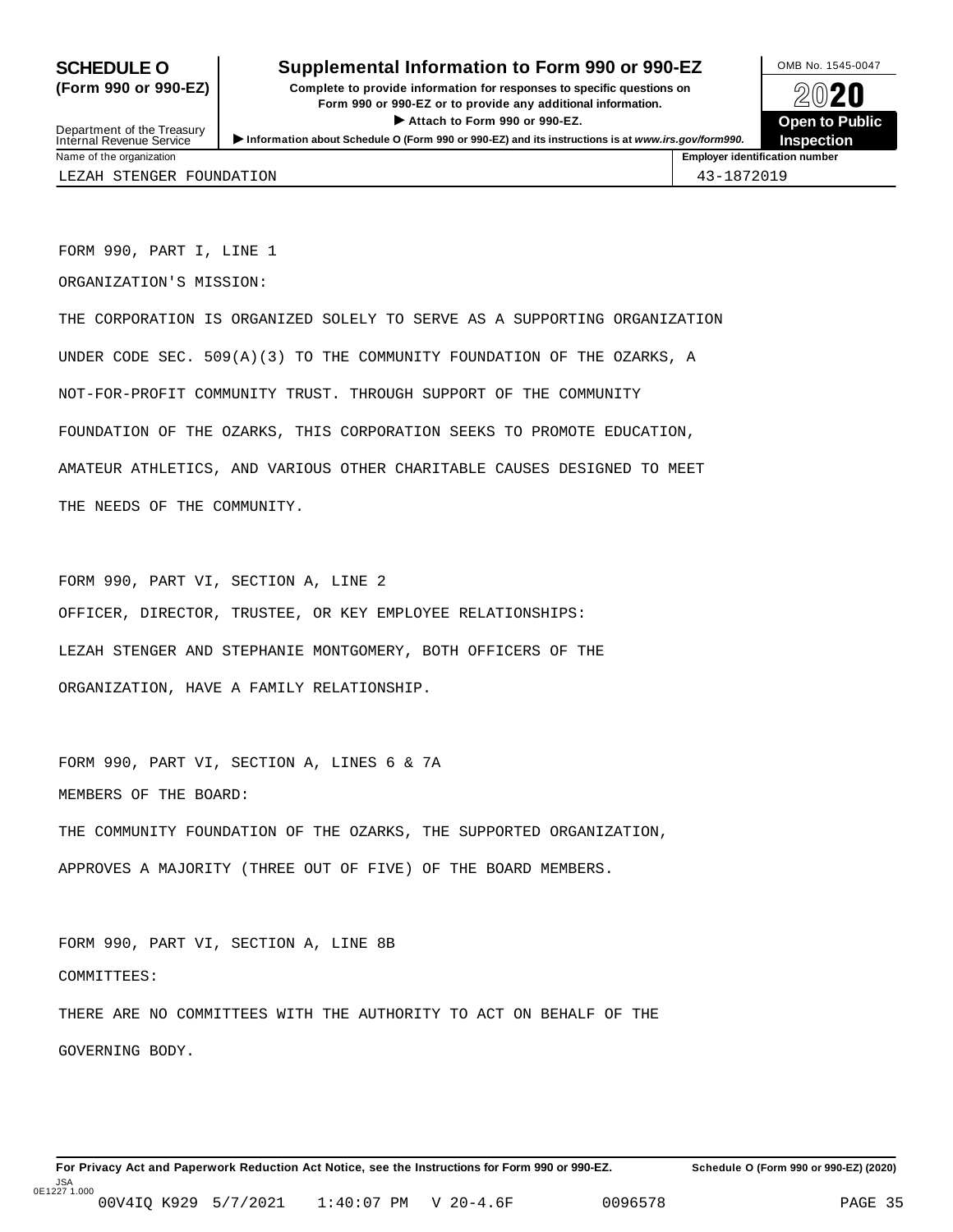FORM 990, PART VI, SECTION B, LINE 11B REVIEW OF FORM 990: THE FORM 990 IS PREPARED BY AN INDEPENDENT ACCOUNTING FIRM BASED ON THE FINANCIAL STATEMENTS AND INFORMATION PROVIDED BY THE ACCOUNTING DEPARTMENT OF THE ORGANIZATION. THE RETURN IS REVIEWED BY THE PRESIDENT OR TREASURER AND, PRIOR TO FILING, A COPY IS FURNISHED TO ALL BOARD MEMBERS.

FORM 990, PART, VI, SECTION C, LINE 19 DOCUMENT DISCLOSURE: THE ORGANIZATION'S GOVERNING DOCUMENTS AND FINANCIAL STATEMENTS ARE AVAILABLE TO BE VIEWED UPON REQUEST.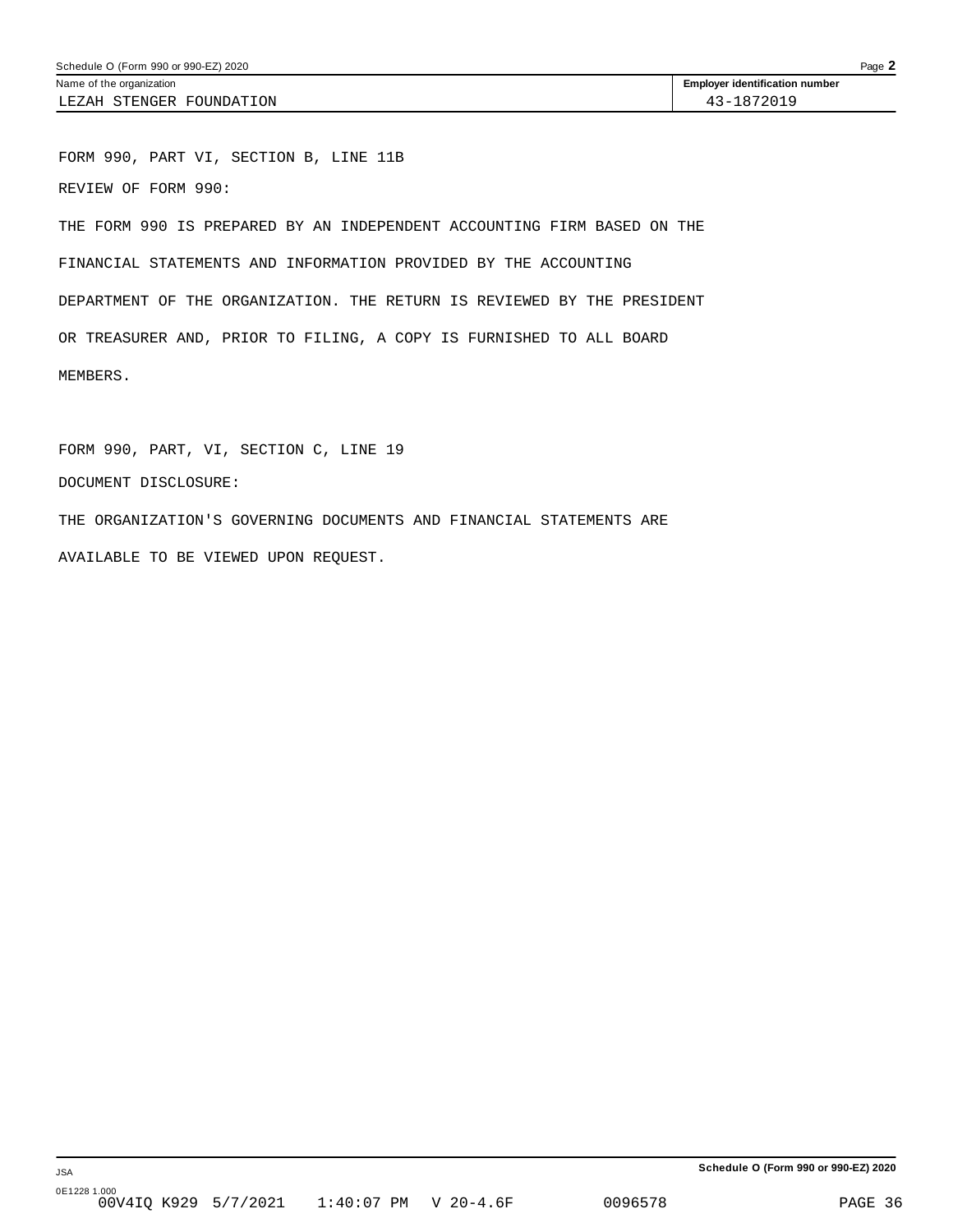# OMB No. 1545-0047 **SCHEDULE R (Form 990) Related Organizations and Unrelated Partnerships**

**INCREAR OF SUBATIZATIONS AND ONE FALCE THAT SINDS**<br>
Complete if the organization answered "Yes" on Form 990, Part IV, line 33, 34, 35b, 36, or 37.



Name of the organization **Employer identification number Employer identification number** 

LEZAH STENGER FOUNDATION 43-1872019

#### **Part I** Identification of Disregarded Entities. Complete if the organization answered "Yes" on Form 990, Part IV, line 33.

| (a)<br>Name, address, and EIN (if applicable) of disregarded entity | (b)<br>Primary activity | (c)<br>Legal domicile (state<br>or foreign country) | (d)<br>Total income | (e)<br>End-of-year assets | (f)<br>Direct controlling<br>entity |
|---------------------------------------------------------------------|-------------------------|-----------------------------------------------------|---------------------|---------------------------|-------------------------------------|
| (1)                                                                 |                         |                                                     |                     |                           |                                     |
| (2)                                                                 |                         |                                                     |                     |                           |                                     |
| (3)                                                                 |                         |                                                     |                     |                           |                                     |
| (4)                                                                 |                         |                                                     |                     |                           |                                     |
| (5)                                                                 |                         |                                                     |                     |                           |                                     |
| (6)                                                                 |                         |                                                     |                     |                           |                                     |

**Identification of Related Tax-Exempt Organizations.** Complete if the organization answered "Yes" on Form 990, Part IV, line 34, because it had **Part II one or more related tax-exempt organizations during the tax year. Part II one or more related tax-exempt organizations during the tax year.** 

| (a)<br>Name, address, and EIN of related organization   | (b)<br>Primary activity | (c)<br>Legal domicile (state<br>or foreign country) | (d)<br>Exempt Code section | (e)<br>Public charity status<br>(if section $501(c)(3)$ ) | (f)<br>Direct controlling<br>entity | (g)<br>Section 512(b)(13)<br>controlled<br>entity? |    |
|---------------------------------------------------------|-------------------------|-----------------------------------------------------|----------------------------|-----------------------------------------------------------|-------------------------------------|----------------------------------------------------|----|
|                                                         |                         |                                                     |                            |                                                           |                                     | Yes                                                | No |
| COMMUNITY FOUNDATION OF THE OZARKS<br>23-7290968<br>(1) |                         |                                                     |                            |                                                           |                                     |                                                    |    |
| 425 E TRAFFICWAY ST<br>SPRINGFIELD, MO 65806            | CHAR SUPPORT            | MO                                                  | 501(C)(3)                  | 7                                                         | N/A                                 |                                                    | Χ  |
| (2)                                                     |                         |                                                     |                            |                                                           |                                     |                                                    |    |
| (3)                                                     |                         |                                                     |                            |                                                           |                                     |                                                    |    |
| (4)                                                     |                         |                                                     |                            |                                                           |                                     |                                                    |    |
| (5)                                                     |                         |                                                     |                            |                                                           |                                     |                                                    |    |
| (6)                                                     |                         |                                                     |                            |                                                           |                                     |                                                    |    |
| (7)                                                     |                         |                                                     |                            |                                                           |                                     |                                                    |    |

**For Paperwork Reduction Act Notice, see the Instructions for Form 990. Schedule R (Form 990) 2020**

JSA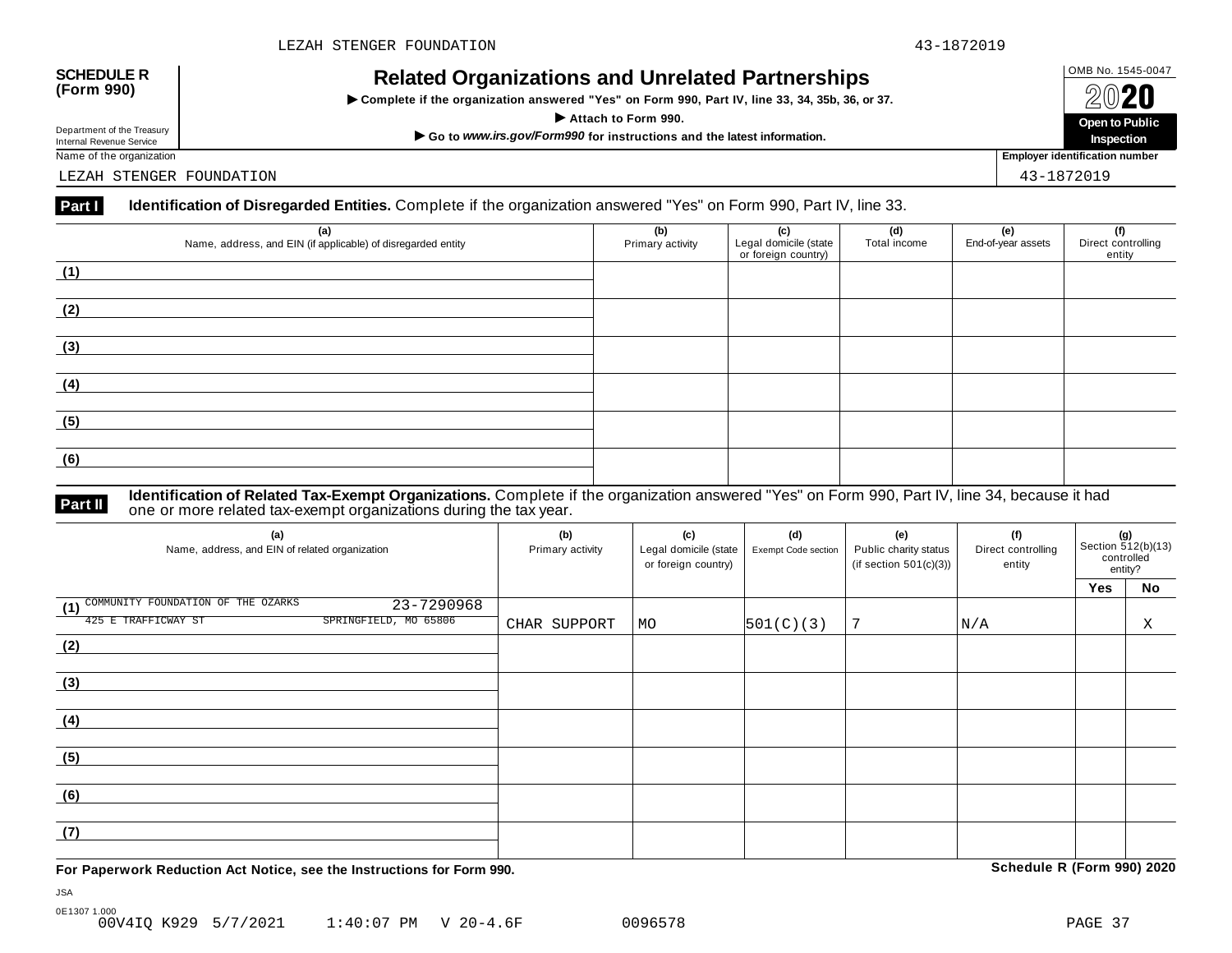**Identification of Related Organizations Taxable as a Partnership.** Complete if the organization answered "Yes" on Form 990, Part IV, line 34, **because it had one or more related organizations Taxable as a Partnership.** Complete if the organization of Related organizations treated as a partnership during the tax year.

| (a)<br>Name, address, and EIN of<br>related organization | (b)<br>Primary activity | (c)<br>Legal<br>domicile<br>(state or<br>foreign<br>country) | (d)<br>Direct controlling<br>entity | (e)<br>Predominant<br>income (related,<br>unrelated,<br>excluded from<br>tax under<br>sections 512 - 514) | (f)<br>Share of total<br>income | (g)<br>Share of end-of-<br>year assets | (h)<br>Disproportionate<br>allocations? | (i)<br>Code V - UBI<br>amount in box 20<br>of Schedule K-1<br>(Form 1065) | (j)<br>General or<br>managing<br>partner? |        |  |  | (k)<br>Percentage<br>ownership |
|----------------------------------------------------------|-------------------------|--------------------------------------------------------------|-------------------------------------|-----------------------------------------------------------------------------------------------------------|---------------------------------|----------------------------------------|-----------------------------------------|---------------------------------------------------------------------------|-------------------------------------------|--------|--|--|--------------------------------|
|                                                          |                         |                                                              |                                     |                                                                                                           |                                 |                                        | Yes No                                  |                                                                           |                                           | Yes No |  |  |                                |
| (1)                                                      |                         |                                                              |                                     |                                                                                                           |                                 |                                        |                                         |                                                                           |                                           |        |  |  |                                |
| (2)                                                      |                         |                                                              |                                     |                                                                                                           |                                 |                                        |                                         |                                                                           |                                           |        |  |  |                                |
| (3)                                                      |                         |                                                              |                                     |                                                                                                           |                                 |                                        |                                         |                                                                           |                                           |        |  |  |                                |
| (4)                                                      |                         |                                                              |                                     |                                                                                                           |                                 |                                        |                                         |                                                                           |                                           |        |  |  |                                |
| (5)                                                      |                         |                                                              |                                     |                                                                                                           |                                 |                                        |                                         |                                                                           |                                           |        |  |  |                                |
| (6)                                                      |                         |                                                              |                                     |                                                                                                           |                                 |                                        |                                         |                                                                           |                                           |        |  |  |                                |
| (7)                                                      |                         |                                                              |                                     |                                                                                                           |                                 |                                        |                                         |                                                                           |                                           |        |  |  |                                |

# **Part IV** Identification of Related Organizations Taxable as a Corporation or Trust. Complete if the organization answered "Yes" on Form 990, Part IV,<br>line 34, because it had one or more related organizations treated as a

| (a)<br>Name, address, and EIN of related organization | (b)<br>Primary activity | (c)<br>Legal domicile<br>(state or foreign<br>country) | (d)<br>Direct controlling<br>entity | (e)<br>Type of entity<br>(C corp, S corp, or trust) | (f)<br>Share of total<br>income | (g) (h) $\frac{1}{2}$ (i) $\frac{1}{2}$ (i) $\frac{1}{2}$ (i) $\frac{1}{2}$ (i) $\frac{1}{2}$ (certifical end-of-year assets ownership $\frac{1}{2}$ (ch)(13) $\frac{1}{2}$ (ch)(13) $\frac{1}{2}$ (ch)(13) $\frac{1}{2}$ (ch)(r) |        |  |
|-------------------------------------------------------|-------------------------|--------------------------------------------------------|-------------------------------------|-----------------------------------------------------|---------------------------------|-----------------------------------------------------------------------------------------------------------------------------------------------------------------------------------------------------------------------------------|--------|--|
|                                                       |                         |                                                        |                                     |                                                     |                                 |                                                                                                                                                                                                                                   | Yes No |  |
| (1)                                                   |                         |                                                        |                                     |                                                     |                                 |                                                                                                                                                                                                                                   |        |  |
| (2)                                                   |                         |                                                        |                                     |                                                     |                                 |                                                                                                                                                                                                                                   |        |  |
| (3)                                                   |                         |                                                        |                                     |                                                     |                                 |                                                                                                                                                                                                                                   |        |  |
| (4)                                                   |                         |                                                        |                                     |                                                     |                                 |                                                                                                                                                                                                                                   |        |  |
| (5)                                                   |                         |                                                        |                                     |                                                     |                                 |                                                                                                                                                                                                                                   |        |  |
| (6)                                                   |                         |                                                        |                                     |                                                     |                                 |                                                                                                                                                                                                                                   |        |  |
| (7)                                                   |                         |                                                        |                                     |                                                     |                                 |                                                                                                                                                                                                                                   |        |  |

**Schedule R (Form 990) 2020**

JSA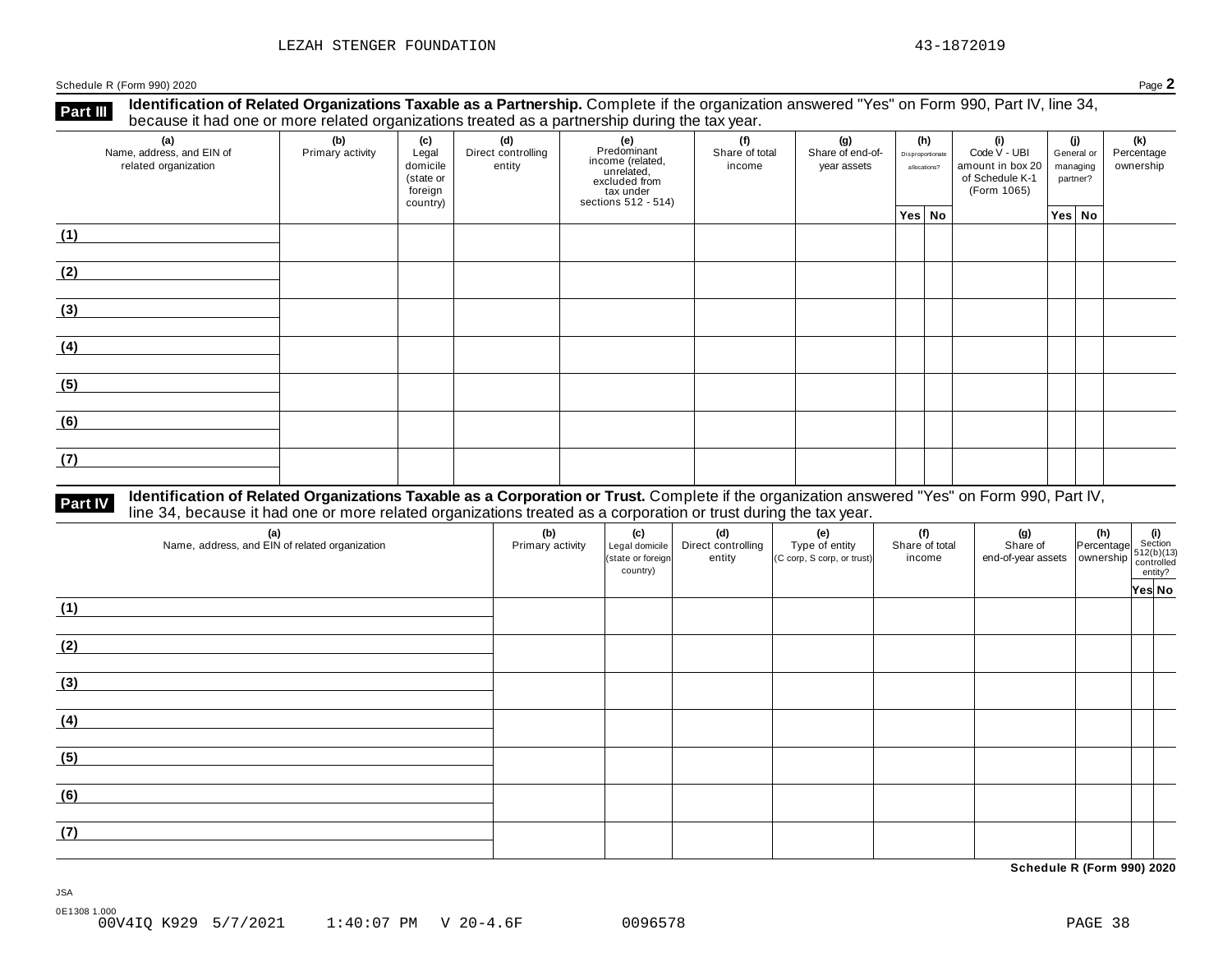| LEZAH STENGER FOUNDATION | 43-1872019 |
|--------------------------|------------|
|                          |            |

|               | Schedule R (Form 990) 2020                                                                                                                                                   |                 | Page 3                     |
|---------------|------------------------------------------------------------------------------------------------------------------------------------------------------------------------------|-----------------|----------------------------|
| <b>Part V</b> | Transactions With Related Organizations. Complete if the organization answered "Yes" on Form 990, Part IV, line 34, 35b, or 36.                                              |                 |                            |
|               | Note: Complete line 1 if any entity is listed in Parts II, III, or IV of this schedule.                                                                                      |                 | Yes No                     |
|               | During the tax year, did the organization engage in any of the following transactions with one or more related organizations listed in Parts II-IV?                          |                 |                            |
| a             |                                                                                                                                                                              | 1a              | X                          |
|               |                                                                                                                                                                              | 1b              | X                          |
|               |                                                                                                                                                                              | 1c              | X                          |
|               |                                                                                                                                                                              | 1d              | $\mathbf X$<br>$\mathbf X$ |
|               |                                                                                                                                                                              | 1е              |                            |
|               |                                                                                                                                                                              | 1f              | X                          |
| q             |                                                                                                                                                                              | 1g              | $\overline{\mathbf{x}}$    |
|               |                                                                                                                                                                              | 1h              | $\mathbf X$                |
|               |                                                                                                                                                                              | 1i.             | $\mathbf X$                |
|               |                                                                                                                                                                              | 1j              | $\mathbf X$                |
|               |                                                                                                                                                                              | 1 k             | X                          |
|               |                                                                                                                                                                              | 11              | $\overline{\mathbf{x}}$    |
|               |                                                                                                                                                                              | 1 <sub>m</sub>  | X                          |
|               |                                                                                                                                                                              | 1 n             | $\mathbf X$                |
|               |                                                                                                                                                                              | 1о              | $\mathbf X$                |
|               |                                                                                                                                                                              | 1p              | X                          |
| a             |                                                                                                                                                                              | 1q              | $\overline{\mathbf{x}}$    |
|               |                                                                                                                                                                              | 1r              | X                          |
|               |                                                                                                                                                                              | 1s              | $\overline{\mathbf{x}}$    |
| $2^{\circ}$   | If the answer to any of the above is "Yes," see the instructions for information on who must complete this line, including covered relationships and transaction thresholds. |                 |                            |
|               | (b)<br>(a)<br>(c)                                                                                                                                                            | (d)             |                            |
|               | Name of related organization<br>Amount involved<br>Method of determining<br>Transaction<br>type (a-s)                                                                        | amount involved |                            |
|               |                                                                                                                                                                              |                 |                            |
| (1)           |                                                                                                                                                                              |                 |                            |
| (2)           |                                                                                                                                                                              |                 |                            |
| (3)           |                                                                                                                                                                              |                 |                            |
| (4)           |                                                                                                                                                                              |                 |                            |
| (5)           |                                                                                                                                                                              |                 |                            |
|               |                                                                                                                                                                              |                 |                            |
| (6)           |                                                                                                                                                                              |                 |                            |
|               | Schedule R (Form 990) 2020                                                                                                                                                   |                 |                            |
| 0E1309 1.000  | 00V4IQ K929 5/7/2021<br>1:40:07 PM V 20-4.6F<br>0096578                                                                                                                      | PAGE 39         |                            |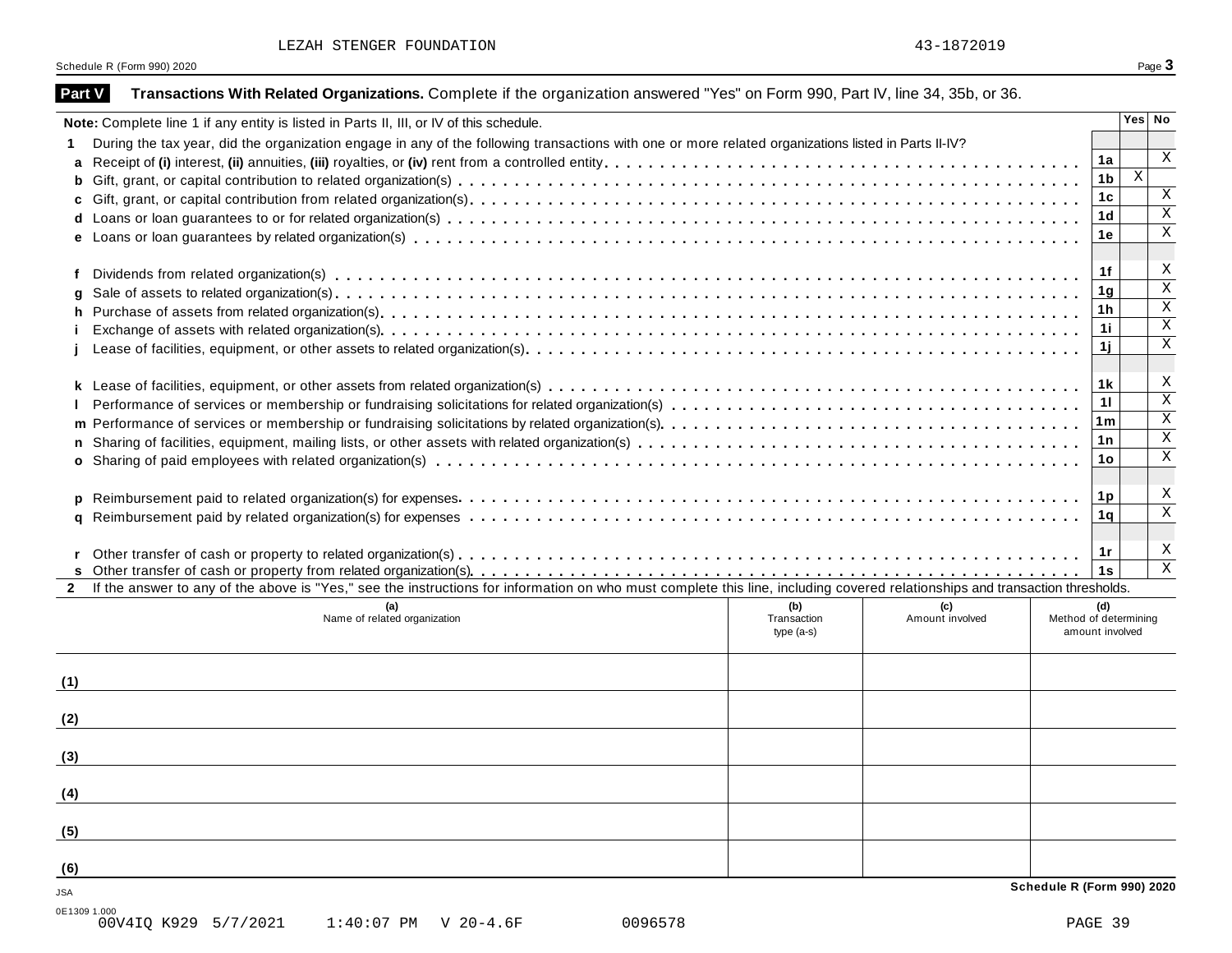### Part VI Unrelated Organizations Taxable as a Partnership. Complete if the organization answered "Yes" on Form 990, Part IV, line 37.

Provide the following information for each entity taxed as a partnership through which the organization conducted more than five percent of its activities (measured by total assets or gross revenue) that was not a related organization. See instructions regarding exclusion for certain investment partnerships.

| $\sim$ $\sim$ $\sim$<br>$\frac{1}{\sqrt{2}}$<br>(a)<br>Name, address, and EIN of entity | (b)<br>Primary activity | - ت<br>(c)<br>Legal domicile<br>(state or foreign)<br>country) | $\begin{tabular}{ c c } \hline & (d) & (e) \\ \hline \multicolumn{3}{ c }{Predominant} & \multicolumn{3}{ c }{Area all par} \\ \hline \multicolumn{3}{ c }{inner} & (related) & \multicolumn{3}{ c }{\text{set}} \\ \multicolumn{3}{ c }{undered} & (c) & \multicolumn{3}{ c }{\text{set}} \\ \multicolumn{3}{ c }{vector} & (c) & \multicolumn{3}{ c }{\text{of}} \\ \hline \multicolumn{3}{ c }{vector} & (c) & \multicolumn{3}{ c }{\text{organizat}} \\ \hline \multicolumn{3}{ c$ | Are all partners<br>section<br>501(c)(3)<br>organizations? |    | .<br>(f)<br>Share of<br>total income | $(n)$<br>Share of<br>end-of-year<br>assets | (h)<br>Disproportionate<br>allocations? | (i)<br>Code V - UBI<br>amount in box 20<br>of Schedule K-1<br>(Form 1065) |  |               | (i)<br>General or Percentage<br>managing ownership<br>partner? |
|-----------------------------------------------------------------------------------------|-------------------------|----------------------------------------------------------------|----------------------------------------------------------------------------------------------------------------------------------------------------------------------------------------------------------------------------------------------------------------------------------------------------------------------------------------------------------------------------------------------------------------------------------------------------------------------------------------|------------------------------------------------------------|----|--------------------------------------|--------------------------------------------|-----------------------------------------|---------------------------------------------------------------------------|--|---------------|----------------------------------------------------------------|
|                                                                                         |                         |                                                                |                                                                                                                                                                                                                                                                                                                                                                                                                                                                                        |                                                            | No |                                      |                                            | Yes No                                  |                                                                           |  | $Yes \mid No$ |                                                                |
| (1)                                                                                     |                         |                                                                |                                                                                                                                                                                                                                                                                                                                                                                                                                                                                        |                                                            |    |                                      |                                            |                                         |                                                                           |  |               |                                                                |
| (2)                                                                                     |                         |                                                                |                                                                                                                                                                                                                                                                                                                                                                                                                                                                                        |                                                            |    |                                      |                                            |                                         |                                                                           |  |               |                                                                |
| (3)                                                                                     |                         |                                                                |                                                                                                                                                                                                                                                                                                                                                                                                                                                                                        |                                                            |    |                                      |                                            |                                         |                                                                           |  |               |                                                                |
| (4)                                                                                     |                         |                                                                |                                                                                                                                                                                                                                                                                                                                                                                                                                                                                        |                                                            |    |                                      |                                            |                                         |                                                                           |  |               |                                                                |
| (5)                                                                                     |                         |                                                                |                                                                                                                                                                                                                                                                                                                                                                                                                                                                                        |                                                            |    |                                      |                                            |                                         |                                                                           |  |               |                                                                |
| (6)<br><u> 1990 - Jan Alexandria (h. 1980).</u>                                         |                         |                                                                |                                                                                                                                                                                                                                                                                                                                                                                                                                                                                        |                                                            |    |                                      |                                            |                                         |                                                                           |  |               |                                                                |
| (7)                                                                                     |                         |                                                                |                                                                                                                                                                                                                                                                                                                                                                                                                                                                                        |                                                            |    |                                      |                                            |                                         |                                                                           |  |               |                                                                |
| (8)                                                                                     |                         |                                                                |                                                                                                                                                                                                                                                                                                                                                                                                                                                                                        |                                                            |    |                                      |                                            |                                         |                                                                           |  |               |                                                                |
| (9)                                                                                     |                         |                                                                |                                                                                                                                                                                                                                                                                                                                                                                                                                                                                        |                                                            |    |                                      |                                            |                                         |                                                                           |  |               |                                                                |
| (10)                                                                                    |                         |                                                                |                                                                                                                                                                                                                                                                                                                                                                                                                                                                                        |                                                            |    |                                      |                                            |                                         |                                                                           |  |               |                                                                |
| (11)<br><u> 1980 - Andrea Station Books, amerikansk politik (d. 1980)</u>               |                         |                                                                |                                                                                                                                                                                                                                                                                                                                                                                                                                                                                        |                                                            |    |                                      |                                            |                                         |                                                                           |  |               |                                                                |
| (12)                                                                                    |                         |                                                                |                                                                                                                                                                                                                                                                                                                                                                                                                                                                                        |                                                            |    |                                      |                                            |                                         |                                                                           |  |               |                                                                |
| (13)                                                                                    |                         |                                                                |                                                                                                                                                                                                                                                                                                                                                                                                                                                                                        |                                                            |    |                                      |                                            |                                         |                                                                           |  |               |                                                                |
| (14)                                                                                    |                         |                                                                |                                                                                                                                                                                                                                                                                                                                                                                                                                                                                        |                                                            |    |                                      |                                            |                                         |                                                                           |  |               |                                                                |
| (15)                                                                                    |                         |                                                                |                                                                                                                                                                                                                                                                                                                                                                                                                                                                                        |                                                            |    |                                      |                                            |                                         |                                                                           |  |               |                                                                |
| (16)                                                                                    |                         |                                                                |                                                                                                                                                                                                                                                                                                                                                                                                                                                                                        |                                                            |    |                                      |                                            |                                         |                                                                           |  |               |                                                                |
|                                                                                         |                         |                                                                |                                                                                                                                                                                                                                                                                                                                                                                                                                                                                        |                                                            |    |                                      |                                            |                                         |                                                                           |  |               |                                                                |

**Schedule R (Form 990) 2020**

JSA